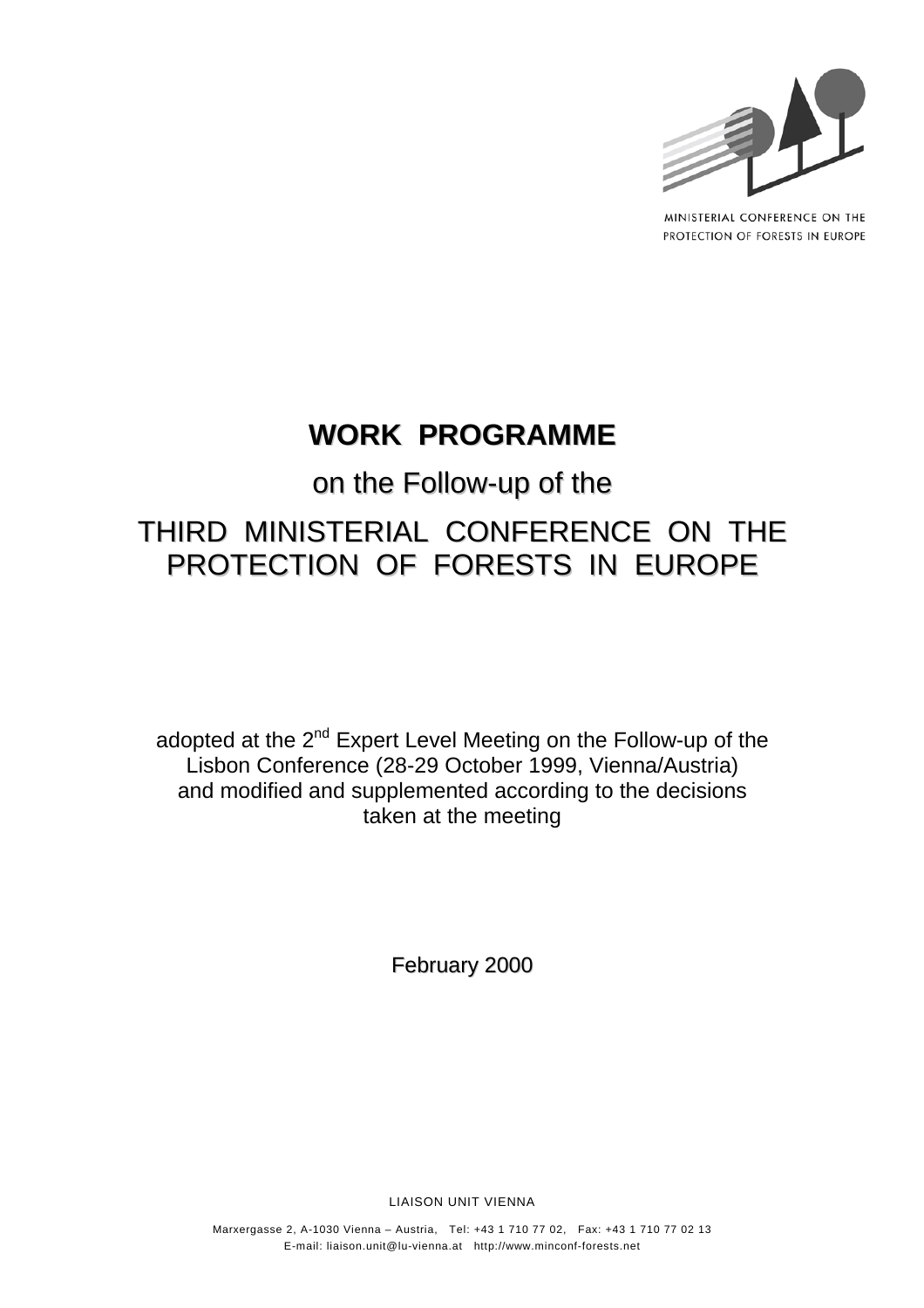# TABLE OF CONTENTS

| 1.<br>2.<br>3.<br>4.<br>5.     |                                                             |  |
|--------------------------------|-------------------------------------------------------------|--|
| П.                             | DETAILED DESCRIPTION OF THE WORK ON THE LISBON FOLLOW-UP  8 |  |
| 1.<br>1.1<br>1.2<br>1.3        |                                                             |  |
| 2.<br>2.1<br>2.2<br>2.3<br>2.4 |                                                             |  |
| 3.<br>3.1<br>3.2<br>3.3        |                                                             |  |
| 4.<br>4.1<br>4.2               |                                                             |  |

#### **ANNEXES**

| Annex 1: Review of the Follow-up of Strasbourg and Helsinki Resolutions31 |  |
|---------------------------------------------------------------------------|--|
|                                                                           |  |
|                                                                           |  |
|                                                                           |  |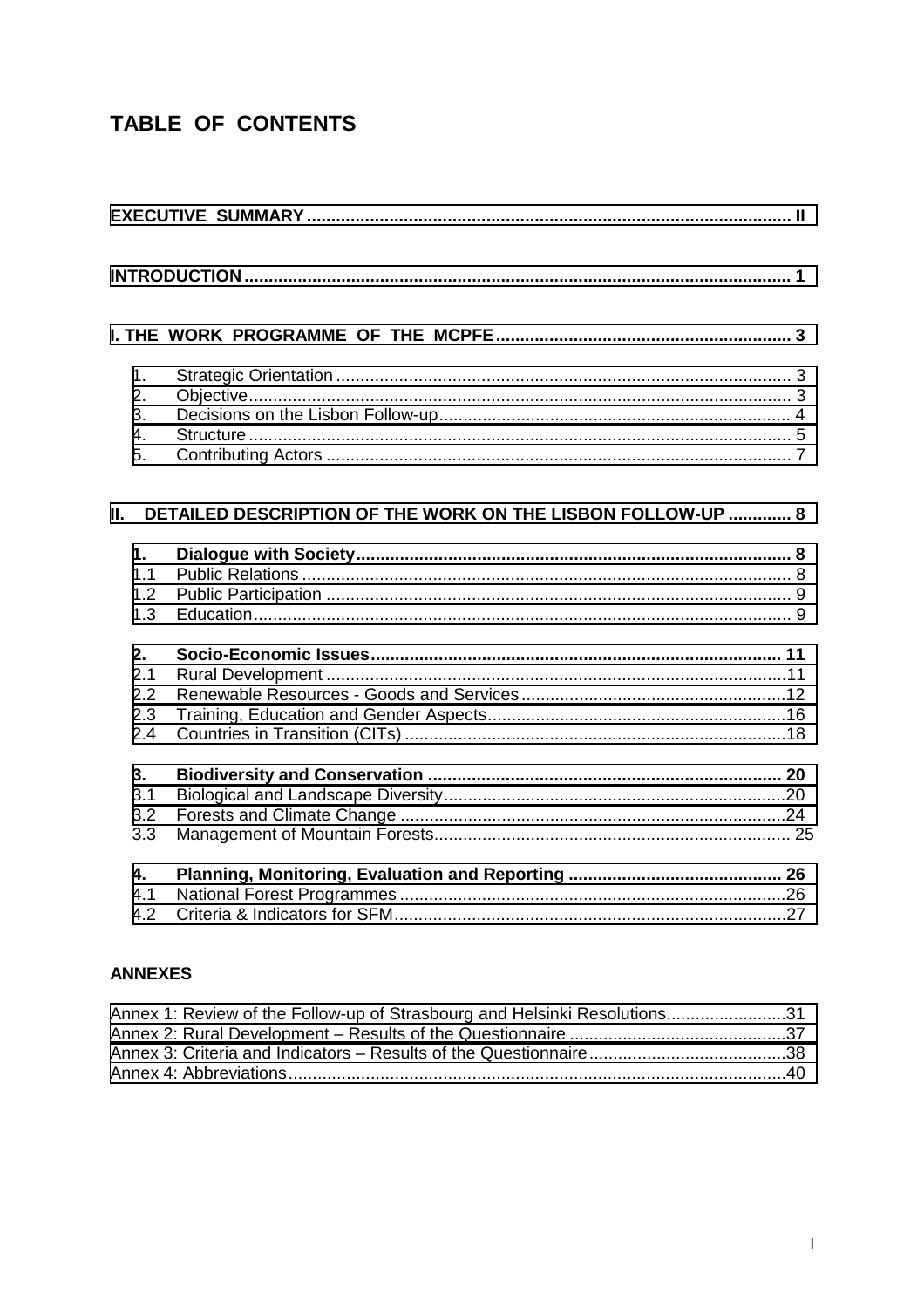## <span id="page-2-0"></span>**EXECUTIVE SUMMARY**

At the Third Ministerial Conference on the Protection of Forests in Europe (Lisbon, June 1998) the Ministers responsible for Forests recalled the forest related decisions taken at global level, notably at the UNCED (Rio de Janeiro, 1992), and expressed their commitment to meet the objective of sustainable development of society by sharing the following vision (Lisbon General Declaration – Vision – Paragraph 1):

*"In the 21st century, the European forest sector, while respecting the social, economic, environmental and cultural functions of forests, will optimise its contribution to the sustainable development of society, especially to the development of rural areas, the provision of renewable resources and the protection of the global and local environment."* 

The vision functions as basis of the Work Programme and is reflected in its contents.

In the General Declaration of the Third Ministerial Conference the ministers committed themselves to

*"develop a programme of work to implement the decisions of this (i.e. the Lisbon) Conference and to reinforce the implementation of previous commitments made at Strasbourg and Helsinki Ministerial Conferences, in collaboration with international bodies and organisations, in particular FAO European Forestry Commission, UN/ECE Timber Committee, UNEP; ILO; NGO's and other relevant stakeholders."* 

This Work Programme is intended to be used to put the commitments made by the ministers into action and to progress towards the envisioned long-term objectives of sustainable forest management and sustainable development of society by addressing open common pan-European issues and challenges ahead. It is based on scientific and technical co-operation in Europe and should provide a dynamic approach to problem solving in European forestry through actions at national and pan-European levels.

The Work Programme is generally structured according to the three dimensions of sustainable development and sustainable forest management, namely the ecological, economic and socio-cultural dimensions, in order to make visible the contribution of the work of the MCPFE to these overall objectives (see Figure E1).

Nevertheless, all elements indicated in Figure 1 touch on all three dimensions of sustainable development in principle. The assignment to one or two dimensions was done for reasons of clarity and simplification purposes.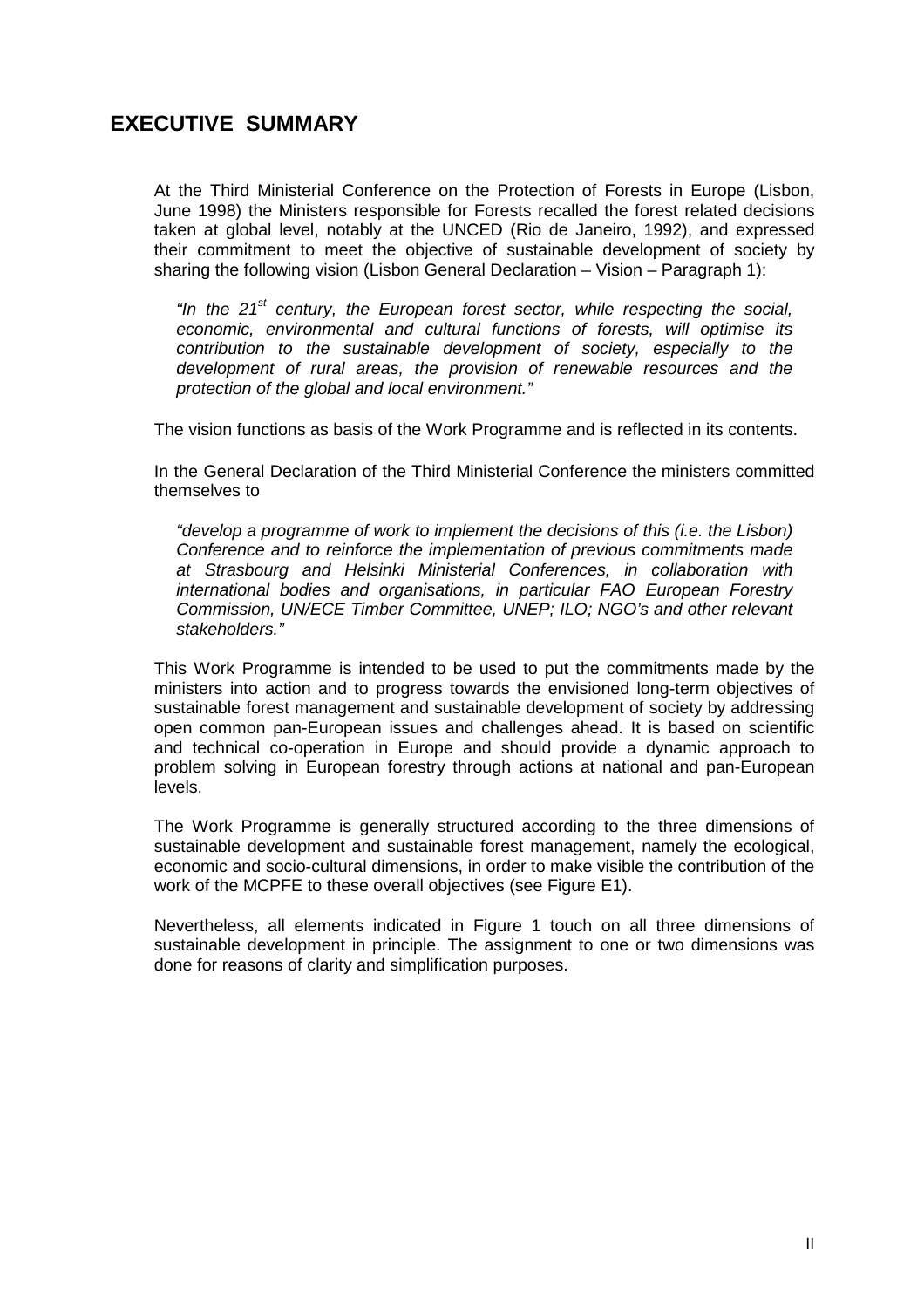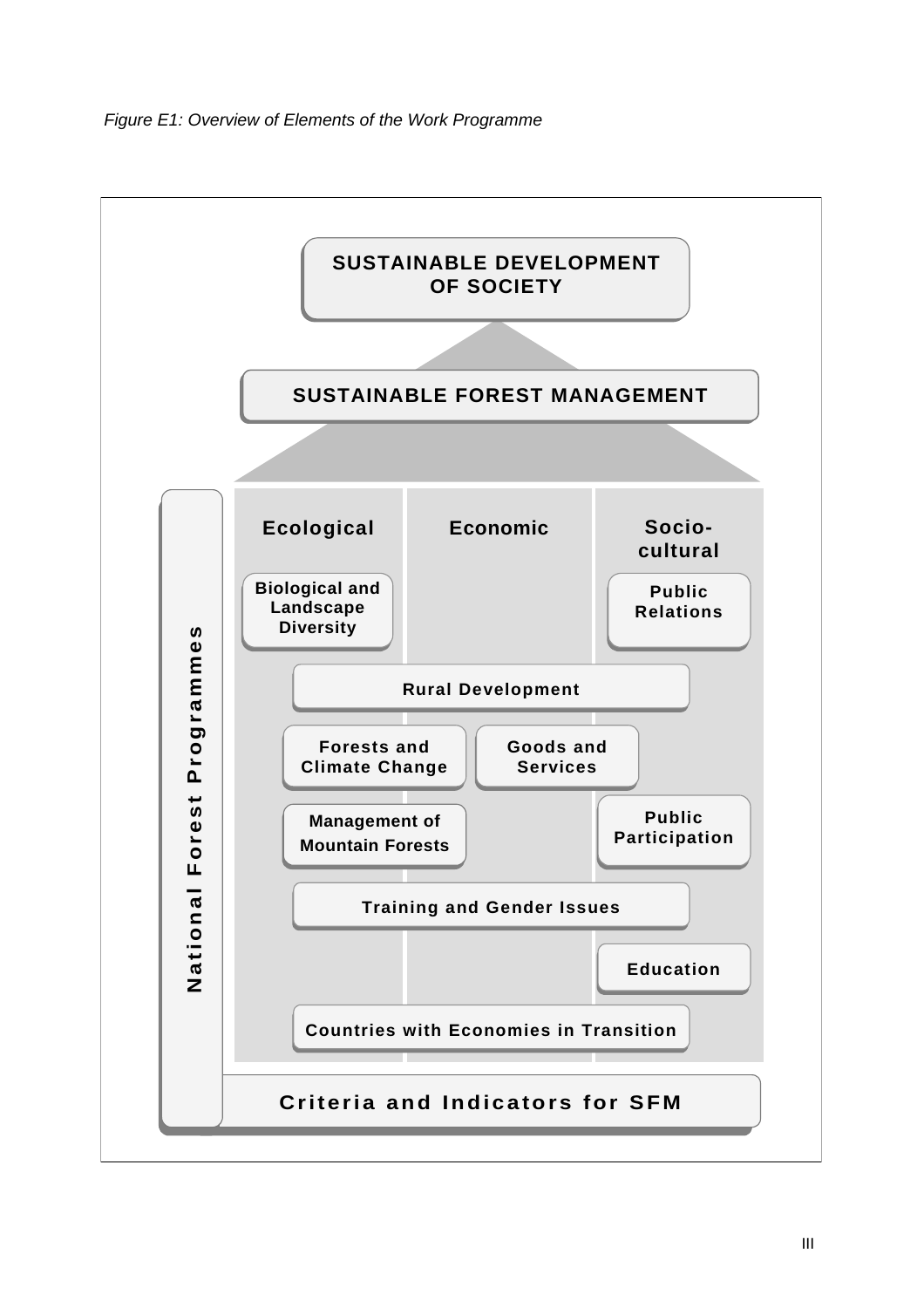At the pan-European level, the objectives set by the ministers will be addressed by the Ministerial Conference on the Protection of Forests in Europe (MCPFE) in four main areas of work, each consisting of different elements (Table E1).

The issues and tasks of the Work Programme are implemented in collaboration with international technical and scientific and organisations, making best use of existing knowledge. While the Pan-European Forest Process will concentrate on issues and actions of a more political nature, more technical and research related work are conducted by specific organisations.

*Table E1: Areas of work and corresponding elements of the Work Programme* 

| <b>Dialogue with</b><br><b>Society</b> | Socio-economic<br><b>Issues</b>          | <b>Biodiversity and</b><br><b>Conservation</b> | Planning,<br>Monitoring,<br><b>Evaluation and</b><br><b>Reporting</b> |
|----------------------------------------|------------------------------------------|------------------------------------------------|-----------------------------------------------------------------------|
| <b>Public Participation</b>            | <b>Rural Development</b>                 | Biological and<br><b>Landscape Diversity</b>   | <b>National Forest</b><br>Programmes                                  |
| <b>Public Relations</b>                | <b>Goods and Services</b>                | <b>Forests and Climate</b><br>Change           | Criteria and<br>Indicators for SFM                                    |
| Education                              | Training, Education<br>and Gender Issues | Management of<br><b>Mountain Forests</b>       |                                                                       |
|                                        | Countries in<br>Transition               |                                                |                                                                       |

In the following, the concrete work done by the MCPFE and by contributing technical and scientific bodies and organisations concerning the implementation of the identified elements at the pan-European level is summarised in tables.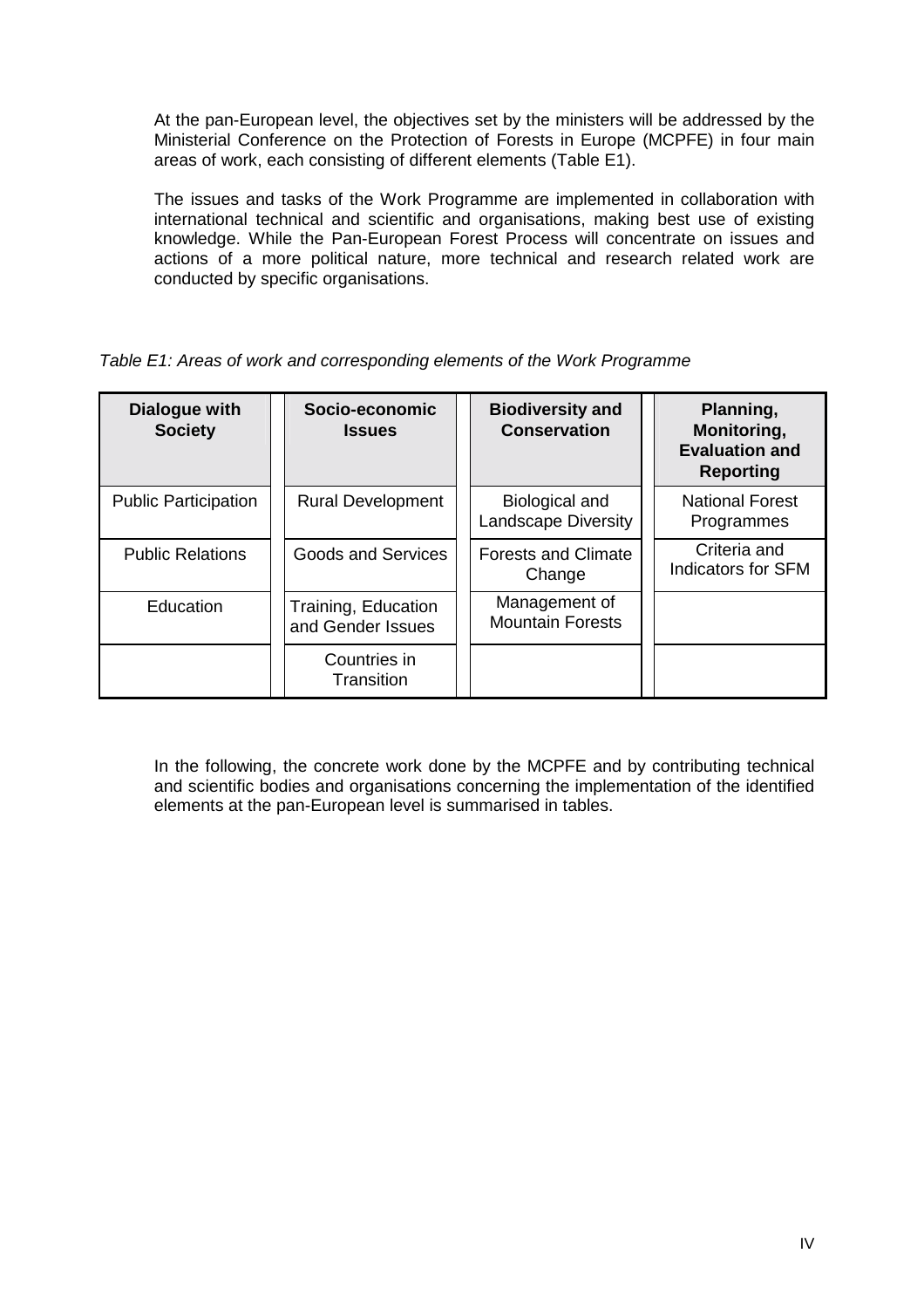*Table E2: Work of the MCPFE on Dialogue with Society* 

|                                                    |                                                                                                                                                                                                    | <b>Actions</b>                                                                                                                              | <b>Actors</b>                                                                                              | <b>Time frame</b> | <b>Status</b><br>by 10/99 | Reso-<br><b>lution</b> |
|----------------------------------------------------|----------------------------------------------------------------------------------------------------------------------------------------------------------------------------------------------------|---------------------------------------------------------------------------------------------------------------------------------------------|------------------------------------------------------------------------------------------------------------|-------------------|---------------------------|------------------------|
| <b>Public</b><br><b>Relations</b>                  | $\bullet$                                                                                                                                                                                          | Elaboration of 10 year<br><b>MCPFE Report</b>                                                                                               | Liaison Unit Vienna                                                                                        | 08/99 - 04/00     | On-going                  | L1                     |
|                                                    | $\bullet$                                                                                                                                                                                          | Development of<br>strategies and tools to<br>better communicate<br>work of MCPFE                                                            | Liaison Unit Vienna<br>with professional<br>consultancy                                                    | 2000              | Planned                   | L1                     |
|                                                    | $\bullet$                                                                                                                                                                                          | <b>International Forestry</b><br><b>Communicators Forum</b>                                                                                 | FAO/ECE Team of<br><b>Public Relations</b><br>Specialists in the Forest<br>and Forest Industries<br>Sector | 2000              | Planned                   | L1                     |
|                                                    | $\bullet$                                                                                                                                                                                          | European Forum on<br><b>Forest and Society</b>                                                                                              | FAO/ECE Team of<br><b>Public Relations</b><br>Specialists in the Forest<br>and Forest Industries<br>Sector | 06/2000           | Planned                   | L1                     |
| <b>Public</b><br>$\bullet$<br><b>Participation</b> |                                                                                                                                                                                                    | Clarification of concept<br>of "participation" and<br>development of a<br>conceptual framework                                              | FAO/ECE/ILO Team of<br>Specialists on<br>Participation and<br>Partnerships in Forestry                     | 1999 - 2000       | In prepa-<br>ration       | L1                     |
|                                                    | $\bullet$                                                                                                                                                                                          | Decision on further<br>work based on report<br>of FAO/ECE/ILO Team<br>of Specialists on<br>Participation and<br>Partnerships in<br>Forestry | <b>MCPFE</b>                                                                                               | 2000              | Planned                   | L1                     |
| <b>Education</b>                                   | Joint FAO/ECE/ILO<br>Seminar on "Public<br>$\bullet$<br>Committee on Forest<br><b>Relations and</b><br>Technology,<br>Environmental<br>Management and<br><b>Education in Forestry"</b><br>Training |                                                                                                                                             | 10/2001                                                                                                    | Planned           | L1                        |                        |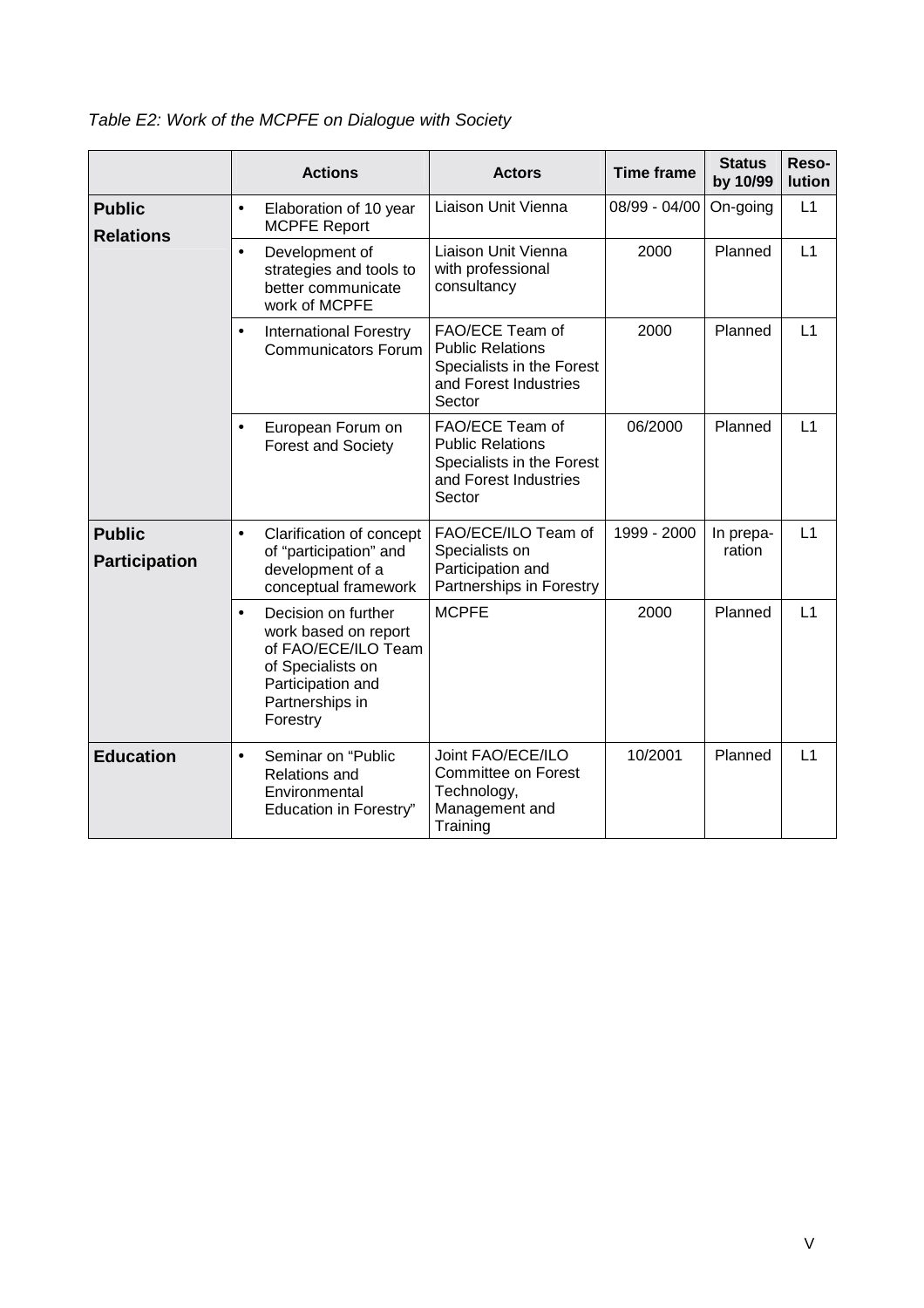| Table E3: Work of the MCPFE on Socio-Economic Issues |  |
|------------------------------------------------------|--|
|------------------------------------------------------|--|

|                                                                                             |                                                                                                                                                                                                                       | <b>Actions</b>                                                                                    | <b>Actors</b>                                                                                       | <b>Time</b><br>frame | <b>Status</b><br>by 10/99 | Reso-<br>lution |
|---------------------------------------------------------------------------------------------|-----------------------------------------------------------------------------------------------------------------------------------------------------------------------------------------------------------------------|---------------------------------------------------------------------------------------------------|-----------------------------------------------------------------------------------------------------|----------------------|---------------------------|-----------------|
| <b>Rural</b><br><b>Development</b>                                                          |                                                                                                                                                                                                                       |                                                                                                   |                                                                                                     |                      |                           |                 |
| <b>Rural</b><br><b>Development</b><br><b>Concept and</b>                                    | $\bullet$                                                                                                                                                                                                             | Questionnaire:<br><b>Exploration of issues</b><br>and approaches                                  | Liaison Unit Vienna<br>(Elaboration and<br>analysis)                                                | 04-09/99             | Completed                 | L1              |
| <b>Forest Policy in</b><br><b>Europe</b>                                                    | $\bullet$                                                                                                                                                                                                             | Seminar on the Role of<br>Forests and Forestry in<br><b>Rural Development</b>                     | University of<br><b>Agricultural Sciences</b><br>Vienna in co-operation<br>with Liaison Unit Vienna | 07/2000              | In<br>preparation         | L1              |
|                                                                                             | $\bullet$                                                                                                                                                                                                             | Consideration of<br>possible voluntary<br>guidance tools                                          | To be determined at 3 <sup>rd</sup><br><b>ELM</b>                                                   | 2000                 | Planned                   | L1              |
| <b>Contribution of</b><br><b>Forests and</b><br><b>Forestry to</b><br><b>Rural Develop-</b> | $\bullet$                                                                                                                                                                                                             | Exploration of possible<br>communication and<br>information tools                                 | Scientific Advisory<br>Group; Participants and<br>Mandate to be<br>determined                       | 2001                 | Planned                   | L1              |
| ment in Europe                                                                              | $\bullet$                                                                                                                                                                                                             | Elaboration of<br>information tools on<br>the contribution of<br>forestry to rural<br>development | Scientific Advisory<br>Group; Participants and<br>Mandate to be<br>determined                       | 2001                 | Planned                   | L1              |
| <b>Renewable</b>                                                                            |                                                                                                                                                                                                                       |                                                                                                   |                                                                                                     |                      |                           |                 |
| <b>Resources –</b>                                                                          |                                                                                                                                                                                                                       |                                                                                                   |                                                                                                     |                      |                           |                 |
| Goods &                                                                                     |                                                                                                                                                                                                                       |                                                                                                   |                                                                                                     |                      |                           |                 |
| <b>Services</b>                                                                             |                                                                                                                                                                                                                       |                                                                                                   |                                                                                                     |                      |                           |                 |
| <b>Valuation of</b><br><b>Goods and</b><br><b>Services</b>                                  | $\bullet$                                                                                                                                                                                                             | <b>International Seminar</b><br>on Valuation of Forest<br><b>Goods and Services</b>               | Czech Republic;<br>Co-ordination: Liaison<br>Unit Vienna                                            | 2000-2001            | Planned                   | L1              |
| <b>Certification</b><br>and Labelling                                                       | $\bullet$                                                                                                                                                                                                             | Publication of<br>Background Report on<br><b>SFM-Certification</b><br><b>Impact Assessment</b>    | Liaison Unit Vienna<br>jointly with European<br>Commission                                          | 09/99 -<br>02/00     | On-going                  | L1              |
|                                                                                             |                                                                                                                                                                                                                       | Preparation of<br>Discussion Paper on<br>the Role of<br>Governments in<br>Certification           | University of<br><b>Agricultural Sciences</b><br>Vienna                                             | $10/99 -$<br>03/00   | In prepa-<br>ration       | L1              |
| <b>Wood and</b><br><b>Substitutes in</b><br><b>Relation to</b><br><b>Other Sectors</b>      | FAO/ECE Team of<br>Publication: The<br>$\bullet$<br><b>Public Relations</b><br><b>Competitive Climate</b><br>Specialists in the Forest<br>for Wood Products and<br>and Forest Industries<br>Paper Packaging<br>Sector |                                                                                                   | 1999                                                                                                | Completed            | L1                        |                 |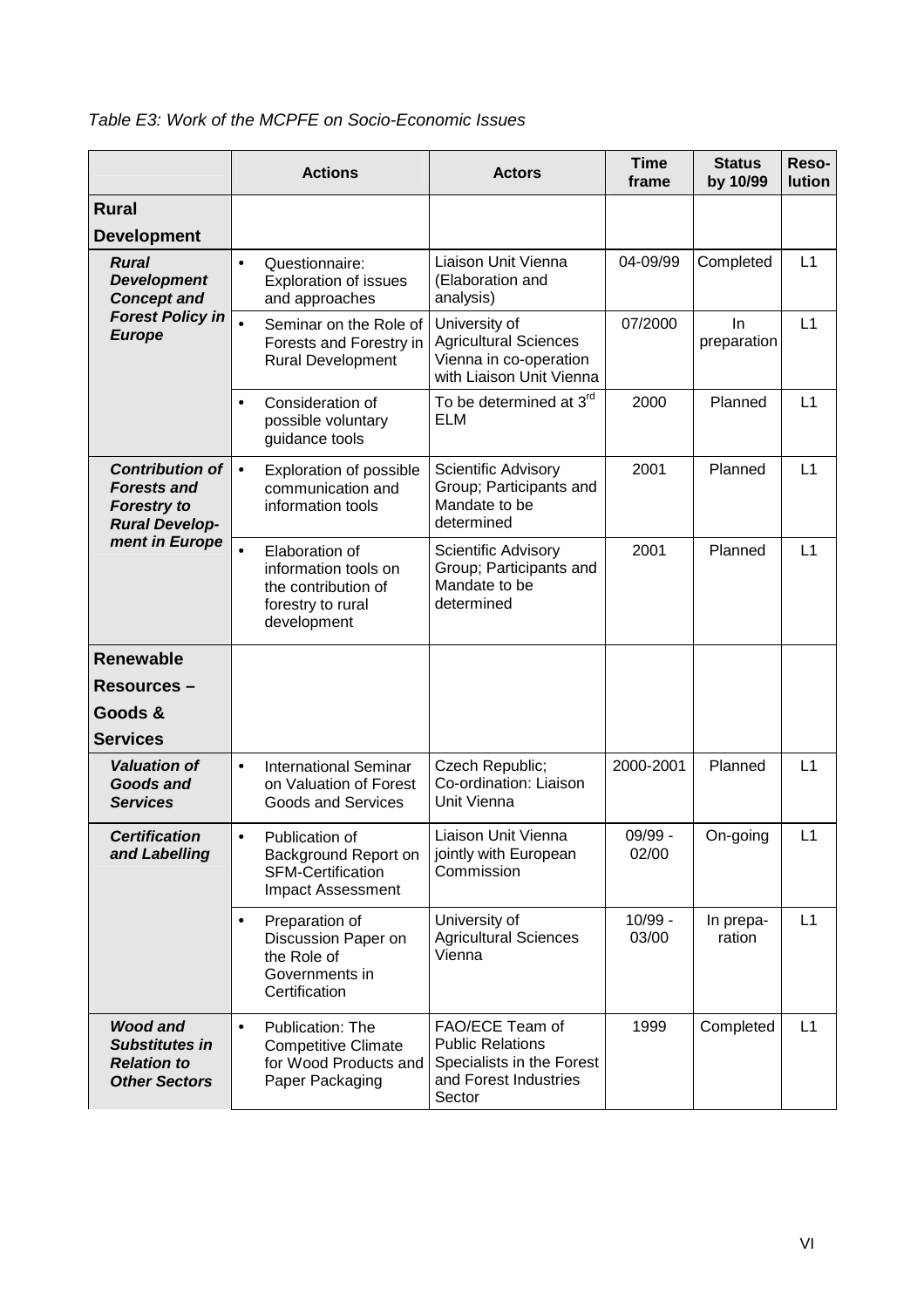| $\bullet$                                                  |           | Seminar on strategies<br>to stimulate and<br>promote the sound use<br>of wood and other<br>forest based products<br>as environmentally<br>friendly and renewable<br>materials | Joint FAO/ECE/ILO<br><b>Committee on Forest</b><br>Technology,<br>Management and<br>Training                      | 2001                | Planned   | L1             |
|------------------------------------------------------------|-----------|-------------------------------------------------------------------------------------------------------------------------------------------------------------------------------|-------------------------------------------------------------------------------------------------------------------|---------------------|-----------|----------------|
| Training,<br><b>Education and</b><br><b>Gender Aspects</b> | $\bullet$ | Workshop on<br>"Reducing the impact<br>of forest operations on<br>ecosystems"                                                                                                 | Joint FAO/ECE/ILO<br>Committee on Forest<br>Technology,<br>Management and<br>Training, IUFRO                      | 09/1999             | Completed | L1             |
|                                                            | $\bullet$ | International seminar<br>on "Forestry Education<br>and Science in the<br>Context of<br>Environmental and<br>Development<br>Problems: Strategies<br>for the XXI Century"       | <b>IUFRO</b>                                                                                                      | 1999                | Completed | L1             |
|                                                            | $\bullet$ | Workshop on "New<br>trends in wood<br>harvesting with cable<br>cranes"                                                                                                        | Joint FAO/ECE/ILO<br><b>Committee on Forest</b><br>Technology,<br>Management and<br>Training                      | $11 - 17/$<br>06/00 | Planned   | L1             |
|                                                            | $\bullet$ | Workshop on "Forestry<br><b>Information Systems</b><br>2000"                                                                                                                  | Joint FAO/ECE/ILO<br>Committee on Forest<br>Technology,<br>Management and<br>Training                             | $16 - 20/$<br>05/00 | Planned   | L1             |
|                                                            | $\bullet$ | Seminar on women in<br>forestry                                                                                                                                               | Portugal; Joint<br><b>FAO/ECE/ILO</b><br><b>Committee on Forest</b><br>Technology,<br>Management and<br>Training; | 03 or<br>04/01      | Planned   | L1             |
| <b>Countries in</b><br><b>Transition</b>                   | $\bullet$ | Continuation of<br>activities on forestry<br>assistance to CITs,<br>notably further<br>development of H3<br>Access Database on<br><b>Assistance Projects</b>                  | UN-ECE/FAO                                                                                                        |                     | Ongoing   | H <sub>3</sub> |
|                                                            | $\bullet$ | Workshop to facilitate<br>an exchange of<br>information,<br>experiences and major<br>concerns among<br>countries in transition<br>to market economies                         | Poland in co-operation<br>with UN-ECE/FAO and<br>the Liaison Unit Vienna                                          | 2001                | Planned   | H <sub>3</sub> |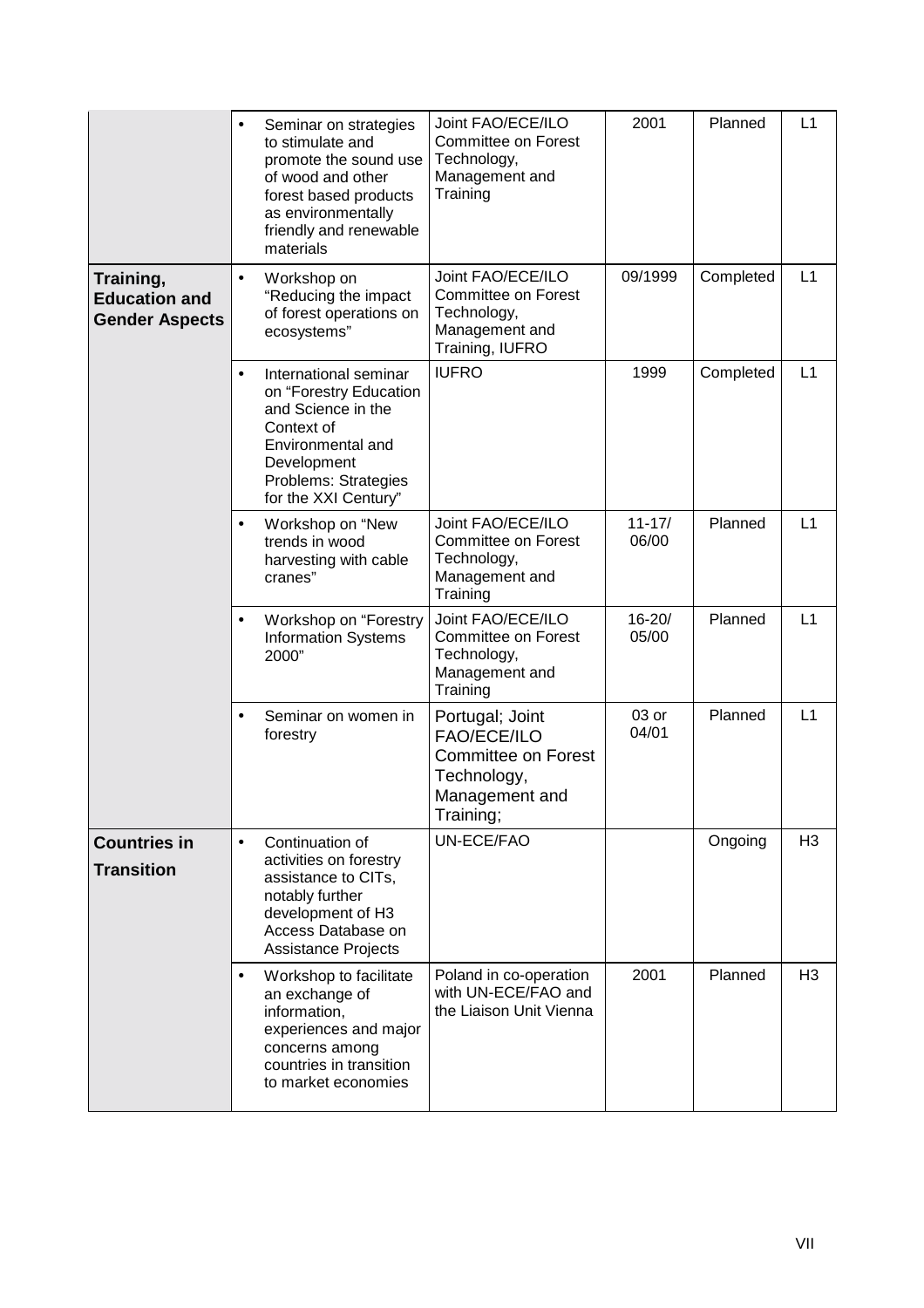|                                                           | <b>Actions</b>                                                                                                                                          | <b>Actors</b>                                                         | <b>Time frame</b>          | <b>Status</b><br>by 10/99 | Reso-<br><b>lutions</b>                                                |
|-----------------------------------------------------------|---------------------------------------------------------------------------------------------------------------------------------------------------------|-----------------------------------------------------------------------|----------------------------|---------------------------|------------------------------------------------------------------------|
| <b>Biological</b><br>and<br>Landscape<br><b>Diversity</b> | Ad hoc working group<br>$\bullet$<br>on Biodiversity,<br>Protected Areas and<br><b>Related Issues</b><br>1 <sup>st</sup> session<br>$2^{nd}$<br>session | MCPFE;<br>Organisation and<br>co-ordination Liaison<br>Unit Vienna    | 11-12/02/99<br>22-23/06/99 | Completed<br>Completed    | Lisbon<br>General<br>Decla-<br>ration<br>$(LGD)^1$ ,<br>H <sub>2</sub> |
|                                                           | Proposal on Protected<br>$\bullet$<br><b>Forest Areas</b><br><b>Meeting of Preparatory</b><br>Group                                                     | Co-ordination<br>Liaison Unit Vienna                                  | 20/05/99                   | Completed                 | LGD,<br>H <sub>2</sub>                                                 |
|                                                           | Enquiry on protected<br>$\bullet$<br>forest areas<br>Questionnaire, analysis,<br>meeting                                                                | UN-ECE in co-<br>operation with COST<br>E4 and Liaison Unit<br>Vienna | 10/99 - 06/00              | On-going                  | LGD,<br>H <sub>2</sub>                                                 |
|                                                           | Report on<br>$\bullet$<br>implementation of WP-<br><b>CEBLDF</b><br>Collection of information,<br>compilation                                           | MCPFE;<br>Co-ordination<br>Liaison Unit Vienna                        | $06/99 -$<br>Autumn 2000   | On-going                  | LGD,<br>H <sub>2</sub>                                                 |
|                                                           | Evaluation of WP-<br>$\bullet$<br><b>CEBLDF</b><br>Meeting                                                                                              | MCPFE;<br>Organisation and<br>co-ordination Liaison<br>Unit Vienna    | Autumn 2000                | Planned                   | <b>LGD</b>                                                             |
|                                                           | Elaboration of new Work<br>$\bullet$<br>Programme on<br>Biodiversity                                                                                    | MCPFE;<br>Co-ordination<br>Liaison Unit Vienna                        |                            | Planned                   | LGD,<br>H <sub>2</sub>                                                 |
| <b>Climate</b><br>Change                                  | Elaboration of expert<br>$\bullet$<br>review comments on<br>draft IPCC Special<br>Report on Land Use,<br>Land-Use Change, and<br>Forestry               | Liaison Unit Vienna<br>in co-operation with<br>GCC                    | 07/1999                    | Completed                 | LGD,<br>H <sub>4</sub>                                                 |
|                                                           | Elaboration of expert<br>review comments on<br>revised version of draft<br><b>IPCC Special Report on</b><br>Land Use, Land-Use<br>Change, and Forestry  | Liaison Unit Vienna<br>in co-operation with<br>GCC                    | 11/1999                    | Completed                 | LGD,<br>H <sub>4</sub>                                                 |
|                                                           | Exchange of<br>information: FCCC,<br>IPCC-Kyoto Protocol                                                                                                | MCPFE - Liaison<br>Unit Vienna                                        |                            | On-going                  | LGD,<br>H4                                                             |

*Table E4: Work of the MCPFE on Biodiversity and Conservation* 

 $\overline{a}$ 

<sup>1</sup> Note: The Lisbon General Declaration (LGD) is not a resolution. Nevertheless, as the LGD explicitly refers to the Work-Programme on the Conservation and Enhancement of Biological and Landscape Diversity in Forest Ecosystems 1997-2000 (WP-CEBLDF), it has been considered equally important in Table E4.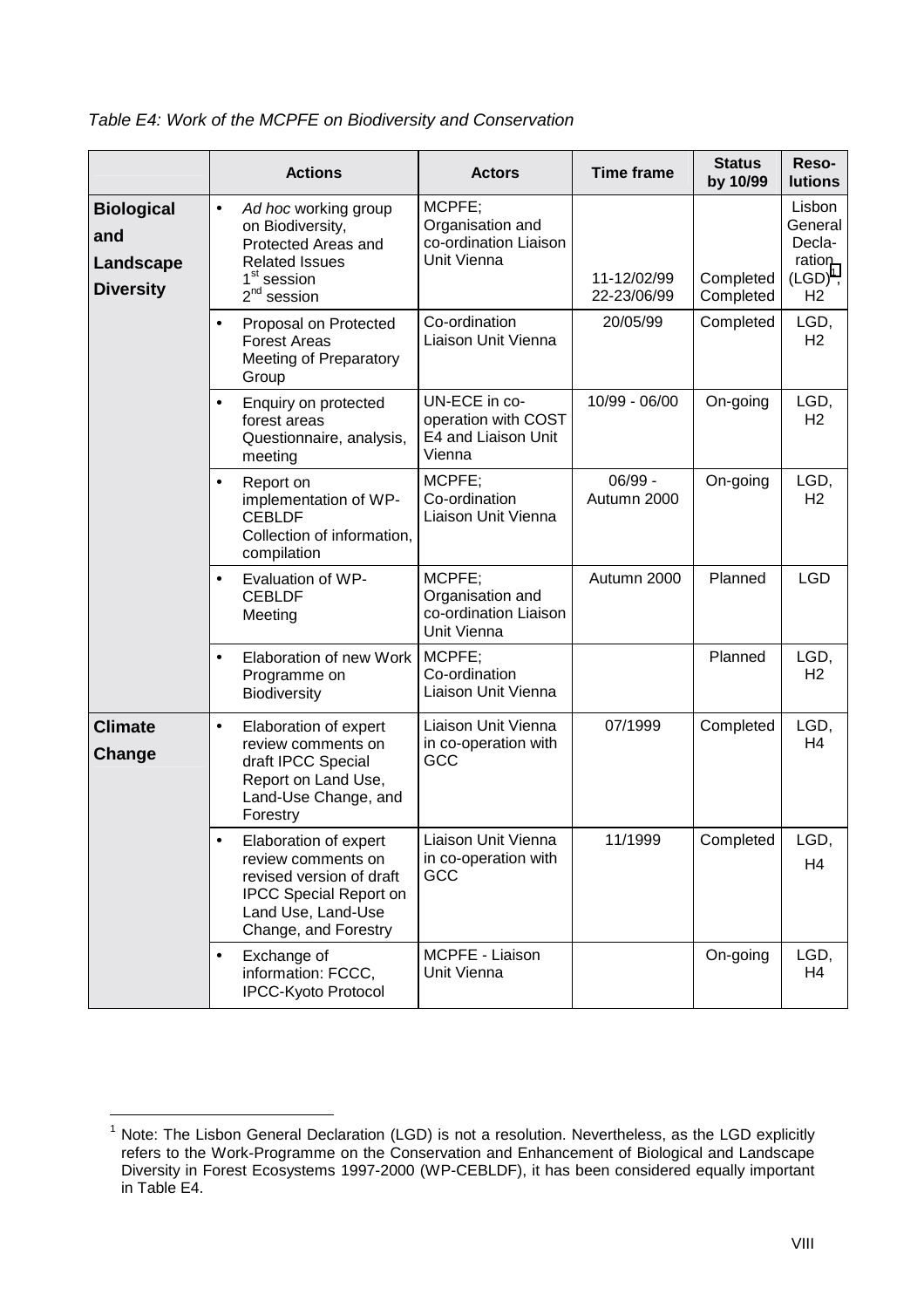|                                                                                                          | <b>Actions</b>                                                                                                                                                                             | <b>Actors</b>                                                                                                                           | <b>Time</b><br>frame | <b>Status</b><br>by 10/99 | Reso-<br>lution                                            |
|----------------------------------------------------------------------------------------------------------|--------------------------------------------------------------------------------------------------------------------------------------------------------------------------------------------|-----------------------------------------------------------------------------------------------------------------------------------------|----------------------|---------------------------|------------------------------------------------------------|
| <b>National Forest</b><br><b>Programmes</b>                                                              | Determination of<br>$\bullet$<br>common objectives<br>and actions -<br>Workshop on the role<br>of National Forest<br>Programmes in the<br>Pan-European<br>Context                          | MCPFE;<br>Liaison Unit Vienna<br>(Organiser)                                                                                            | $14 - 15$<br>/09/99  | Completed                 | L <sub>2</sub> , LGD<br>(H1, H2)                           |
|                                                                                                          | Elaboration of a<br>$\bullet$<br>concept paper for<br>discussion at 3 <sup>rd</sup> ELM                                                                                                    | Liaison Unit Vienna in<br>co-operation with<br>scientific and<br>technical bodies                                                       | $10/99 -$<br>09/00   | Planned                   | L <sub>2</sub> , L <sub>G</sub> D<br>(H1, H2)              |
|                                                                                                          | Further clarification<br>$\bullet$<br>of meanings and<br>dimensions of<br>principles and<br>elements                                                                                       | MCPFE;<br>Liaison Unit Vienna,<br>scientific and<br>technical bodies                                                                    | 10/2000 -            | Planned                   | L <sub>2</sub> , LGD<br>(H1, H2)                           |
| <b>Criteria and</b><br><b>Indicators for SFM</b>                                                         |                                                                                                                                                                                            |                                                                                                                                         |                      |                           |                                                            |
| Improvement of<br>Pan-European<br><b>Indicators for SFM</b>                                              | Determination of<br>$\bullet$<br>common objectives<br>and actions -<br>Comments through<br>questionnaires                                                                                  | MCPFE;<br>Liaison Unit Vienna in<br>consultation with GCC                                                                               | $04/99 -$<br>09/99   | Completed                 | L2<br>(H1, H2)                                             |
|                                                                                                          | Evaluation of existing<br>$\bullet$<br>indicators under all<br>pan-European<br>criteria                                                                                                    | Liaison Unit Vienna in<br>co-operation with<br>scientific and<br>technical bodies,<br>notably UN-ECE/FAO                                | 11/1999 -            | Planned                   | L2<br>(H <sub>1</sub> , H <sub>2</sub> ,<br>S1, S2,<br>S4) |
|                                                                                                          | Development of<br>$\bullet$<br>improved indicators                                                                                                                                         | To be determined                                                                                                                        |                      | Planned                   | L2<br>(H <sub>1</sub> , H <sub>2</sub> ,<br>S1, S2,<br>S4) |
| <b>Towards</b><br><b>Harmonising Data</b><br><b>Collection and</b><br><b>Reporting</b><br><b>Systems</b> | Exploration of<br>$\bullet$<br>possibilities to<br>harmonise forest<br>related data<br>collection and<br>reporting systems in<br>Europe through<br>questionnaires and<br>expert interviews | Liaison Unit Vienna<br>with consultation of<br>and in collaboration<br>with scientific and<br>technical bodies                          | 10/1999 -            | Planned                   | L2<br>(H1, H2)                                             |
| Pan-European<br><b>Reporting on SFM</b>                                                                  | Elaboration of<br>$\bullet$<br>common reporting<br>format for national<br>reports                                                                                                          | MCPFE;<br>Liaison Unit Vienna in<br>consultation with GCC<br>and ELM and in<br>collaboration with<br>scientific and<br>technical bodies | $10/2000 -$          | Planned                   | L2<br>(H1, H2)                                             |

# *Table E5: Work of the MCPFE on Planning, Monitoring, Evaluation and Reporting*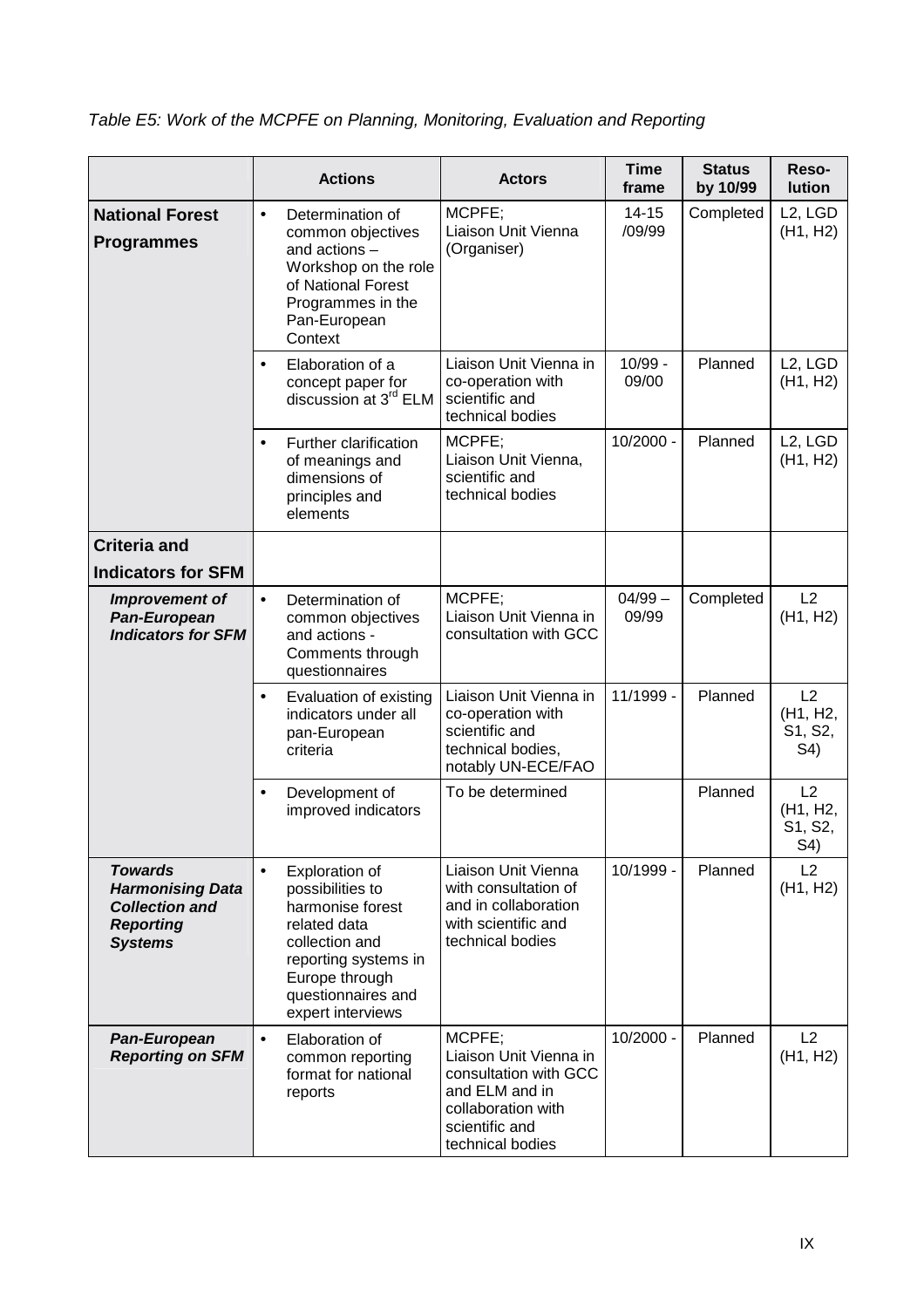Furthermore, the resolutions adopted at the Strasbourg and Helsinki Conferences and the on-going activities carried out in the follow-up of these resolutions constitute an essential part of the work of the Pan-European Forest Process. Table 6 indicates linkages to the follow-up of the Lisbon Resolutions.

|        | <b>Previous Resolutions</b>                                                                | Linkage to<br>Lisbon follow-up |
|--------|--------------------------------------------------------------------------------------------|--------------------------------|
|        | <b>HELSINKI 1993</b>                                                                       |                                |
| H1:    | General Guidelines for the Sustainable Management of Forests in<br>Europe                  | L1, L2                         |
| H2:    | General Guidelines for the Conservation of the Biodiversity of<br>European Forests         | L2                             |
| H3:    | Forestry Co-operation with Countries with Economies in Transition                          | L1                             |
| H4:    | Strategies for a Process of Long-term Adaptation of Forests in Europe<br>to Climate Change | L1                             |
|        | <b>STRASBOURG 1990</b>                                                                     |                                |
| $S1$ : | European network of permanent sample plots for monitoring of forest<br>ecosystems          | L2                             |
| S2:    | Conservation of forest genetic resources                                                   | L2                             |
| $S3$ : | Decentralized European data bank on forest fires                                           | L1, L2                         |
| S4:    | Adapting the management of mountain forests to new environmental<br>conditions             | L1, L2                         |
| $S5$ : | Expansion of the EUROSILVA network of research on tree physiology                          | L2                             |
| S6:    | European network for research into forest ecosystems                                       | L2                             |

*Table E6: Linkages of Strasbourg and Helsinki Resolutions to Lisbon follow-up*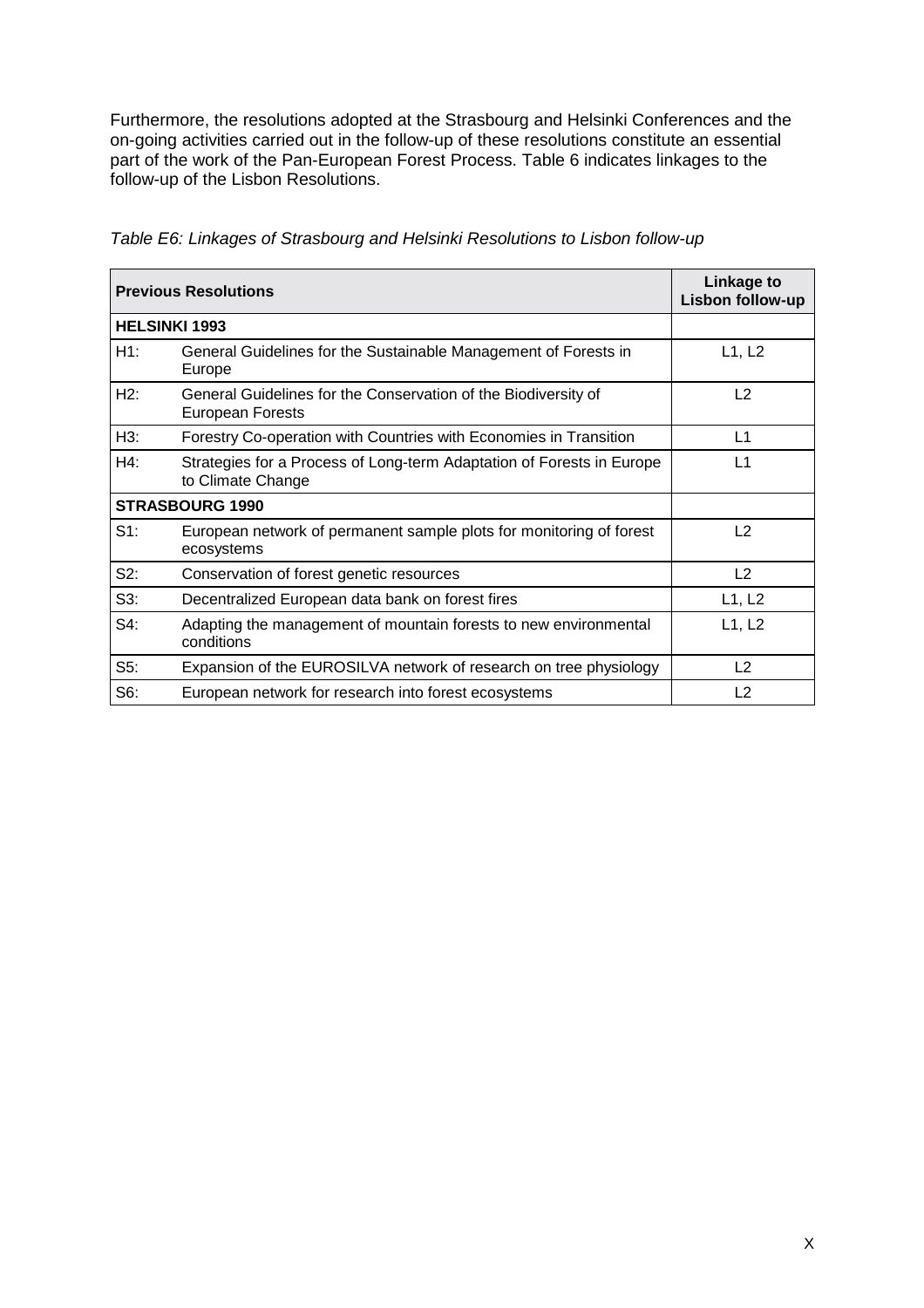# <span id="page-11-0"></span>**INTRODUCTION**

 $\overline{\phantom{a}}$ 

The work of the Ministerial Conference on the Protection of Forests in Europe (MCPFE) has been focusing on the objective to develop a common understanding of the protection and sustainable management of the European forests, while reflecting the multiple ecological, economic, social and cultural aspects related to forests.

The First Ministerial Conference on the Protection of Forests in Europe took place in 1990 in Strasbourg as a common initiative of France and Finland. The Ministers responsible for Forests and the European Community signed six resolutions and thereby committed themselves to technical and scientific co-operation as well as to common measures for the protection of the European forests.

Through an improved co-operation, especially on the scientific and technical level, significant impetus has been given to the establishment of European databases and observation networks since then.

The intention to implement the forest related results of the United Nations Conference on Environment and Development (UNCED), which took place in 1992 in Rio de Janeiro, led to the Second Ministerial Conference, held in 1993 in Helsinki. There the international debate on forests was continued with regard to the European region, resulting in the adoption of four resolutions. For the first time a common definition of Sustainable Forest Management (SFM) was agreed upon and biodiversity was given considerable emphasis. Furthermore, an increasing co-operation with countries in transition to market economies (CITs) was decided and strategies regarding the consequences of a possible climate change for forests were initiated.

The elaboration of a common tool to monitor, evaluate and report progress towards SFM, as defined at the Helsinki Conference, was given priority in the follow-up process and led to the development of a set of pan-European criteria and indicators for SFM, to be applied at national level. These criteria and indicators (C&I) show, on the basis of repeated measurement, to what extent the goal of SFM is fulfilled in individual European countries.

The concept of sustainable development<sup>1</sup>, as adopted and understood at the UNCED and further pursued and implemented through the follow-up processes, notably the UN-Commission on Sustainable Development, and the related Intergovernmental Panel and Forum on Forests, emphasises the economic, ecological and social dimensions of future policies and strategies by adhering to the necessity to equitably meet the developmental and environmental needs of present and future generations.

The Third Ministerial Conference, held in 1998 in Lisbon, followed the spirit of the UNCED and Helsinki Conference and re-emphasised the further implementation of the overall goal to contribute to the sustainable development of society. In recognising the continuing and complementary nature of new and previous resolutions, the Lisbon Conference focused on forests, people and society and their development.

At the Lisbon Conference thirty-six states and the European Community adopted a general declaration and signed two resolutions. The General Declaration (LGD) of the Conference emphasises the importance of strengthening an effective partnership between the forest sector and society. Resolution L1 addresses the socio-economic

<sup>1</sup> "*Sustainable development is development that meets the needs of the present without compromising the ability of future generations to meet their own needs*." (*Our Common Future,* World Commission on Environment and Development – The Brundtland Commission)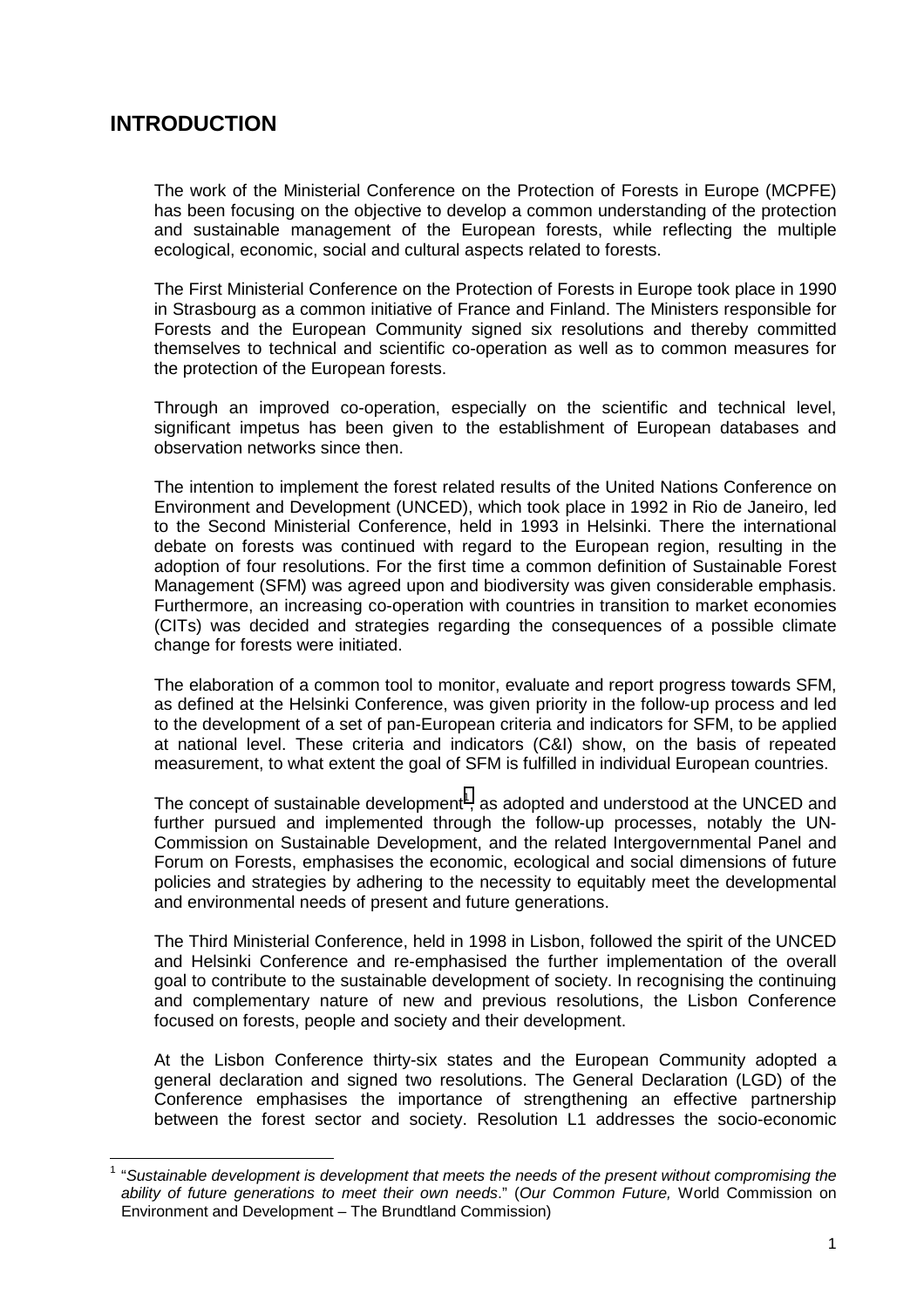aspects of SFM. In Resolution L2, the Ministers responsible for Forests adopted the six criteria from the "Pan-European Criteria and Indicators for SFM" and endorsed associated indicators as well as "Pan-European Operational Level Guidelines for SFM" (PEOLG). The PEOLG had been elaborated as a framework of recommendations for SFM for practical use on a voluntary basis, therewith translating the international commitments down to the level of forest management planning and practices.

In addition, a co-operation with the Ministerial Process "Environment for Europe" has been established by endorsing the pan-European "Work-Programme on the Conservation and Enhancement of Biological and Landscape Diversity in Forest Ecosystems 1997- 2000" (WP-CEBLDF). As a result of the joint efforts undertaken by the two Ministerial Processes, this work-programme describes urgent needs in the field of forest biological diversity, defining four objectives and eight actions. They represent the fundamental background work for a possible continuation of a broader and more comprehensive programme to be defined after this first period.

With the decisions of the Third Ministerial Conference, Europe confirmed its intention to maintain and enhance the diverse ecological, economic, cultural and social services and benefits of forests in a sustainable way.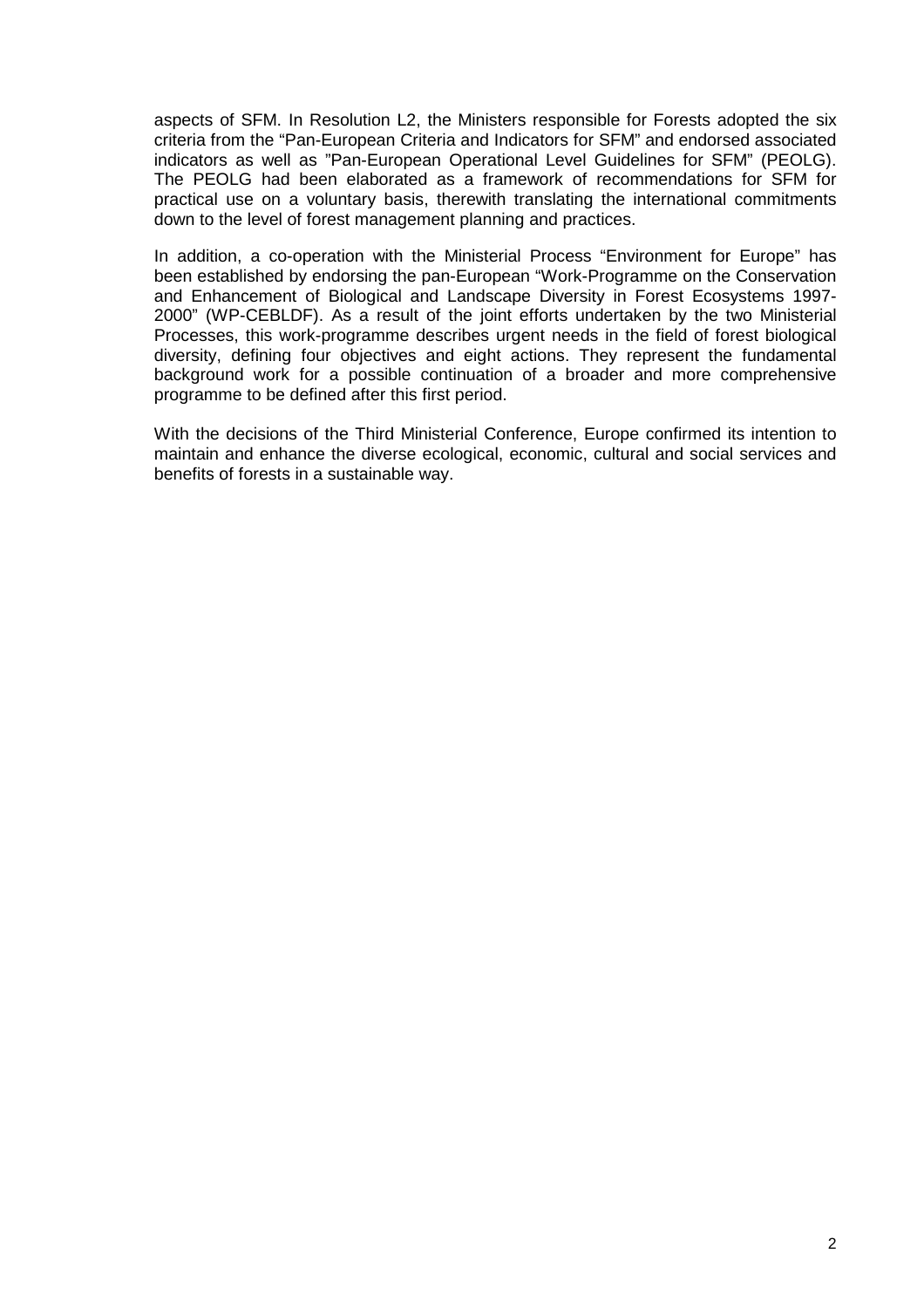# <span id="page-13-0"></span>**I. THE WORK PROGRAMME OF THE MCPFE**

### **1. Strategic Orientation**

At the Third Ministerial Conference on the Protection of Forests in Europe the Ministers responsible for Forests recalled the forest related decisions taken at global level, notably at the UNCED, and expressed their commitment to meet the objective of sustainable development of society by sharing the following vision:

*"In the 21st century, the European forest sector, while respecting the social, economic, environmental and cultural functions of forests, will optimise its contribution to the sustainable development of society, especially to the development of rural areas, the provision of renewable resources and the protection of the global and local environment.* 

*Society, understanding the multiple roles of forests and recognising the importance of the conservation and sustainable management of forests, will support a sound development of the forest sector by providing conducive regulatory, institutional, economic and social frameworks for practising sustainable forest management, taking informed decisions on the best possible use of wood and non-wood forest products and services, and reducing existing strains on forest health and vitality.* 

*An effective partnership between society and the forest sector will be strengthened, recognising the role of forests as a key renewable resource, the responsibility of forest owners in their sustainable management, and the responsibility of Europe in demonstrating the integration of all forest functions and in the innovative production and use of wood and non-wood forest products and services.* 

*The heritage of healthy and biologically diverse forests for future generations, the positive contribution to the global carbon and hydrological cycles, the protection of soil and water resources, the protection of population and infrastructures against natural hazards, the creation of income and employment particularly in rural areas and the excellence for providing recreational and cultural values for all people, are characteristics associated with forests on which generations of forest owners and society in general have built and will continue to build present and future values."* 

### **2. Objective**

In the General Declaration of the Third Ministerial Conference, the Ministers responsible for Forests committed themselves to

*"develop a programme of work to implement the decisions of this (i.e. the Lisbon) Conference and to reinforce the implementation of previous commitments made at Strasbourg and Helsinki Ministerial Conferences, in collaboration with international bodies and organisations, in particular FAO European Forestry Commission, UN/ECE Timber Committee, UNEP; ILO; NGO's and other relevant stakeholders."* 

The Work Programme is intended to put the commitments made by the ministers at the Lisbon, Helsinki and Strasbourg Conferences into action and to progress towards the envisioned long-term objectives by addressing open common pan-European issues and challenges ahead. It is based on scientific and technical co-operation in Europe and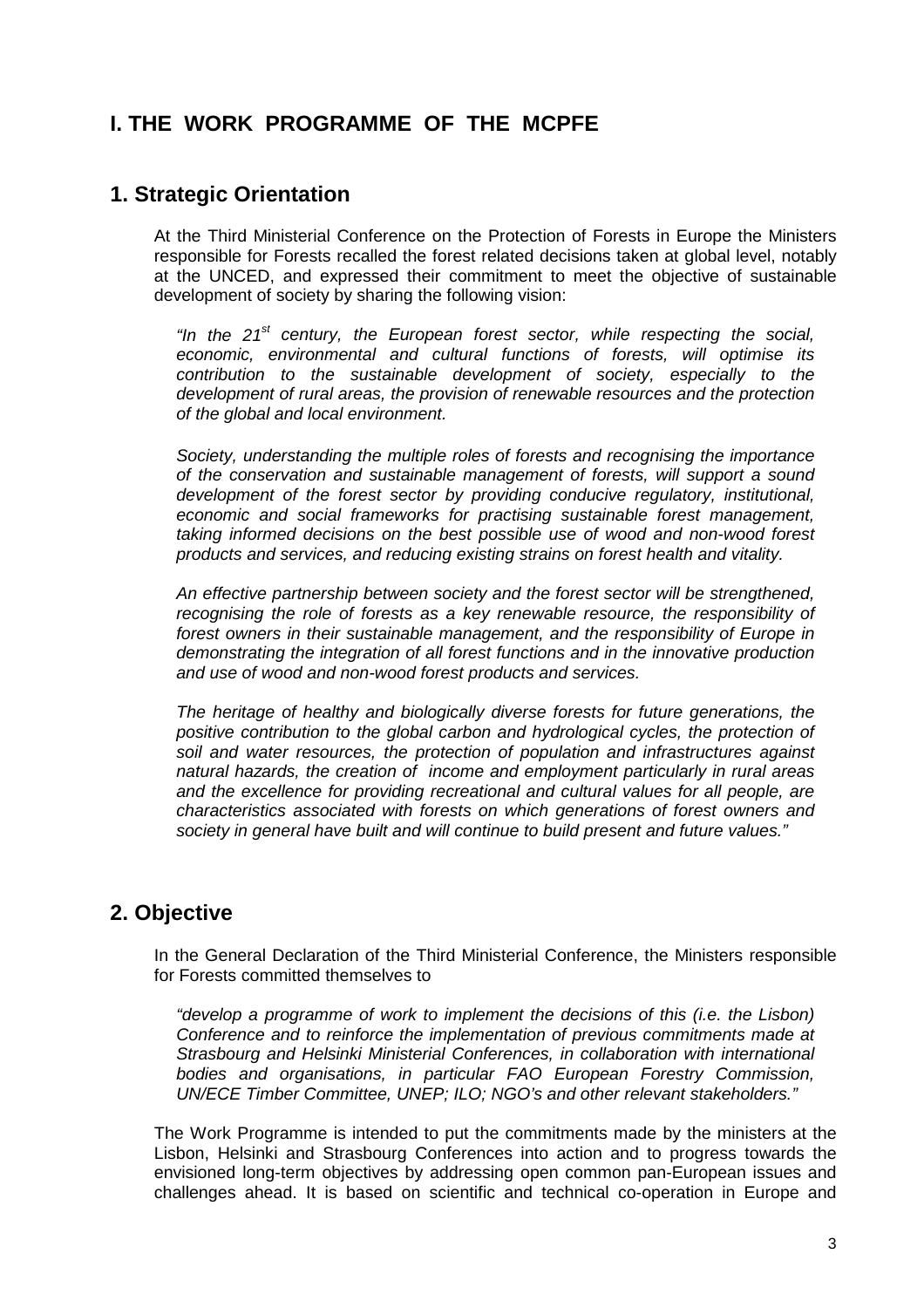<span id="page-14-0"></span>should provide a dynamic approach to problem solving in European forestry through actions at national and pan-European levels.

## **3. Decisions on the Lisbon Follow-up**

An initial informal discussion on the follow-up of the Lisbon Conference took place at the Pan-European Round Table Meeting (RTM), held on 26-27 November 1998 in Brussels/Belgium. At the RTM several principles for the follow-up work were identified.

Principles agreed upon were that:

- all previous resolutions and commitments should be dealt with in the future work,
- past work on resolutions should be evaluated,
- areas with added values at the pan-European level should be identified,
- the follow-up should build upon the work already carried out by existing organisations,
- the tradition of transparent reporting and flexibility should be continued.

Furthermore, a list of priority issues was elaborated.

At the First Expert Level Meeting on the Follow-up of the Lisbon Conference (ELM), which took place on 31 March – 1 April 1999 in Vienna/Austria, the delegates re-emphasised the principles for the follow-up work agreed upon at the RTM and identified a number of issues to be addressed by the Pan-European Forest Process in order to implement the commitments made by the ministers at the Lisbon and previous Ministerial Conferences.

With the aim to identify those resolutions that need further input, the participants of the 1<sup>st</sup> ELM evaluated the commitments made at the Strasbourg and Helsinki Conferences. The evaluation lead to the conclusion that the follow-up work on most of the Strasbourg Resolutions was well under way and would not require additional political input at present. However, best use should be made of potential contributions and synergies with the Work Programme. Therefore, it was decided to clearly indicate linkages between the Strasbourg follow-up and the Work Programme.

Concerning the follow-up work of Helsinki Resolutions the participants of the  $1<sup>st</sup>$  ELM came to the following results: While the implementation of Resolutions H1 and H2 will mainly be carried out under Lisbon Resolution L2 and the WP-CEBLDF, H3 will receive additional political input through the organisation of a workshop, presumably to be convened in 2000. Work on Resolution H4 will go on as specified in the resolution.

Follow-up work on previous resolutions to be included in the Work Programme as well as possible contributions are indicated in Table 1*.*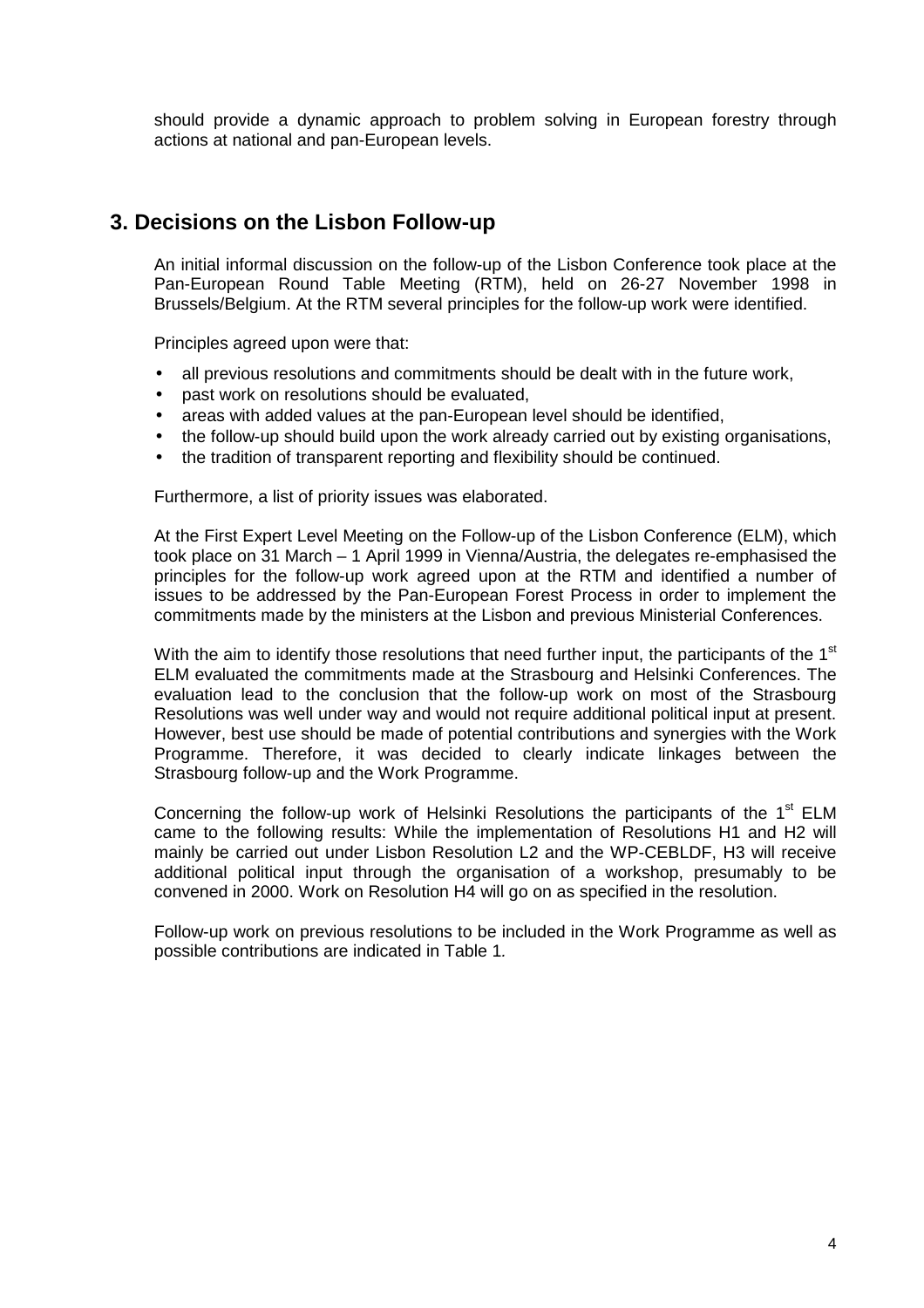|        |                                                                                                           | <b>New</b><br>actions | On-going<br>actions | <b>Contribution</b><br>to Lisbon<br>follow-up |
|--------|-----------------------------------------------------------------------------------------------------------|-----------------------|---------------------|-----------------------------------------------|
|        | <b>LISBON 1998</b>                                                                                        |                       |                     |                                               |
| L1:    | People, Forests and Forestry - Enhancement of Socio-<br>Economic Aspects of Sustainable Forest Management | ✓                     |                     |                                               |
| L2:    | Pan-European Criteria, Indicators and Operational Level<br>Guidelines for Sustainable Forest Management   | $\checkmark$          |                     |                                               |
|        | <b>HELSINKI 1993</b>                                                                                      |                       |                     |                                               |
| H1:    | General Guidelines for the Sustainable Management of<br>Forests in Europe                                 |                       | $\checkmark$        | L1, L2                                        |
| H2:    | General Guidelines for the Conservation of the<br><b>Biodiversity of European Forests</b>                 |                       | $\checkmark$        | L <sub>2</sub>                                |
| H3:    | Forestry Co-operation with Countries with Economies in<br>Transition                                      | $\checkmark$          | ✓                   | L1                                            |
| H4:    | Strategies for a Process of Long-term Adaptation of<br>Forests in Europe to Climate Change                |                       | $\checkmark$        | L1                                            |
|        | <b>STRASBOURG 1990</b>                                                                                    |                       |                     |                                               |
| $S1$ : | European network of permanent sample plots for<br>monitoring of forest ecosystems                         |                       | $\checkmark$        | L2                                            |
| S2:    | Conservation of forest genetic resources                                                                  |                       | $\checkmark$        | L2                                            |
| S3:    | Decentralized European data bank on forest fires                                                          |                       | ✓                   | L1, L2                                        |
| S4:    | Adapting the management of mountain forests to new<br>environmental conditions                            |                       | ✓                   | L1, L2                                        |
| $S5$ : | Expansion of the EUROSILVA network of research on<br>tree physiology                                      |                       | $\checkmark$        | L2                                            |
| S6:    | European network for research into forest ecosystems                                                      |                       | ✓                   | L <sub>2</sub>                                |

#### <span id="page-15-0"></span>*Table 1: Linkages between Lisbon resolutions and previous resolutions*

# **4. Structure**

The Work Programme is structured according to the three dimensions of sustainable development and sustainable forest management, namely the ecological, economic and socio-cultural dimensions, in order to make visible the contribution of the work of the MCPFE to these overall objectives.

Correspondingly, individual Work Programme Elements are assigned to the specific dimension(s) of sustainable development and sustainable forest management (i.e. the ecological, economic or socio-cultural dimension) they relate to best<sup>2</sup>. However, all elements touch on all three dimensions of sustainable development in different forms. The assignment was done for reasons of clarity and simplification purposes to be able to have a sound picture which explains the work going on in the MCPFE in a comprehensive way.

 $\frac{1}{2}$  "National Forest Programmes" (NFPs) constitute a conceptual approach or policy framework related to all elements of the Work Programme. In order to indicate the integrative character of NFPs, they are illustrated as a vertical box in Figure 1. "Criteria and Indicators for SFM", as a policy tool for monitoring and evaluating SFM, refer to all dimensions, which is illustrated through a horizontal box in Figure 1.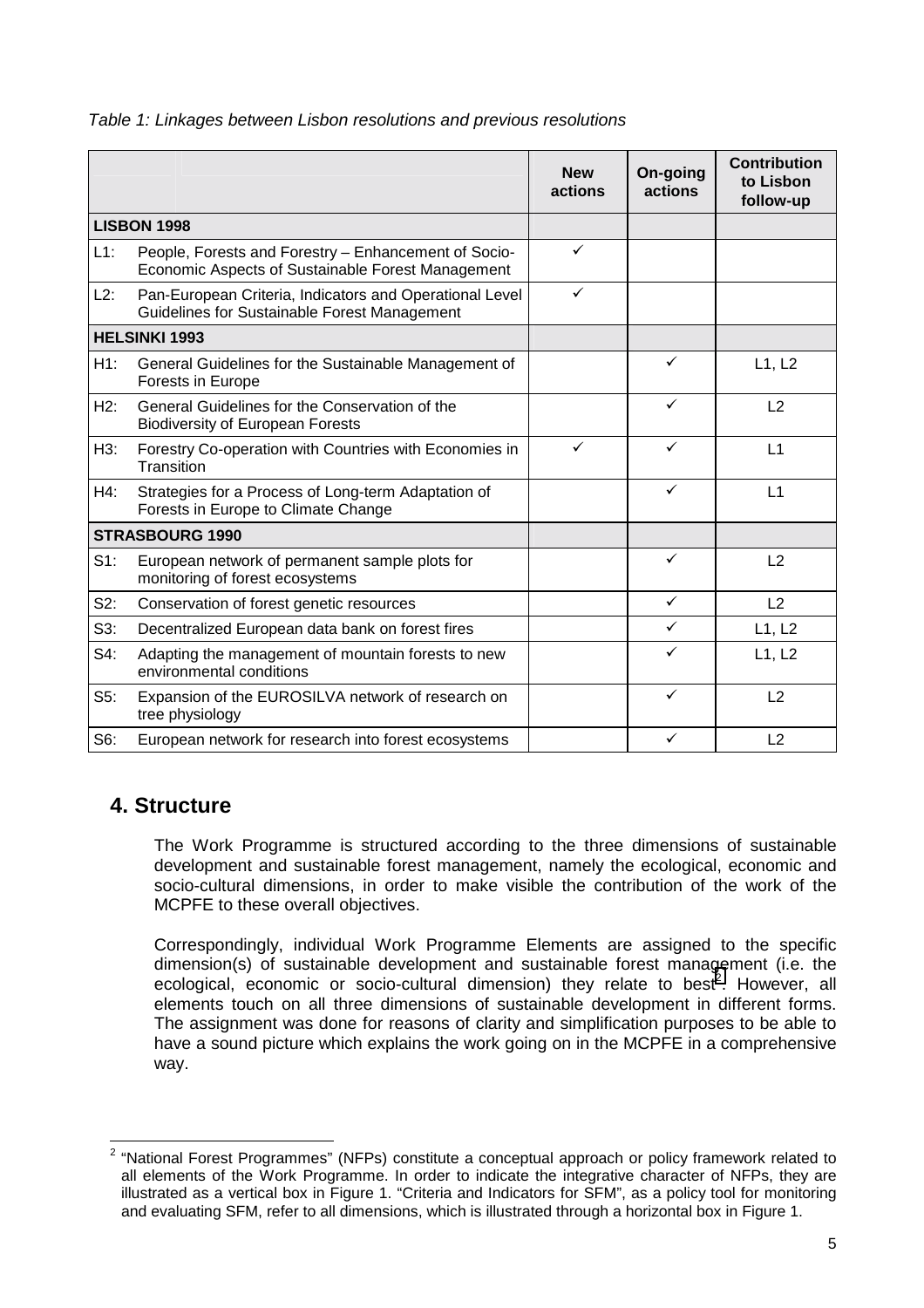

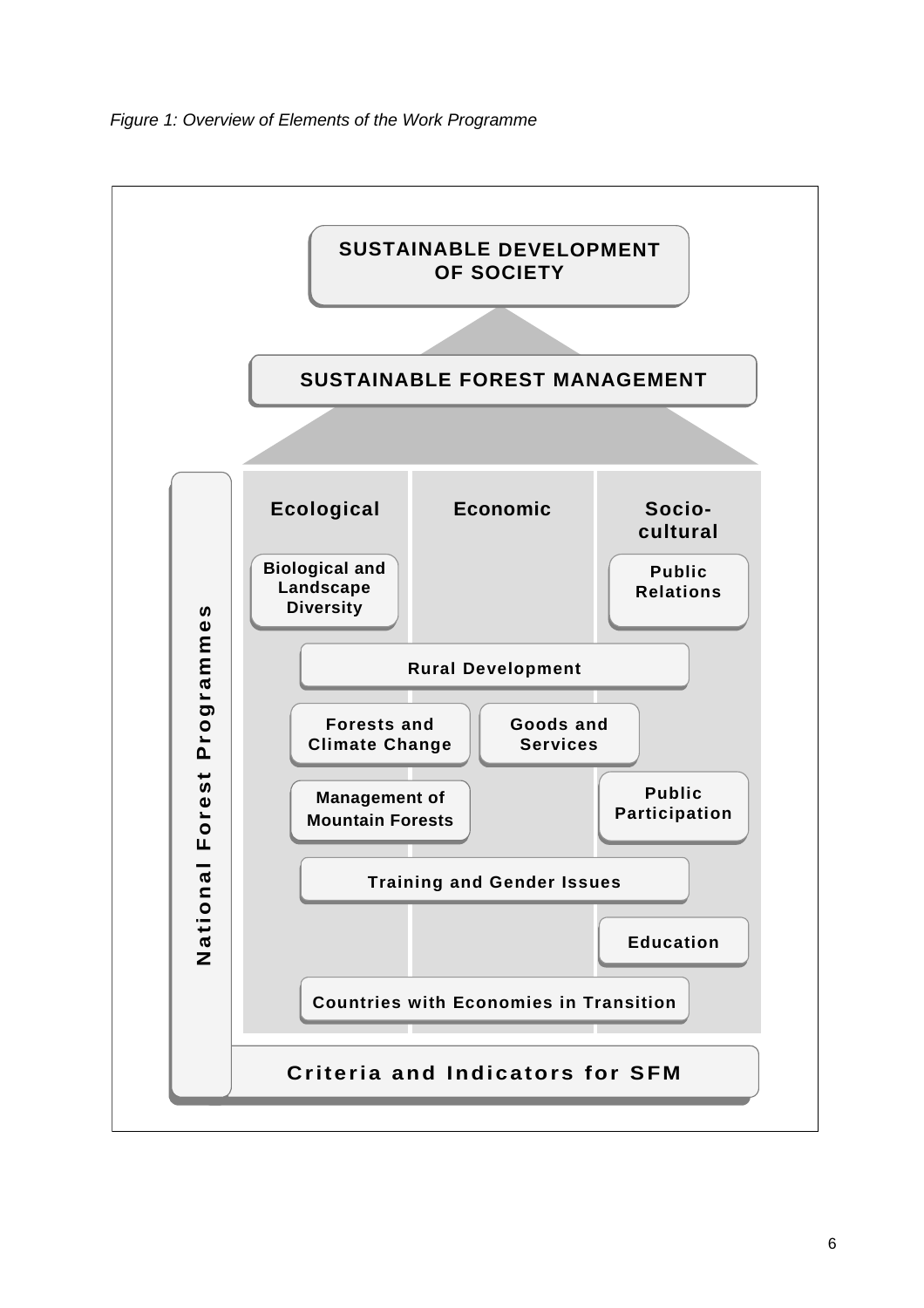# <span id="page-17-0"></span>**5. Contributing Actors**

At the Lisbon Conference the ministers reaffirmed the principles for the implementation of the decisions taken at the Ministerial Conferences and committed themselves to progress to turn them into action at the national and pan-European levels.

In accordance with the decisions of the  $1<sup>st</sup>$  ELM, future work of the Pan-European Forest Process will focus on those issues and tasks with a clear added value at the pan-European level. In this work, best use will be made of existing organisations and know how. Therefore, the Pan-European Forest Process will concentrate on issues and actions of a more political nature while more technical and research related work will be conducted by specific organisations and institutions.

Table 2 gives an overview of the main actors contributing to the Work Programme. For better clarity the elements of the Work Programme are grouped into four main areas of work, namely

- "Dialogue with Society", including elements predominantly related to the social aspects of sustainable forest management or sustainable development of society;
- "Socio-economic Issues", containing those tasks notably related to socio-economic aspects;
- "Biodiversity and Conservation", including issues addressing ecological aspects, as well as
- "Planning, Monitoring, Evaluation and Reporting", containing tasks related to policy instruments.

**Table 2: Actors of Individual Work Programme Elements at the Pan-European Level** 

|                                         |              | <b>Main Contributing Actors</b>                             |                                                   |                               |
|-----------------------------------------|--------------|-------------------------------------------------------------|---------------------------------------------------|-------------------------------|
| <b>Work Programme Elements</b>          | <b>MCPFE</b> | <b>Technical</b><br><b>Bodies</b><br>(FAO/ECE/ILO/<br>UNEP) | <b>Scientific</b><br><b>Bodies</b><br>(IUFRO/EFI) | <b>Other</b><br><b>Bodies</b> |
| <b>Dialogue with Society</b>            |              |                                                             |                                                   |                               |
| - Public Participation                  |              |                                                             |                                                   |                               |
| - Public Relations                      |              |                                                             |                                                   |                               |
| - Education                             |              |                                                             |                                                   |                               |
| Socio-economic Issues                   |              |                                                             |                                                   |                               |
| - Rural Development                     | ✓            |                                                             |                                                   |                               |
| - Goods and Services                    |              | ✓                                                           |                                                   |                               |
| - Training, Education and Gender Issues |              |                                                             |                                                   |                               |
| - Countries in Transition               |              |                                                             |                                                   |                               |
| <b>Biodiversity and Conservation</b>    |              |                                                             |                                                   |                               |
| - Biological and Landscape Diversity    | ✓            | ✓                                                           |                                                   | ✓                             |
| - Forests and Climate Change            |              |                                                             |                                                   |                               |
| - Management of Mountain Forests        |              | ✓                                                           |                                                   |                               |
| Planning, Monitoring, Evaluation and    |              |                                                             |                                                   |                               |
| <b>Reporting</b>                        |              |                                                             |                                                   |                               |
| - National Forest Programmes            |              |                                                             |                                                   |                               |
| - Criteria and Indicators for SFM       |              |                                                             |                                                   |                               |

<sup>————————————————————&</sup>lt;br><sup>3</sup> The Work Programme Elements assigned to these four headings are presented in detail in the "Detailed Description of the Work on the Lisbon Follow-up" (see below).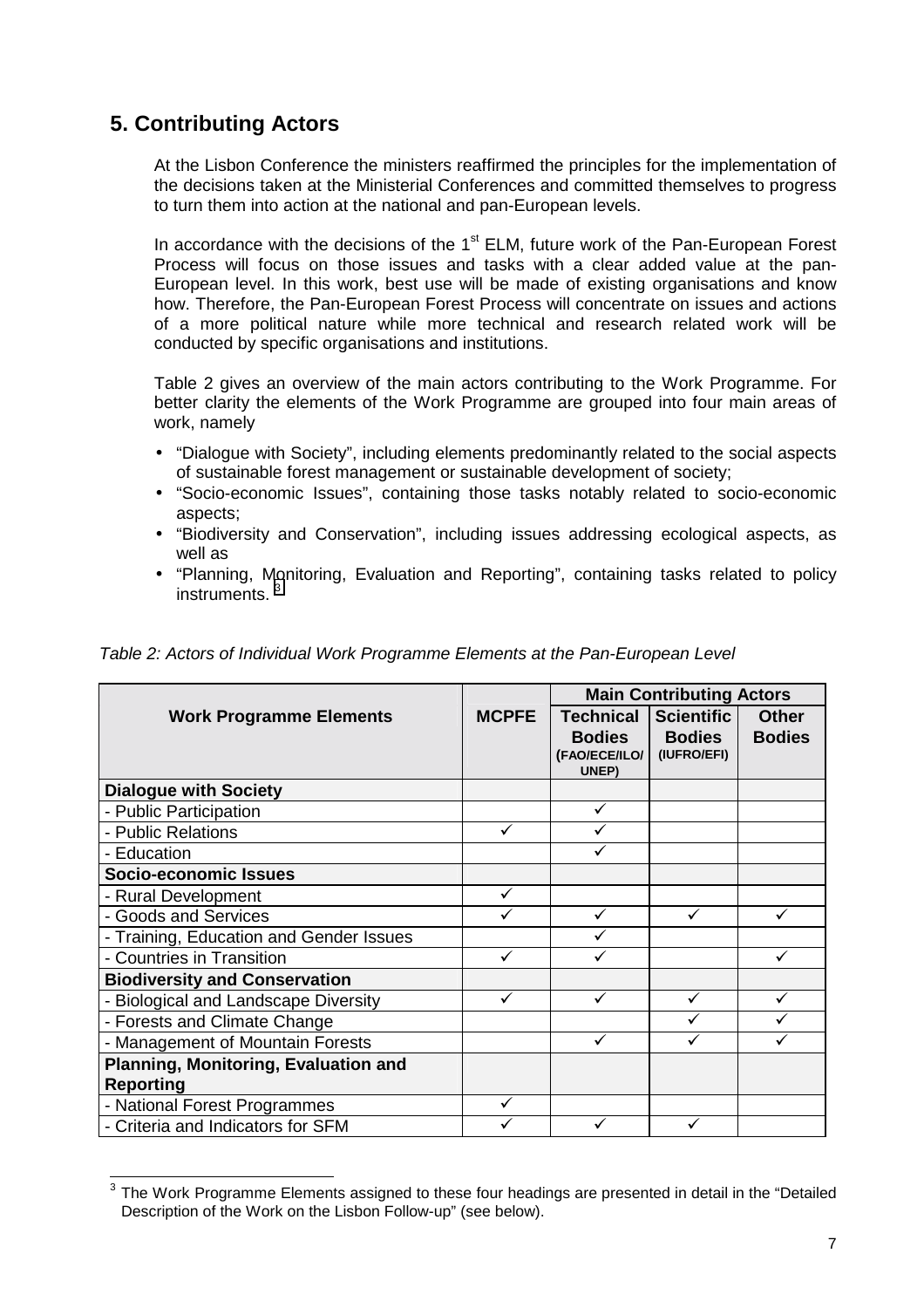# <span id="page-18-0"></span>**II. DETAILED DESCRIPTION OF THE WORK ON THE LISBON FOLLOW-UP**

# **1. Dialogue with Society**

Dialogue with society is one of the core elements of the Third Ministerial Conference on the Protection of Forests in Europe. It is a decisive element in the General Declaration of this Conference with the commitment to "Enhance the social and economic elements of sustainable forest management and strengthen the links between the forest sector and society by increasing dialogue and mutual understanding on sustainable forest management and the role of forests and forestry".

Furthermore, dialogue with society is one of the fundaments of Resolution L1. It is mainly described through the following three issues which can be seen as complementary elements for achieving this dialogue:

#### **1.1 Public Relations**

Action 1 of Resolution L1 addresses the issue of public relations in the following way: "Develop, at adequate levels, a dialogue with the public and efficient programmes to increase awareness of the benefits of sustainable forestry for society." Also at the RTM in November 1998 public relations was considered as relevant task.

The Joint FAO/ECE Team of Public Relations Specialists in the Forest and Forest Industries Sector (ToS on PR) offered to provide assistance and guidance to the Pan-European Forest Process on key issues and basic concepts for implementation at national level. In addition to national governmental and non-governmental activities, the ToS on PR will therefore be a focal point, taking up PR issues of relevance to the forest sector. This team is planning to organise an International Forestry Communicators Forum and a European Forum on Forest and Society in 2000.

#### *Work of the MCPFE4*

The MCPFE is working on a 10 years report with the aim to provide information on the achievements of the Pan-European Forest Process to the interested public. The report will be presented at the eighth session of the Commission on Sustainable Development (CSD VIII) in April 2000.

Furthermore, the MCPFE will explore possibilities to better communicate the work of the Pan-European Forest Process to a broader public. Within the means and limits of the MCPFE, feasible communication strategies and tools will be developed making use of professional consultancy.

 $\overline{\phantom{a}}$ <sup>4</sup> *Work of the MCPFE:* Under this heading the implementation concerning the respective elements of the Work-Programme done by the MCPFE – which also implies the commitment for implementation at national level as signed by the ministers – is described.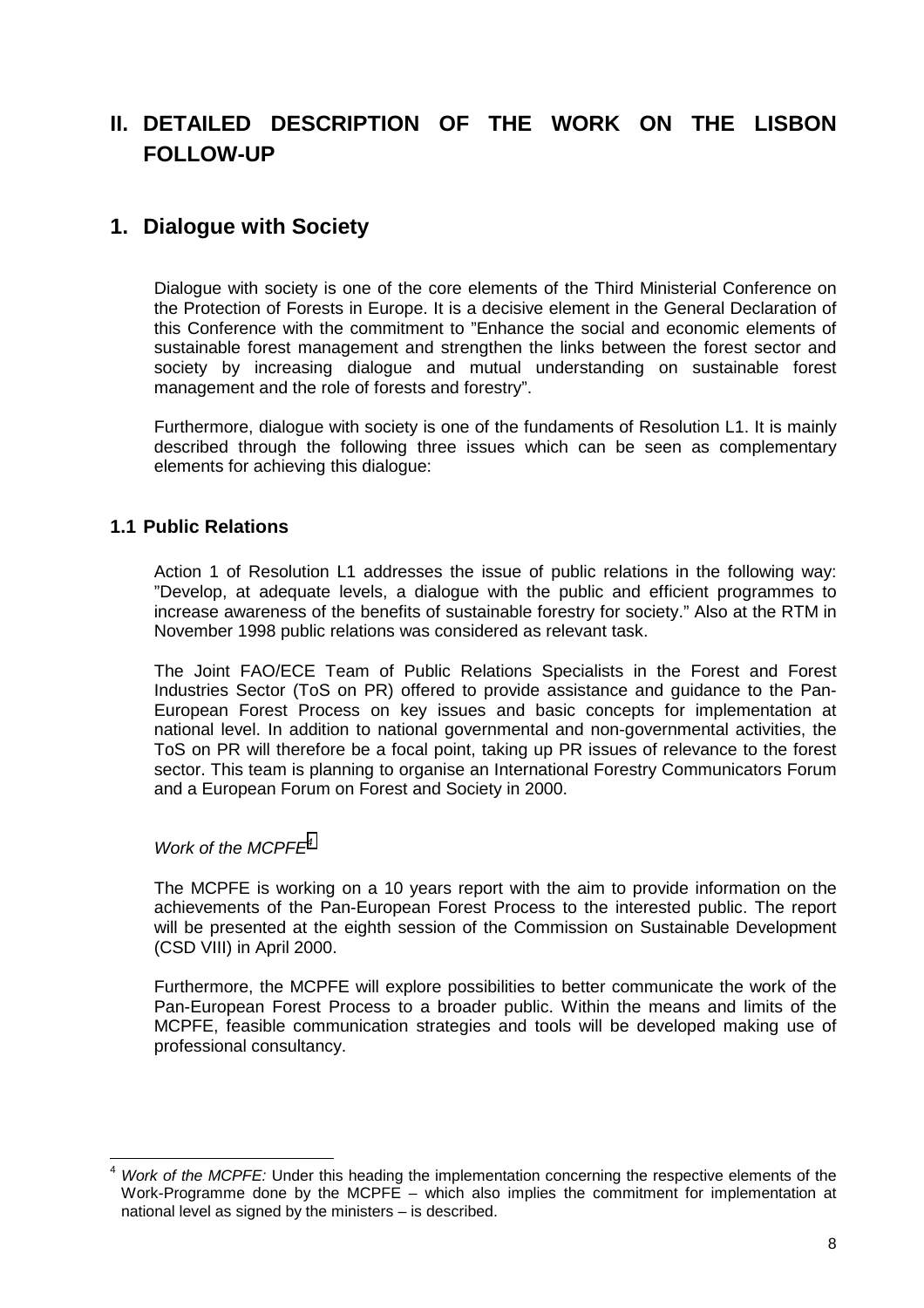#### <span id="page-19-0"></span>**1.2 Public Participation**

The Ministers responsible for Forests stated in the General Guidelines of Resolution L1 that "an adequate level of participation, education, public relations and transparency in forestry is needed". Consequently the commitment formulated in Action 2 of Resolution L1 stresses the continuation "to develop the conditions for the participation of relevant stakeholders in the development of forest policies and programmes."

In addition, the PEOLG – endorsed by the ministers in signing Resolution  $L2$  – make reference to the encouragement of participation in their adaptation process to the specific local, economic, ecological, social and cultural conditions, as well as to the respective forest management and administrational systems already in place.

Although mentioned at several occasions in the Lisbon commitments and in various other international contexts, a common understanding of participation is needed. Notably the possible variation of its meaning with regard to public and private ownership as well as to the applicability to different levels within a country's legal and societal system was recognised for further investigations.

#### *Work of the MCPFE*

Taking this need for clarification into account, the participants of the RTM and the  $1<sup>st</sup>$  ELM agreed to give the mandate for work on this issue to the Joint FAO/ECE/ILO Committee on Forest Technology, Management and Training, notably to the Team of Specialists on Participation and Partnerships in Forestry. The results will be subjected to further discussion within the MCPFE. In addition, the decisions of the Ministerial Process "Environment for Europe" at the Århus Conference concerning public participation should be taken into account<sup>5</sup>.

Immediate use of the results of the MCPFE discussion on public participation can be made by integrating them in the work on elements of NFPs within the pan-European context.

### **1.3 Education**

The significance of education is highlighted in Resolution L1. The promotion of "the development of education and training programmes, especially directed to forest owners and managers, focusing on new opportunities and techniques for the production of goods and services from forests under sustainable management" is formulated in Action 6. Regardless of the importance of continuous education the participants of the  $1<sup>st</sup>$  ELM agreed that this topic would be of national competence, however the facilitation of an exchange of experience could be beneficial. The possibility to exchange experiences in this regard is given through a number of activities of the Joint FAO/ECE/ILO Committee on Forest Technology, Management and Training, notably through the seminar on "Public relations and environmental education in forestry" in Switzerland in 2001.

**ENECONCO CONCORDED**<br><sup>5</sup> Convention on Access to Information, Public Participation in Decision Making and Access to Justice in Environmental Matters; Århus, Denmark, June 1998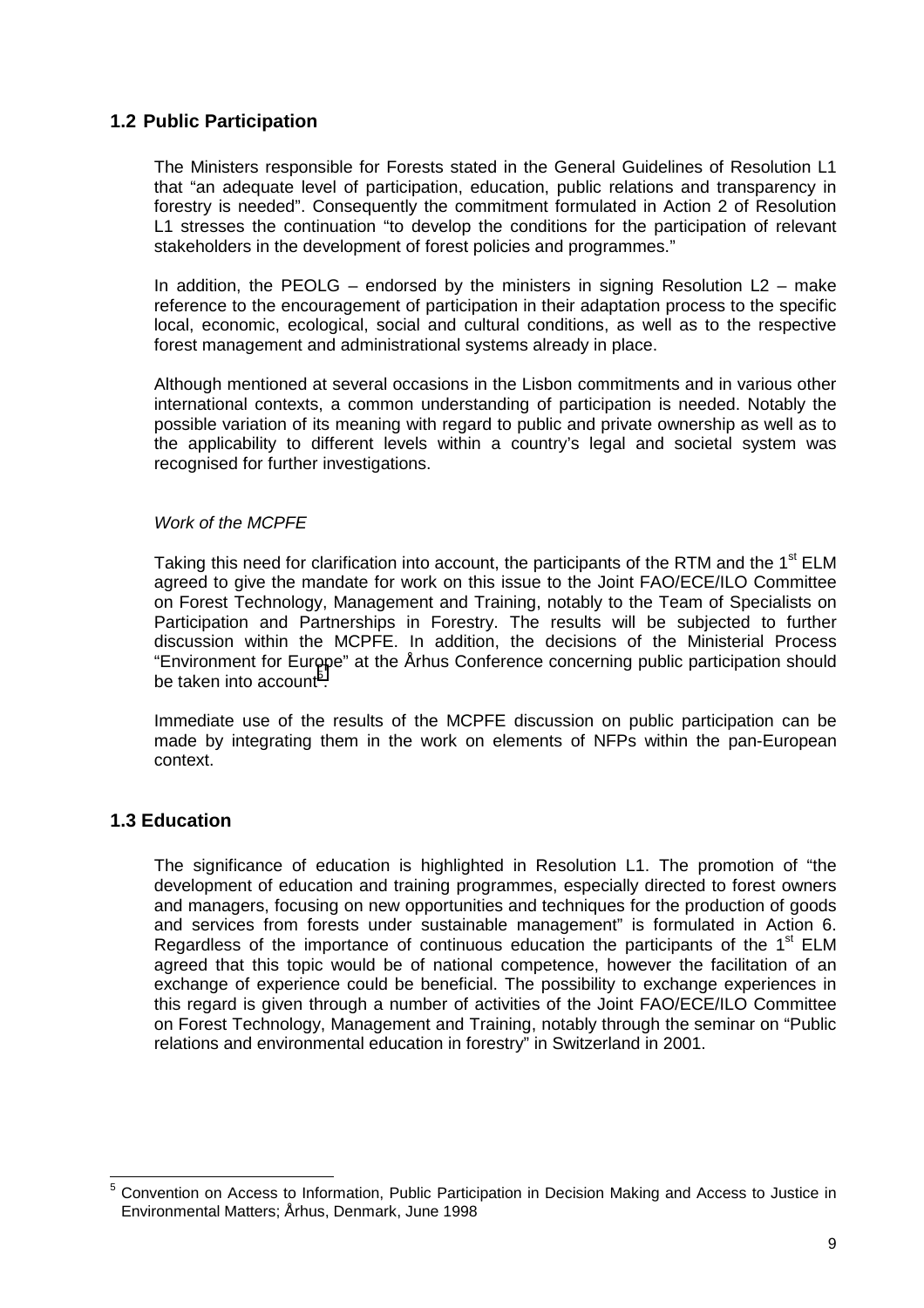#### *Work of the MCPFE*

Education was referred to as being a mainly national or sub-national level task. National implementation will be the main task. The MCPFE could facilitate the exchange of national experiences on educational programmes for children and teachers.

|                                     |           | <b>Actions</b>                                                                                                                              | <b>Actors</b>                                                                                              | <b>Time frame</b> | <b>Status</b><br>by 10/99 | Reso-<br><b>lution</b> |
|-------------------------------------|-----------|---------------------------------------------------------------------------------------------------------------------------------------------|------------------------------------------------------------------------------------------------------------|-------------------|---------------------------|------------------------|
| 1.1. Public<br><b>Relations</b>     | $\bullet$ | Elaboration of 10 year<br><b>MCPFE Report</b>                                                                                               | Liaison Unit Vienna                                                                                        | 08/99 - 04/00     | On-going                  | L1                     |
|                                     | $\bullet$ | Development of<br>strategies and tools to<br>better communicate<br>work of MCPFE                                                            | Liaison Unit Vienna<br>with professional<br>consultancy                                                    | 2000              | Planned                   | L1                     |
|                                     | $\bullet$ | <b>International Forestry</b><br><b>Communicators Forum</b>                                                                                 | FAO/ECE Team of<br><b>Public Relations</b><br>Specialists in the Forest<br>and Forest Industries<br>Sector | 2000              | Planned                   | L1                     |
|                                     |           | European Forum on<br><b>Forest and Society</b>                                                                                              | FAO/ECE Team of<br><b>Public Relations</b><br>Specialists in the Forest<br>and Forest Industries<br>Sector | 06/2000           | Planned                   | L1                     |
| 1.2. Public<br><b>Participation</b> | $\bullet$ | Clarification of concept<br>of "participation" and<br>development of a<br>conceptual framework                                              | FAO/ECE/ILO Team of<br>Specialists on<br>Participation and<br>Partnerships in Forestry                     | 1999 - 2000       | In pre-<br>paration       | L1                     |
|                                     | $\bullet$ | Decision on further<br>work based on report<br>of FAO/ECE/ILO Team<br>of Specialists on<br>Participation and<br>Partnerships in<br>Forestry | <b>MCPFE</b>                                                                                               | 2000              | Planned                   | L1                     |
| 1.3. Education                      | $\bullet$ | Seminar on "Public<br><b>Relations and</b><br>Environmental<br><b>Education in Forestry"</b>                                                | Joint FAO/ECE/ILO<br><b>Committee on Forest</b><br>Technology,<br>Management and<br>Training               | 10/2001           | Planned                   | L1                     |

*Table 3: Work of the MCPFE on Dialogue with Society*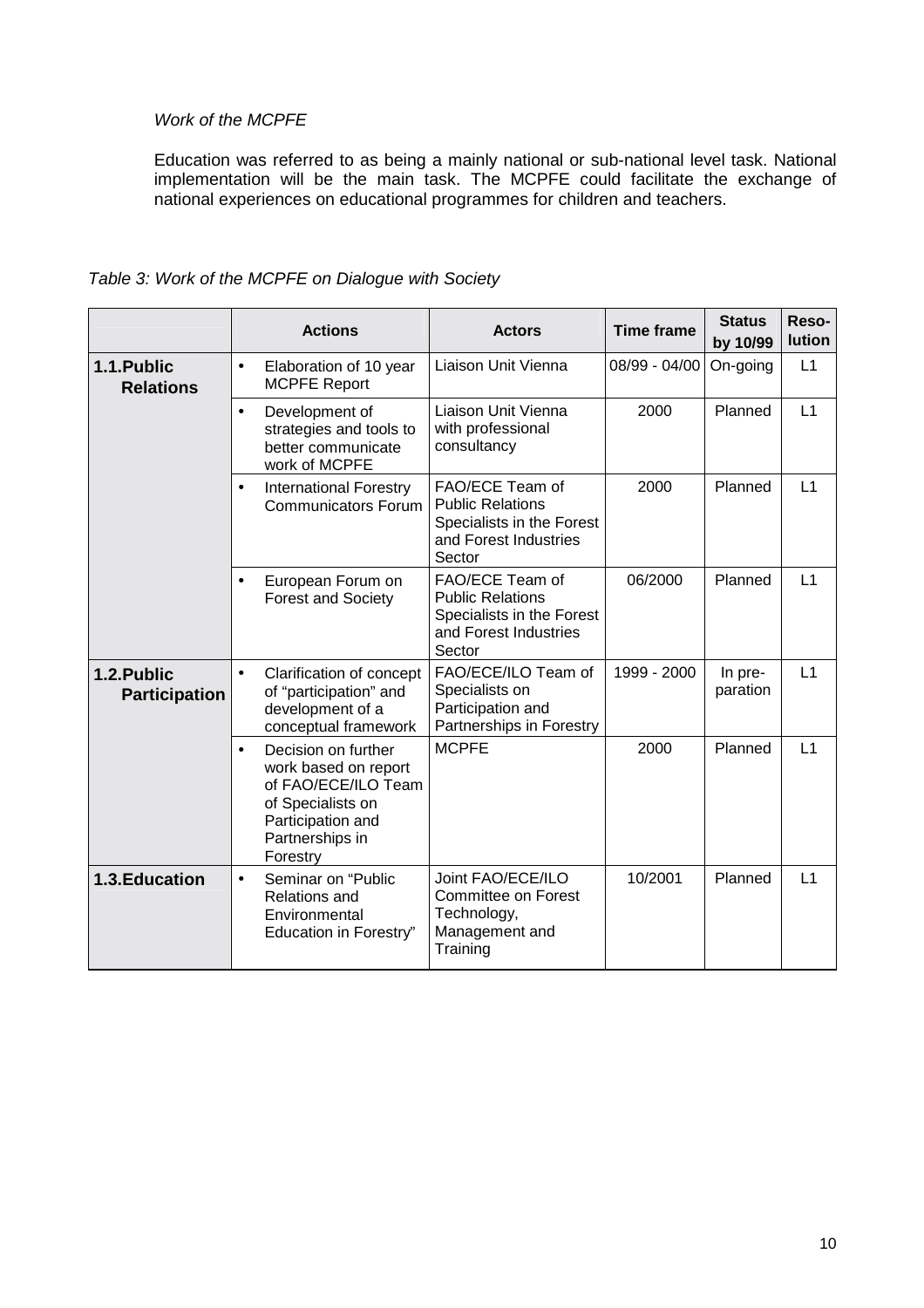# <span id="page-21-0"></span>**2. Socio-Economic Issues**

#### **2.1 Rural Development**

Rural Development was an important subject of the Third Ministerial Conference on the Protection of Forests in Europe in Lisbon in 1998. The General Declaration of this Conference refers to rural development in its Vision by stating that the European forest sector "will optimise its contribution to the sustainable development of society, especially to the development of rural areas, the provision of renewable resources and the protection of the global and local environment".

In this spirit the signatories declared their commitment (General Declaration) to "develop to their full value the potential contributions from the forest sector to rural development, employment, environment and to overall sustainable development of society by implementing the Resolution L1, People, Forests and Forestry – Enhancement of the Socio-Economic Aspects of Sustainable Forest Management". It is specifically mentioned in the General Guidelines of L1 that "the contribution of forestry to sustainable rural development should be fully utilised through the coherence of forest policies and programmes and activities in other sectors, such as agriculture, tourism, environment, energy and industry taking advantage of complementarities and synergies". The future actions stipulated in L1 more specifically define aspects related to rural development.

At the RTM in November 1998 the issue of rural development featured as one of the priority issues to be discussed. It was decided that countries and organisations should comment in detail in written form. The comments subsequently received indicated that a quite high priority was given to rural development/land use planning. At the 1<sup>st</sup> ELM issues related to rural development were mainly discussed in the context of follow-up work on socio-economic aspects addressed by Resolution L1. Rural development was identified as being of cross-sectoral nature that covers a broad range of aspects. Regarding rural development and a possible programme of work, the 1<sup>st</sup> ELM decided that the Liaison Unit should collect written comments from signatories and observers and to compile the results until the  $2<sup>nd</sup>$  ELM, in order to better understand the different backgrounds and views of participants on the issue of rural development.

Consequently a questionnaire on "Rural Development in the Work of the Ministerial Conference on the Protection of Forests in Europe" was sent out in July 1999 to collect opinions and comments on rural development and forest policy and on the possible future work of the MCPFE on the issue. The results of this questionnaire form the basis for the work proposed on rural development. A summary of the responses to the individual questions of the questionnaire can be found in Annex 2.

#### *Work of the MCPFE*

The further work on rural development, as outlined in this Work Programme, focuses on the two areas suggested by the written comments made by participants of the Pan European Forest Process. The areas are related, whereby the second area builds on the work of the first. The two areas of work are:

1. The Rural Development Concept and Forest Policy in Europe: exchange of information, the clarification of concepts, methodologies and priorities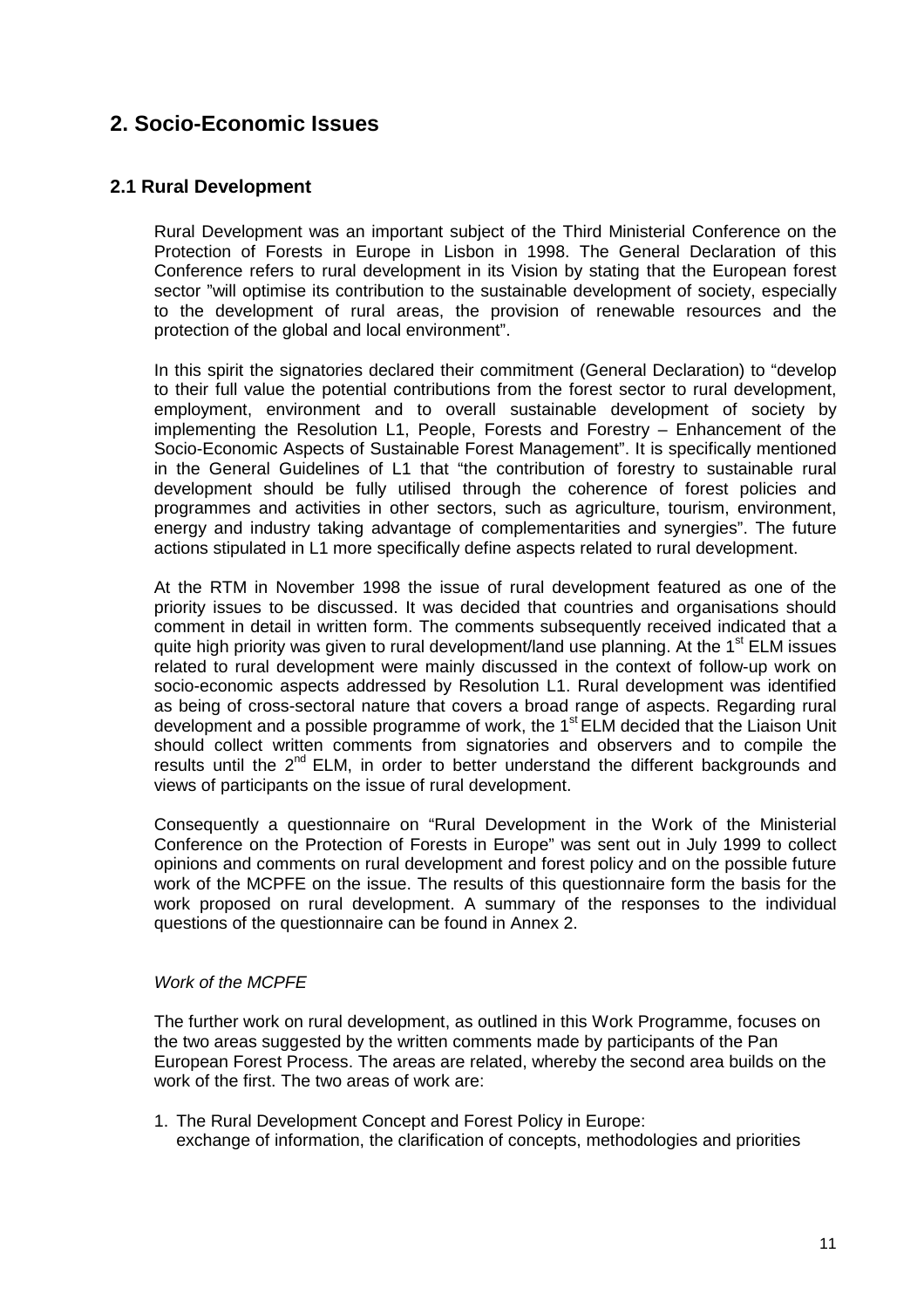<span id="page-22-0"></span>2. Contribution of Forestry to Rural Development in Europe: exploration of the usefulness of elaborating communication tools and possible elaboration and communication strategies

As a starting point for this work of the MCPFE on the issue of "Rural Development" a seminar on the role of forests and forestry in rural development, jointly organised by the University for Agricultural Sciences Vienna and the Liaison Unit, will be convened in July 2000. Making use of available scientific knowledge, the seminar aims to discuss and clarify the concept of rural development and the role of forests and forestry in rural development.

|                                                                                                             | <b>Actions</b>                                                                                                 | <b>Actors</b>                                                                                    | <b>Time frame</b> | <b>Status</b><br>by 10/99 | Reso-<br><b>lution</b> |
|-------------------------------------------------------------------------------------------------------------|----------------------------------------------------------------------------------------------------------------|--------------------------------------------------------------------------------------------------|-------------------|---------------------------|------------------------|
| 2.1.Rural<br><b>Development</b>                                                                             |                                                                                                                |                                                                                                  |                   |                           |                        |
| 2.1.1<br><b>Rural</b><br><b>Development</b>                                                                 | Questionnaire:<br>$\bullet$<br><b>Exploration of issues</b><br>and approaches                                  | Liaison Unit Vienna<br>(Elaboration and<br>analysis)                                             | 04 - 09/99        | Completed                 | L1                     |
| <b>Concept and</b><br><b>Forest Policy in</b><br><b>Europe</b>                                              | Seminar on the Role<br>of Forests and<br>Forestry in Rural<br>Development                                      | University for<br>Agricultural<br>Sciences Vienna in<br>co-operation with<br>Liaison Unit Vienna | 07/2000           | <b>In</b><br>preparation  | L1                     |
|                                                                                                             | Consideration of<br>$\bullet$<br>possible voluntary<br>guidance tools                                          | To be determined at<br>$3rd$ ELM                                                                 | 2000              | Planned                   | L1                     |
| 2.1.2<br><b>Contribution of</b><br><b>Forestry and</b><br><b>Forestry to Rural</b><br><b>Development in</b> | <b>Exploration of</b><br>$\bullet$<br>possible<br>communication and<br>information tools                       | Scientific Advisory<br>Group; Participants<br>and Mandate to be<br>determined                    | 2001              | Planned                   | L <sub>1</sub>         |
| <b>Europe</b>                                                                                               | Elaboration of<br>$\bullet$<br>information tools on<br>the contribution of<br>forestry to rural<br>development | Scientific Advisory<br>Group; Participants<br>and Mandate to be<br>determined                    | 2001              | Planned                   | $\vert$ 1              |

*Table 4: Work of the MCPFE on Rural Development* 

#### **2.2 Renewable Resources - Goods and Services**

Forests as renewable resources and the sustainable provision of goods and services were another important theme of the Third Ministerial Conference. Its General Declaration refers to these aspects in the Vision by stating that the European forest sector "will optimise its contribution to the sustainable development of society, especially to ... the provision of renewable resources" and "recognising the role of forests as a key renewable resource, the responsibility of forest owners in their sustainable management, and the responsibility of Europe in demonstrating the integration of all forest functions and in the innovative production and use of wood and non-wood forest products and services".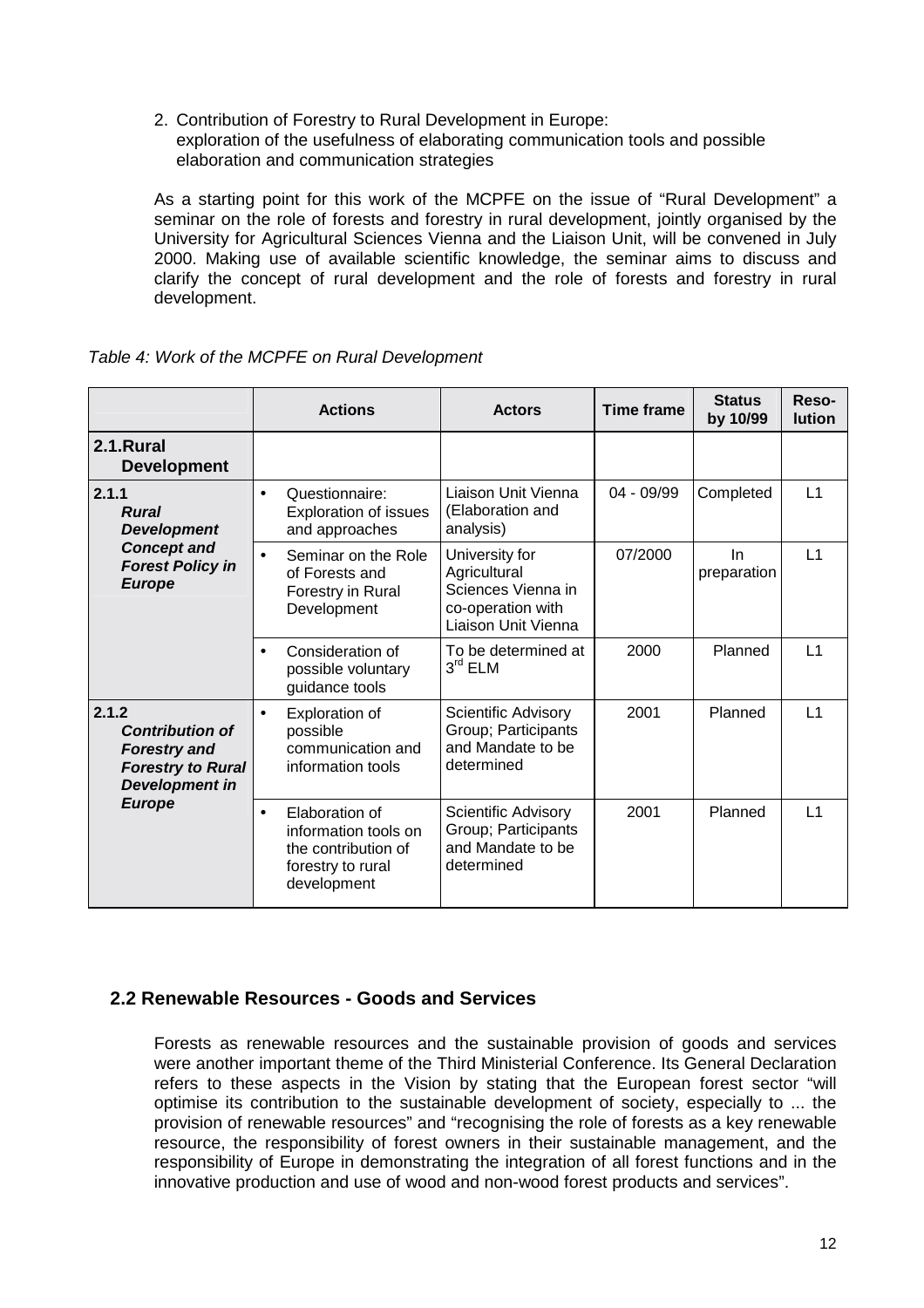In the spirit of the above the signatories declared their commitment to "Further promote sustainable forest management *inter alia* by taking action to stimulate and promote the sound use of wood and other forest based products as environmentally friendly and renewable materials" (General Declaration).

Resolution L1 emphasises the renewable and environmentally friendly nature of wood and non-wood forest products from forests under sustainable management and the importance to contribute actively to the well-being of people, *inter alia* through the provision of a multitude of goods and services, including those non-marketed. In Resolution L1 the ministers committed themselves to address a range of issues:

- valuation of goods and services (L1 Future Action 9 and 10)
- certification (L1 Future Action 11)
- wood and substitutes and relation to other sectors  $(L1 -$  Future Action 7)

#### *2.2.1 Valuation of Goods and Services*

Regarding the valuation of goods and services, the ministers committed themselves to two areas of action in the Lisbon Resolution L1, namely to engage in further research efforts on valuation of the full range of forest goods and services (Action 9) and to promote the incorporation of the results of assessment and valuation into national economic and natural resource accounting systems (Action 10). The valuation of environmental values/externalities was given importance at the RTM in November 1998 and the  $1<sup>st</sup>$  ELM, but it was also indicated that it constitutes an issue with many aspects and unclear implications. Given the existing wealth of both valuation methods $6$  and of applications of these methods in practice, there are a range of open questions related, e.g. low comparability and political implications.

Concerning the promotion of incorporation of the results of assessment and valuation of wood and non-wood forest goods and services into national economic and natural resource accounting systems there are several international Working Groups, mainly led by the national statistical offices of the European countries and/or by bodies such as EUROSTAT actively working on this specific issue, also on economic accounting for forestry.

#### *Work of the MCPFE*

The priority need regarding the issue seems to lie in an exchange of information, experiences and opinions, both between the participants of the Pan-European Forest Process and with practitioners, researchers and the technical bodies that currently work on the issue. The MCPFE will therefore assist in the organisation of an International Seminar on Valuation of Forest Goods and Services, intended to function as information and exchange platform. The Czech Republic offered to check possibilities to host this meeting at the end of 2000 or the beginning of 2001.

Some of the most important issues are currently addressed by research, such as the assessment of methodologies for valuing biological diversity of forests, as part of the "Work Programme on Conservation and Enhancement of Biological and Landscape Diversity in Forest Ecosystems 1997- 2000" of the MCPFE (Action 1.4), valuation is also addressed by IUFRO-Working Groups.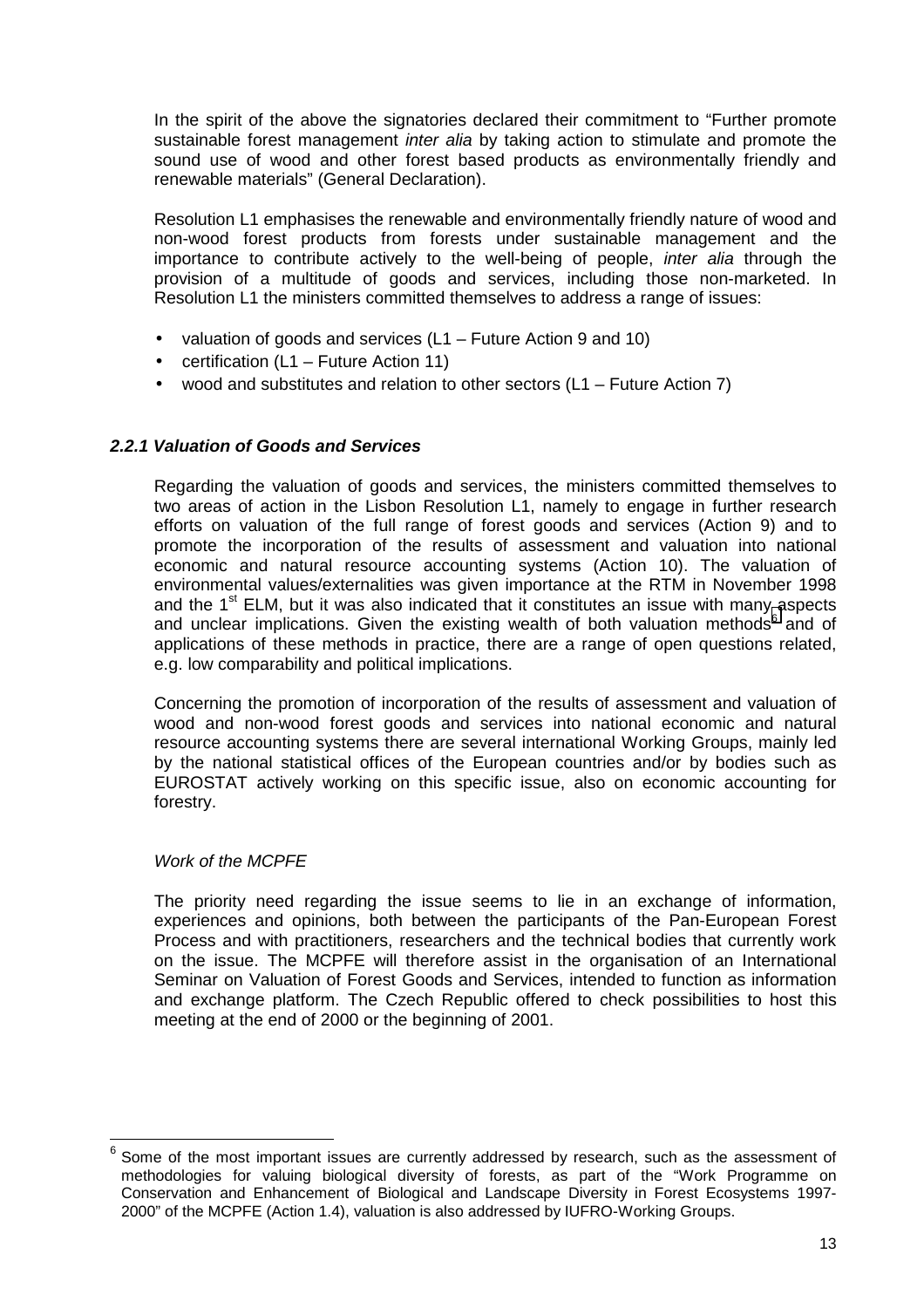#### *2.2.2 Certification and Labelling*

The issue of certification and labelling has been an important topic for consideration at various international governmental levels. The IPF has held deliberations on the issue of governments and certification and labelling at several occasion and has, at its fourth session, recognised that voluntary certification and labelling schemes are among many potentially useful tools that can be employed to promote the sustainable management of forests. It accepted that governments have a critical role in promoting effective sustainable forest management systems and called for a distinction of the role of governments as regulators, as promoters of public policy, and in some countries as forest owners.

In short, the IPF, at its fourth session, $<sup>7</sup>$ </sup>

- (a) urged countries to endeavour to ensure that such schemes are not used as a form of disguised protectionism, and are not in conflict with international obligations;
- (b) invited to support efforts in developing countries;
- (c) urged countries to support the application of such concepts as: open access and non-discrimination, credibility, non-deceptiveness, cost-effectiveness, participation, SFM, and transparency;
- (d) invited to carry out further studies;
- (e) invited to consider the CIFOR Research project on criteria and indicators for SFM;
- (f) urged to promote comparability and avoid duplication of efforts among schemes;
- (g) called for an exchange of information and experience.

The Ministers responsible for Forests declared their commitment to "Evaluate the potential impacts of quality assurance systems and programmes such as voluntary and independent forest certification systems on SFM in the line of the proposals for action agreed by the Intergovernmental Panel on Forests (IPF)" (Resolution L1 – Future Action 11). At the  $1<sup>st</sup>$  ELM it was decided that the Liaison Unit should elaborate proposals on certification for discussion at the next ELM.

In Europe, independently developed private forest certification initiatives have taken up the Pan-European Criteria, Indicators and Operational Level Guidelines for Sustainable Forest Management and use them as a basis for their specific work.

#### *Work of the MCPFE*

 $\overline{a}$ 

The work of the MCPFE on the issue of certification and labelling focuses on the assessment of the potential impacts of quality assurance systems and programmes such as voluntary and independent forest certification systems on SFM, according to the commitment to Future Action 11 of Resolution L1.

The task of assessing the impact of SFM certification programmes has been the objective of a recently concluded research project within the Forth Framework Programme of the EU (EU-FAIR Research Project "Policy Analysis of Certification of Forest Management as a Policy Instrument to Promote Multifunctional Sustainable Forest Management"). Its report is due to be published in early 2000 jointly by the MCPFE and the European Commission in fulfilment of the commitment to Future Action 11.

<sup>7</sup> Shortened version – for the full text see: Report on the Ad Hoc Intergovernmental Panel on Forests on its fourth session; E/CN.17/1997/12, p.44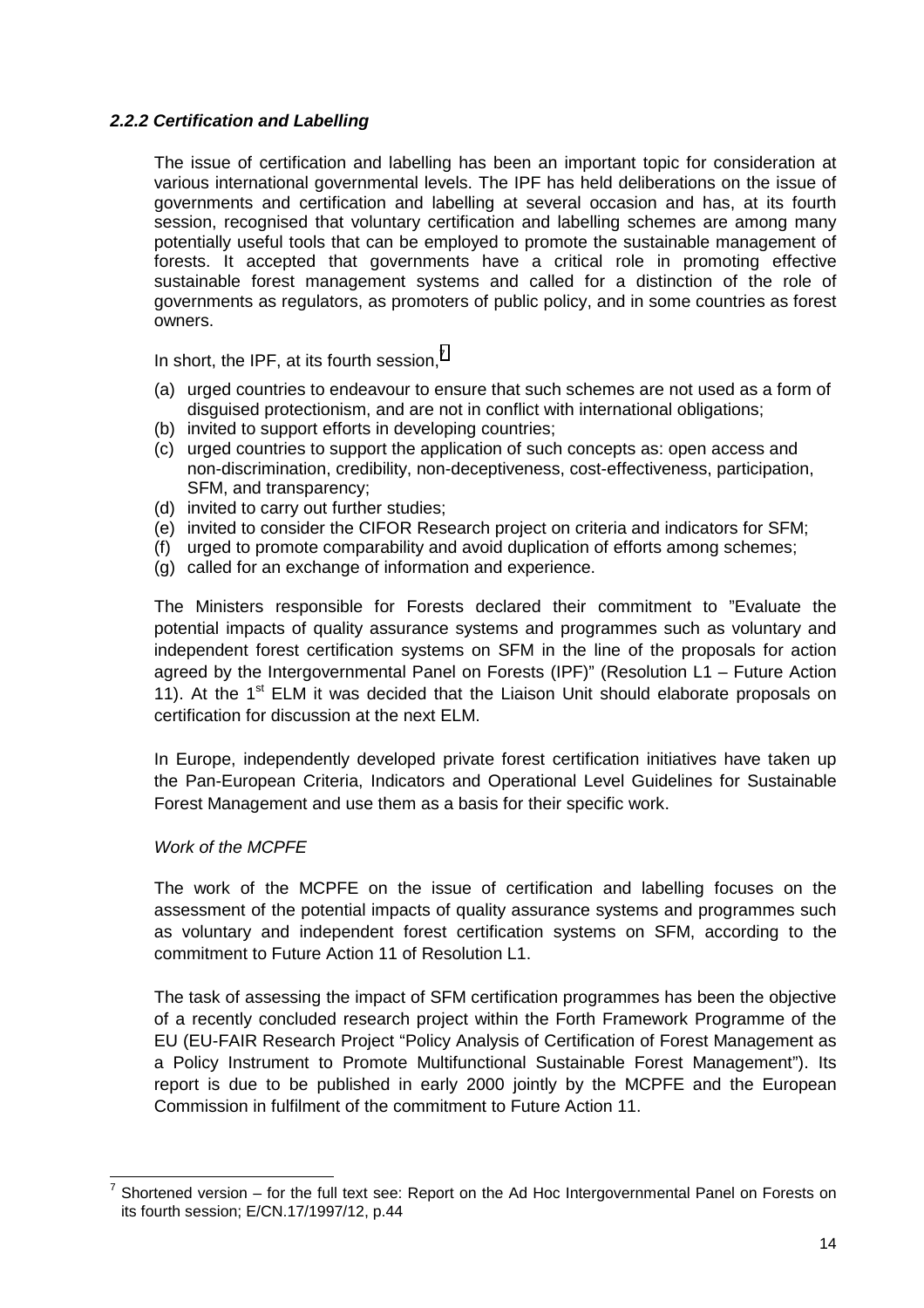Further action of the MCPFE on the issue of certification and labelling could consider the role of governments and of possible useful contributions by the MCPFE, both to the national and global levels, following the IPF proposals for action, and possibly based on outcomes of the EU-FAIR research project mentioned above which included an analysis on the role of governments in SFM certification.

#### *2.2.3 Wood and Substitutes and Relation to Other Sectors*

Wood as a renewable natural resource plays an important role for sustainable development of society. By signing Resolution L1 the Ministers responsible for Forests in Europe committed themselves to "Encourage comparative studies of wood and non-wood substitutes, considering their complete life-cycles and strive for conditions favourable for the production, marketing and consumption of wood and other products and services from forests under sustainable management, as viable alternatives to competing products using non-renewable natural resources, generating more employment and income" (L1 – Future Action 7).

At international level several technical and research bodies devote considerable resources in this broad field of work, and many funding opportunities are provided by governments, including the Fifth Framework Programme of the EU. EFI is conducting research on impacts of major international changes on the European forest cluster, and other projects are on-going in this area or have been concluded very recently, such as the EU-FAIR Project on consistent life cycle analysis of wood products.

The UN/ECE Timber Committee is planning a Seminar on "Strategies to stimulate and promote the sound use of wood and other forest based products as environmentally friendly and renewable materials" in 2001. Also other technical bodies, for example the Joint FAO/ECE Team of Public Relations Specialists in the Forest and Forest Industries Sector, work on the issue. The team has recently published a study on "The Competitive Climate for Wood Products and Paper Packaging". A further source of information is the White Paper on the EU forest based industries competitiveness currently in elaboration by the EU.

#### *Work of the MCPFE*

This area of action is considered to constitute mainly a task to be taken up by responsible bodies at national level and to be mainly carried out by scientific and technical bodies at international, national and sub-national levels. Nevertheless, it seems of importance to further encourage and support studies in this vital field and to actively communicate results.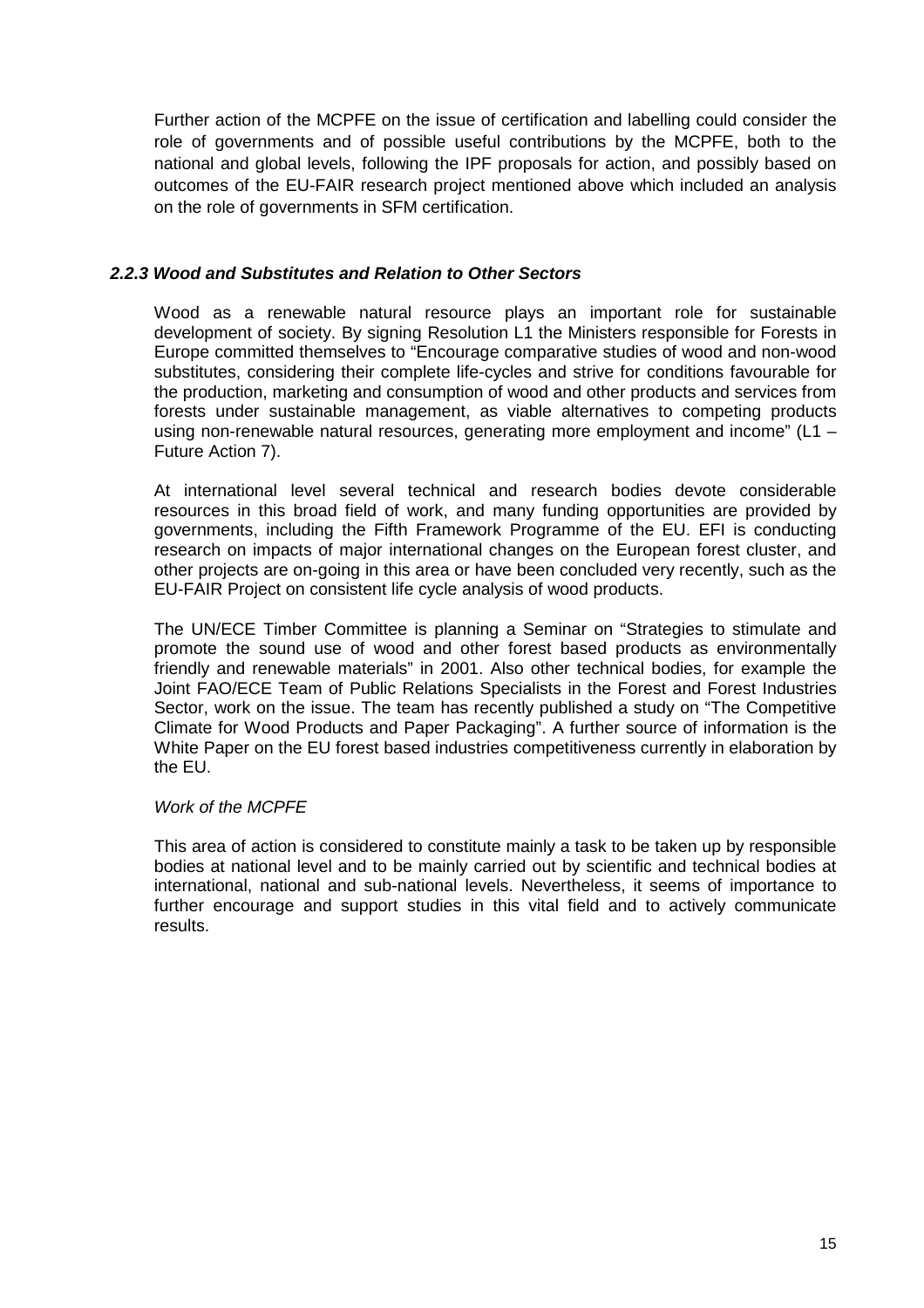<span id="page-26-0"></span>

| Table 5: Work of the MCPFE on Renewable Resources – Goods & Services |
|----------------------------------------------------------------------|
|----------------------------------------------------------------------|

|                                                                                                 | <b>Actions</b>                                                                                                                                                                             | <b>Actors</b>                                                                                                            | <b>Time</b><br>frame | <b>Status</b><br>by 10/99 | Reso-<br><b>lution</b> |
|-------------------------------------------------------------------------------------------------|--------------------------------------------------------------------------------------------------------------------------------------------------------------------------------------------|--------------------------------------------------------------------------------------------------------------------------|----------------------|---------------------------|------------------------|
| 2.2. Renewable<br><b>Resources –</b><br>Goods &<br><b>Services</b>                              |                                                                                                                                                                                            |                                                                                                                          |                      |                           |                        |
| 2.2.1<br><b>Valuation of</b><br><b>Goods and</b><br><b>Services</b>                             | <b>International Seminar</b><br>$\bullet$<br>on Valuation of Forest<br><b>Goods and Services</b>                                                                                           | Czech Republic;<br>Co-ordination:<br>Liaison Unit Vienna                                                                 | 2000 - 2001          | Planned                   | L1                     |
| 2.2.2<br><b>Certification and</b><br>Labelling                                                  | Publication of<br>$\bullet$<br>Background Report on<br><b>SFM-Certification</b><br>Impact Assessment                                                                                       | Liaison Unit Vienna<br>jointly with European<br>Commission                                                               | 09/99 -<br>02/00     | On-going                  | L1                     |
|                                                                                                 | Preparation of<br>$\bullet$<br>Discussion Paper on<br>the Role of<br>Governments in<br>Certification                                                                                       | University for<br>Agricultural<br>Sciences Vienna                                                                        | $10/99 -$<br>03/00   | In pre-<br>paration       | L1                     |
| 2.2.3<br><b>Wood and</b><br><b>Substitutes in</b><br><b>Relation to Other</b><br><b>Sectors</b> | Publication: The<br>$\bullet$<br><b>Competitive Climate</b><br>for Wood Products and<br>Paper Packaging                                                                                    | FAO/ECE Team of<br><b>Public Relations</b><br>Specialists in the<br><b>Forest and Forest</b><br><b>Industries Sector</b> | 1999                 | Completed                 | L1                     |
|                                                                                                 | Seminar on strategies<br>$\bullet$<br>to stimulate and<br>promote the sound use<br>of wood and other<br>forest based products<br>as environmentally<br>friendly and renewable<br>materials | Joint FAO/ECE/ILO<br>Committee on forest<br>Technology,<br>Management and<br>Training                                    | 2001                 | Planned                   | L1                     |

### **2.3 Training, Education and Gender Aspects**

By signing Resolution L1 the Ministers responsible for Forests in Europe committed themselves to "Adapt education and training systems and programmes contributing to the development of a highly skilled, multidisciplinary workforce, also enhancing the involvement of women in forest related activities" (Future Action 4), to "Encourage studies on gender aspects of forest policy and practices in Europe especially in the context of education, training, communication and decision making to improve sustainable forest management" (Future Action 5), to "Promote the development of education and training programmes, especially directed to forest owners and managers, focusing on new opportunities and techniques for the production of goods and services from forests under sustainable management" (Future Action 6) as well as to "Promote the improvement and application of appropriate safety and health standards and practices, professionalism of forest owners, forest workers, and contractors, and skills certification" (Future Action 8).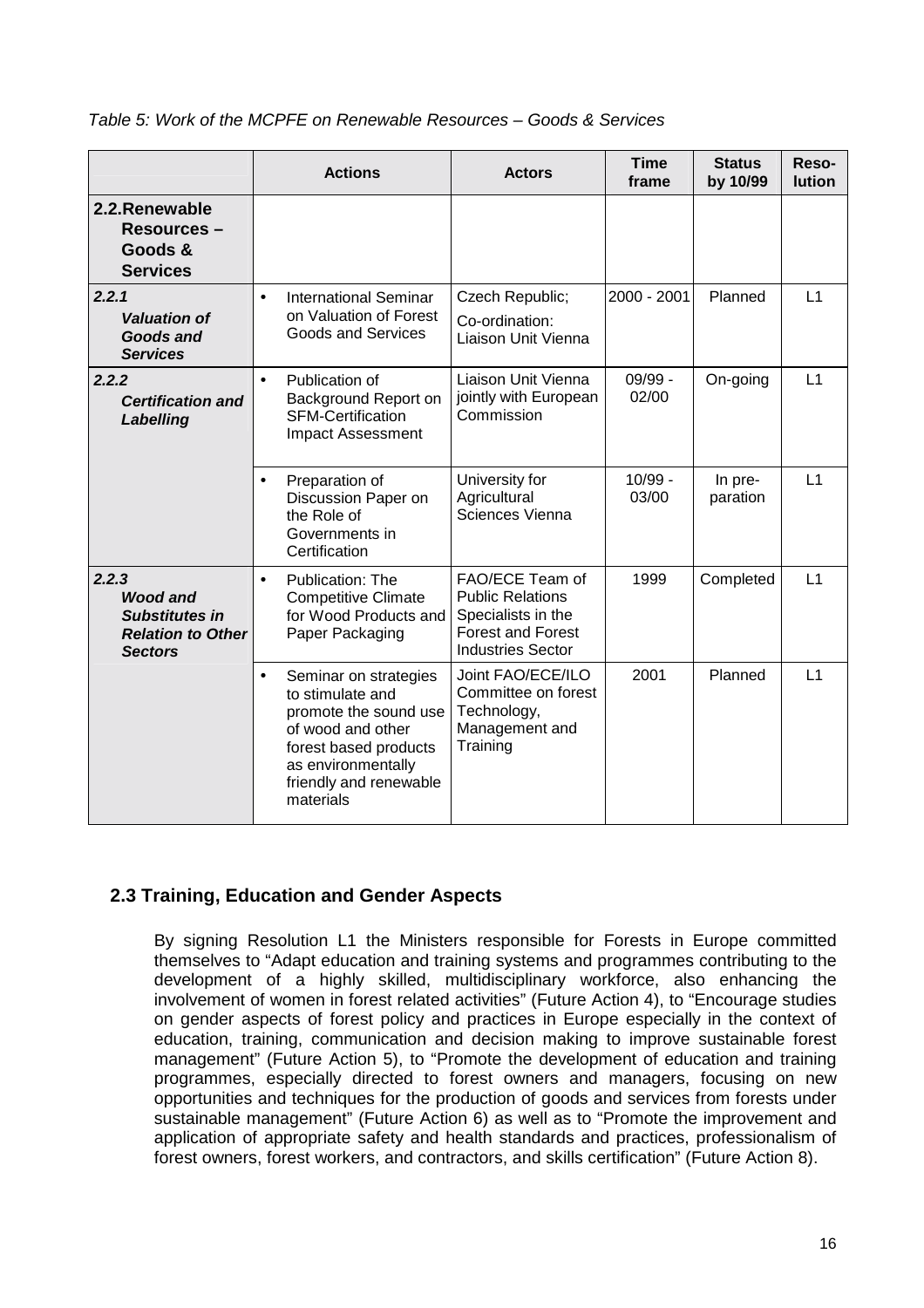The level of quality in training and education is one of the major contributing factors for the level of quality of SFM in Europe. The adaptation of its services to contemporary needs is mainly in the responsibility of the organisations offering training and education services and therefore not primarily a task for the international field. Several international technical and research bodies have established structures to offer international exchange of know how and the opportunity to learn.

The Joint FAO/ECE/ILO Committee on Forest Technology, Management and Training offers several courses annually, such as the recently conducted seminar on "Reducing the impact of forest operations on ecosystems", on "New trends in wood harvesting with cable cranes" in Austria in June 2000, on "Forestry Information Systems 2000" in Finland in May 2000 and on "Public relations and environmental education in forestry" in Switzerland in 2001.

IUFRO is conducting international seminars, such as the recent international conference on "Forestry Education and Science in the Context of Environmental and Development Problems: Strategies for the XXI Century" in the Ukraine. Several other bodies, e.g. EFI, actively promote the international exchange of students or organise summer schools on specific topics.

Over the years gender aspects have increasingly been raised as an aspect that requires enhanced political and societal attention, both in regard to their current and potential future role in the European forestry sector and in the potential of further development of SFM.

Several initiatives are on-going or will be conducted in the near future in Europe to raise the sometimes low level of awareness of gender aspects, and of the level of information. The above mentioned Joint FAO/ECE/ILO Committee on Forest Technology, Management and Training will conduct a seminar on women in forestry in Portugal in 2001.

#### *Work of the MCPFE*

Training and education is seen as being mainly a national or sub-national level task. At a pan-European level it is important to further raise awareness of the necessity of continuous learning through training and education. This can *inter alia* be done by further promoting the dissemination and use of the PEOLG. Concerning gender aspects the most important next step seems to lie in raising the level of awareness of the importance and the many aspects touched and to encourage further research, and to actively support seminars and meetings on the issue.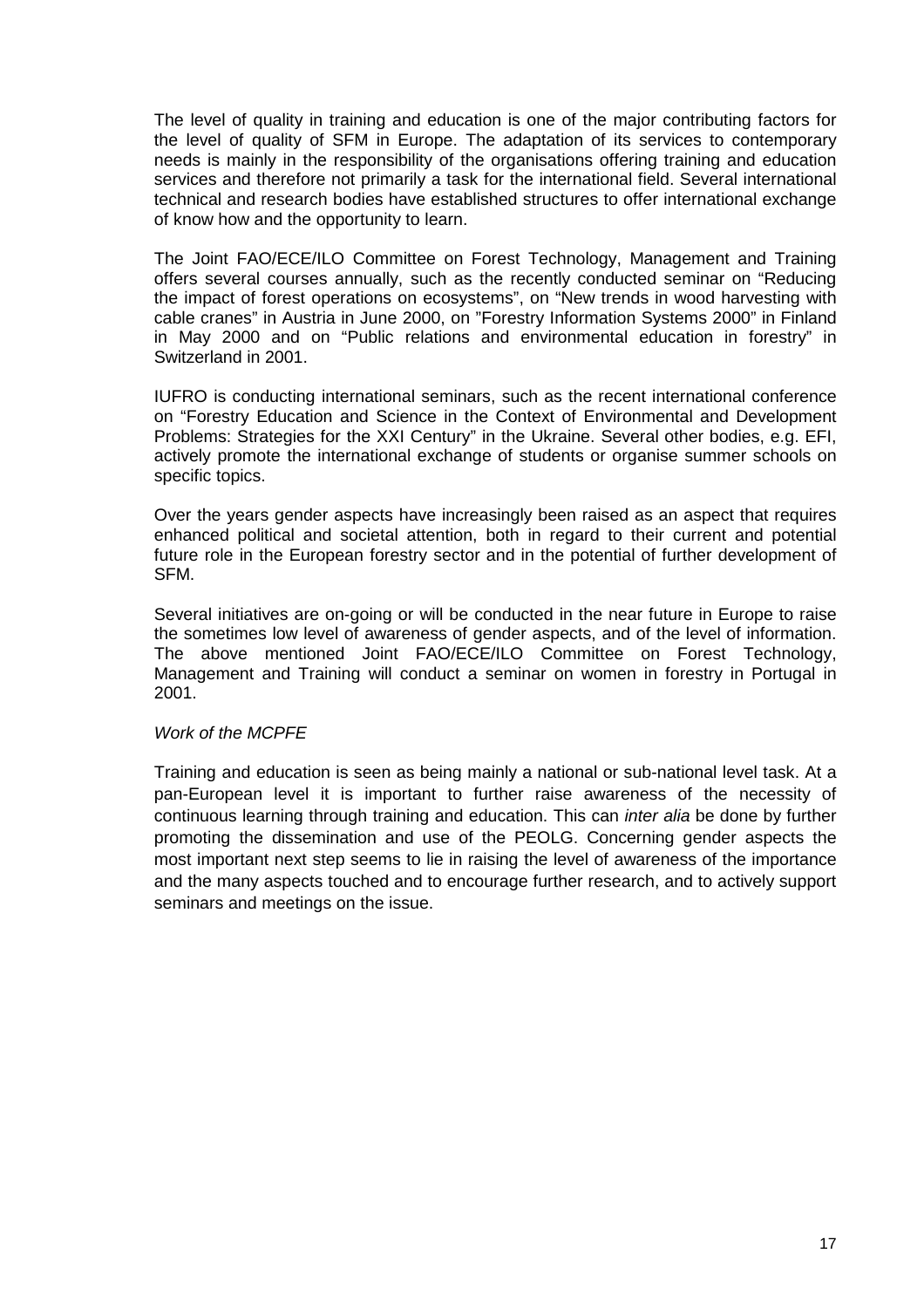|                                                                          | <b>Actions</b>                                                                                                                                                                                 | <b>Actors</b>                                                                                      | <b>Time frame</b> | <b>Status</b><br>by 10/99 | Reso-<br><b>lution</b> |
|--------------------------------------------------------------------------|------------------------------------------------------------------------------------------------------------------------------------------------------------------------------------------------|----------------------------------------------------------------------------------------------------|-------------------|---------------------------|------------------------|
| 2.3 Training,<br><b>Education and</b><br><b>Gender</b><br><b>Aspects</b> | Workshop on<br>$\bullet$<br>"Reducing the impact<br>of forest operations<br>on ecosystems"                                                                                                     | Joint FAO/ECE/ILO<br>Committee on<br>Forest Technology,<br>Management and<br>Training, IUFRO       | 09/99             | Completed                 | L1                     |
|                                                                          | International seminar<br>$\bullet$<br>on "Forestry<br><b>Education and</b><br>Science in the<br>Context of<br>Environmental and<br>Development<br>Problems: Strategies<br>for the XXI Century" | <b>IUFRO</b>                                                                                       | 1999              | Completed                 | L1                     |
|                                                                          | Workshop on "New<br>$\bullet$<br>trends in wood<br>harvesting with cable<br>cranes"                                                                                                            | Joint FAO/ECE/ILO<br>Committee on<br>Forest Technology,<br>Management and<br>Training              | 11-17/06/00       | Planned                   | L1                     |
|                                                                          | Workshop on<br>$\bullet$<br>"Forestry Information<br>Systems 2000"                                                                                                                             | Joint FAO/ECE/ILO<br>Committee on<br>Forest Technology,<br>Management and<br>Training              | 16-20/05/00       | Planned                   | L1                     |
|                                                                          | Seminar on women<br>$\bullet$<br>in forestry                                                                                                                                                   | Portugal; Joint<br>FAO/ECE/ILO<br>Committee on<br>Forest Technology,<br>Management and<br>Training | 03 or 04/01       | Planned                   | L1                     |

<span id="page-28-0"></span>*Table 6: Work of the MCPFE on Training, Education and Gender Aspects* 

### **2.4 Countries in Transition (CITs)**

By adopting Resolution H3 at the  $2^{nd}$  Ministerial Conference, the ministers committed themselves to "promote and support co-operation for mutual benefits" through a number of specific actions "in order to provide relevant expertise and advice, and to invite appropriate organisations and institutions to do likewise." They concluded "such cooperation may take the form of transfer of knowledge, and of bilateral and multilateral projects, and should focus on technical, scientific, institutional and legal matters" (Part 1: General Guidelines - 3)

Since the Helsinki Conference in 1993, the participating countries of the MPCFE have contributed to the implementation of Resolution H3 by a large number of bilateral and multilateral actions and projects, covering a wide range of forestry issues (including study tours, workshops, training projects, research programmes, technical development, knowhow transfer and others).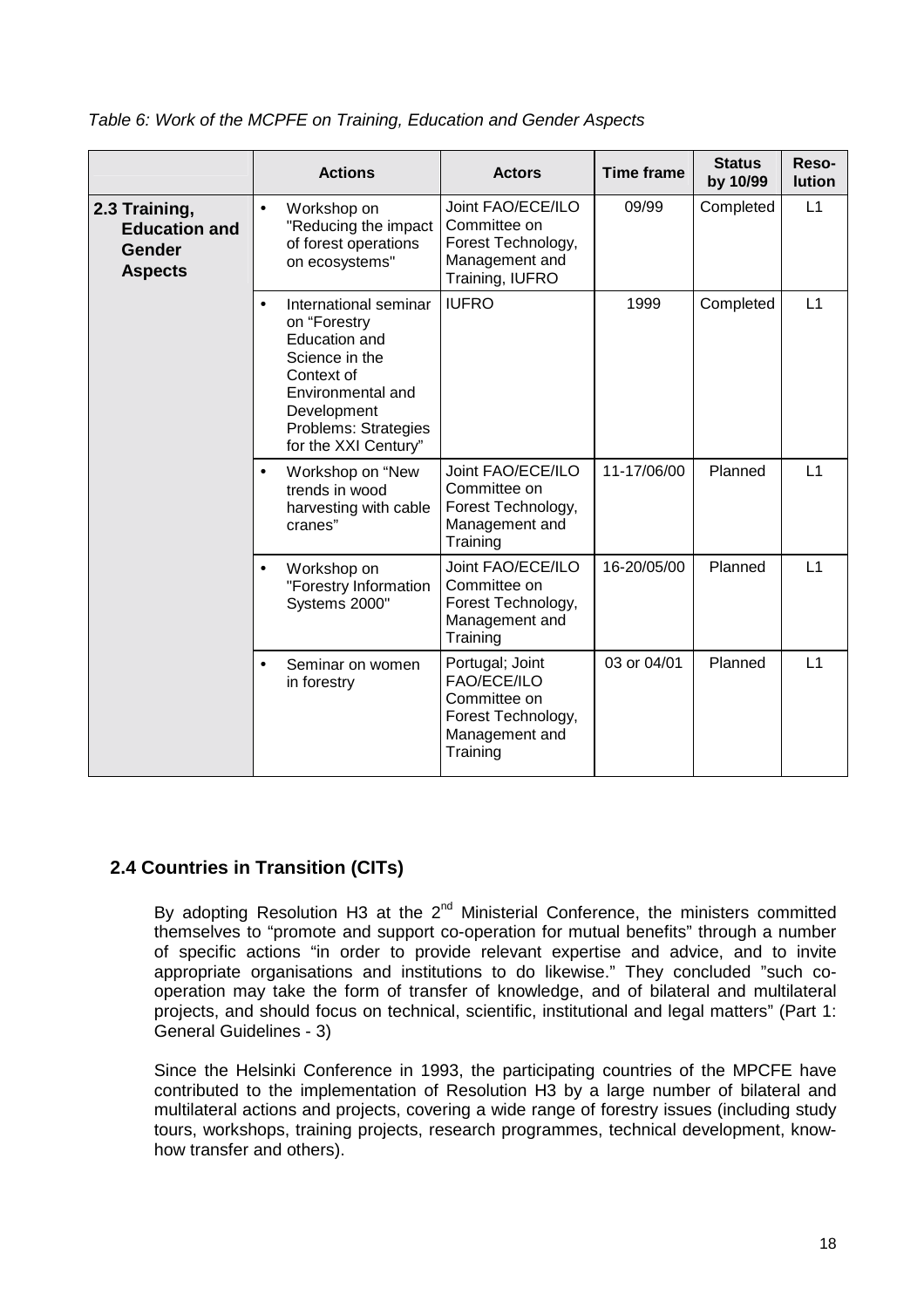UN-ECE/FAO, as international co-ordinator for Resolution H3, has developed an H3- Access Database as a tool for monitoring and co-ordination of activities in this area. This database contains information on about 500 projects of assistance and co-operation reported by donor and recipient countries and organisations. Furthermore, UN-ECE/FAO contributed to the implementation of the Resolution H3 through a number of other activities, notably the organisation of workshops.

The participants of the  $1<sup>st</sup>$  ELM highlighted the efforts undertaken in the implementation of Resolution H3 and encouraged further efforts in this area. It was stated that, since the adoption of Resolution H3 in 1993, CITs have experienced diverse developments regarding forestry, which should be taken into consideration in further work of the MCPFE in this area. It was decided to support and facilitate an exchange of information, experiences and major concerns among CITs.

#### *Work of the MCPFE*

Taking into account the commitments made at past Ministerial Conferences and the decisions taken at the  $1<sup>st</sup>$  ELM, the MCPFE will continue to support the efforts and activities undertaken by UN-ECE/FAO and other initiatives aiming at the promotion and support of co-operation with CITs.

Furthermore, the MCPFE will co-operate in the organisation of a workshop to facilitate an exchange of information, experiences and major concerns among CITs. Poland has offered to host the workshop, which will presumably be convened in 2001.

#### *Table 7: Work of the MCPFE on Countries in Transition*

|                                        | <b>Actions</b>                                                                                                                                                            | <b>Actors</b>                                                                 | Time frame | <b>Status</b><br>by 10/99 | Reso-<br><b>lution</b> |
|----------------------------------------|---------------------------------------------------------------------------------------------------------------------------------------------------------------------------|-------------------------------------------------------------------------------|------------|---------------------------|------------------------|
| 2.4. Countries in<br><b>Transition</b> | Continuation of<br>$\bullet$<br>activities on forestry<br>assistance to CITs,<br>notably further<br>development of H3<br>Access Database on<br><b>Assistance Projects</b> | UN-ECE/FAO                                                                    |            | Ongoing                   | H <sub>3</sub>         |
|                                        | Workshop to<br>$\bullet$<br>facilitate an<br>exchange of<br>information,<br>experiences and<br>major concerns<br>among countries in<br>transition to market<br>economies  | Poland in co-<br>operation with UN-<br>ECE/FAO and the<br>Liaison Unit Vienna | 2001       | Planned                   | H3                     |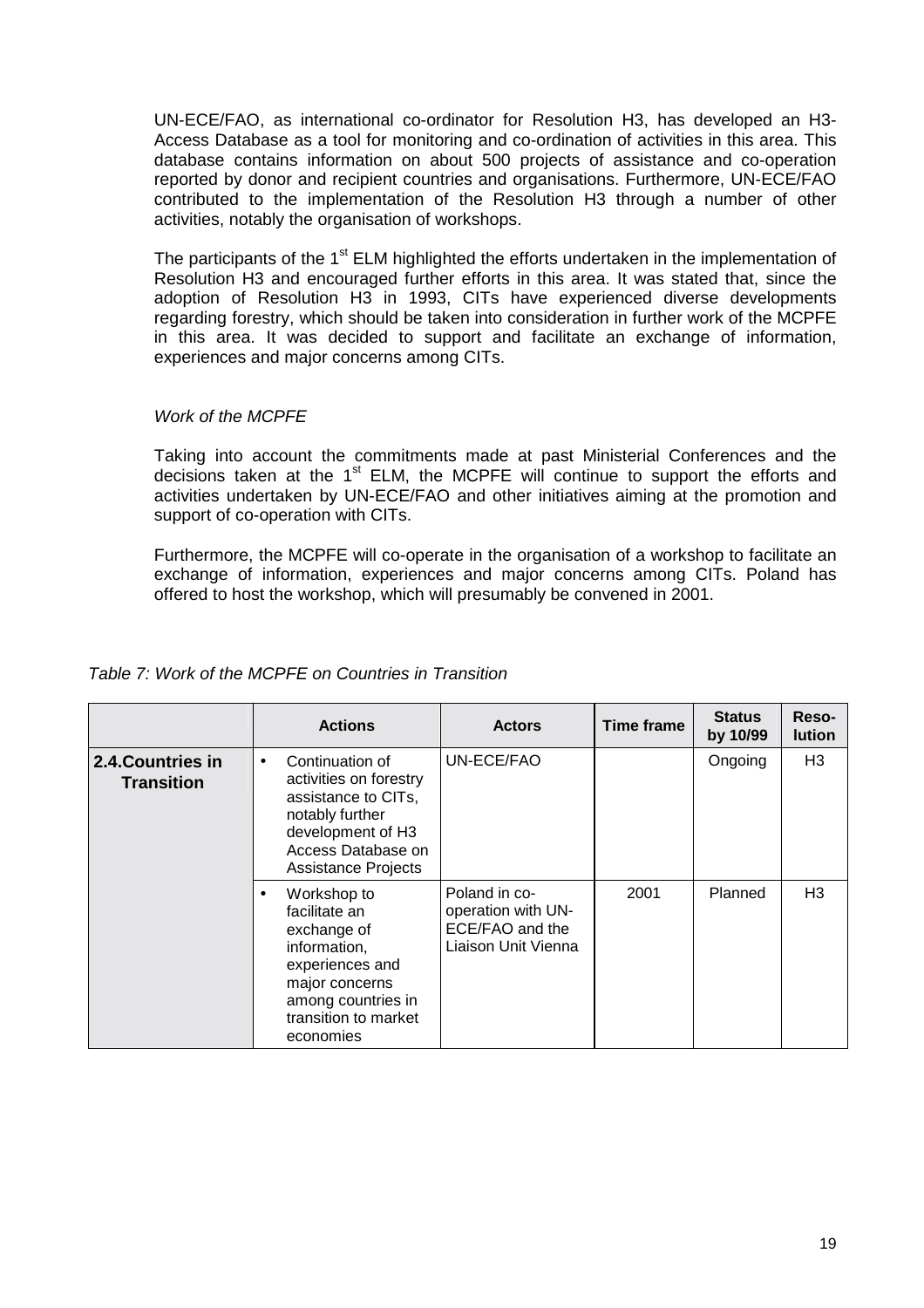# <span id="page-30-0"></span>**3. Biodiversity and Conservation**

### **3.1 Biological and Landscape Diversity**

In the context of the follow-up process of the Helsinki Conference the "Work-Programme on the Conservation and Enhancement of Biological and Landscape Diversity in Forest Ecosystems 1997-2000" (WP-CEBLDF) was elaborated in 1997 as a joint effort of the MCPFE and "Environment for Europe", the Ministerial Process initiated by the European Ministers of Environment. The WP-CEBLDF was endorsed by the Ministers responsible for Forests in Europe at the  $3^{rd}$  Ministerial Conference (LGD 2.b), and at the fourth Ministerial Conference "Environment for Europe" (Århus/Denmark, June 1998) the Ministers of Environment expressed their commitment to contribute to its implementation.

Biological diversity includes diversity within species (genetic diversity), between species and of ecosystems. The WP-CEBLDF focuses on the diversity of ecosystems as this was considered as most relevant at the first stage. The WP-CEBLDF proposes four objectives further specified into eight actions. The objectives are based on Resolution H2 "General Guidelines for the Conservation of the Biodiversity in European Forests" and on the objectives specified under Action Theme 9 "Forest Ecosystems" of the Pan-European Biological and Landscape Diversity Strategy (PEBLDS). It can be considered as a Pan-European contribution to the work programme for forest biological diversity of the Convention on Biological Diversity (CBD) and takes account of relevant conclusions and proposals for action of the United Nations Intergovernmental Panel on Forests (IPF).

At the RTM in November 1998 steps for the further implementation of the WP-CEBLDF were discussed. It was decided that the Liaison Unit should convene a meeting of an *ad hoc* Working Group on "Biodiversity, Protected areas and Related Issues" based on written comments and information provided by signatories and observers. In this context Protected Forest Areas (PFAs) were defined as one priority issue and it was emphasised that all aspects of it should be dealt within the WP-CEBLDF implementation, too.

At the 1<sup>st</sup> session of the working group (11-12 February 1999, Baden-Helenental/Austria) the participants agreed on the implementation of the actions under objectives 1, 3 and 4 and decided to convene a preparatory group meeting preparing a proposal for the further treatment of actions and issues under objective 2. The results of the working group were confirmed by the  $1<sup>st</sup> ELM$ .

The Preparatory Group on Objective 2 of WP-CEBLDF met in Vienna/Austria on 20 May 1999 and elaborated a proposal on a Pan-European approach to definitions and classifications of PFAs. The  $2^{nd}$  session of the working group (22-23 June 1999, Semmering/Austria) adopted the proposal and agreed on the further procedure of implementation of the WP-CEBLDF.

#### *3.1.1 Implementation of the Actions of the WP-CEBDLF*

The decisions on further work on the actions are as follows:

*Objective 1: Conservation and appropriate enhancement of biodiversity in SFM* 

• *Action 1.1: Identify indicators for assessing biodiversity of forest ecosystems at national and sub-national levels.* The results of the EU-FAIR-project BEAR led by the Swedish Environmental Protection Agency are used as implementation. The BEAR project aims at elaborating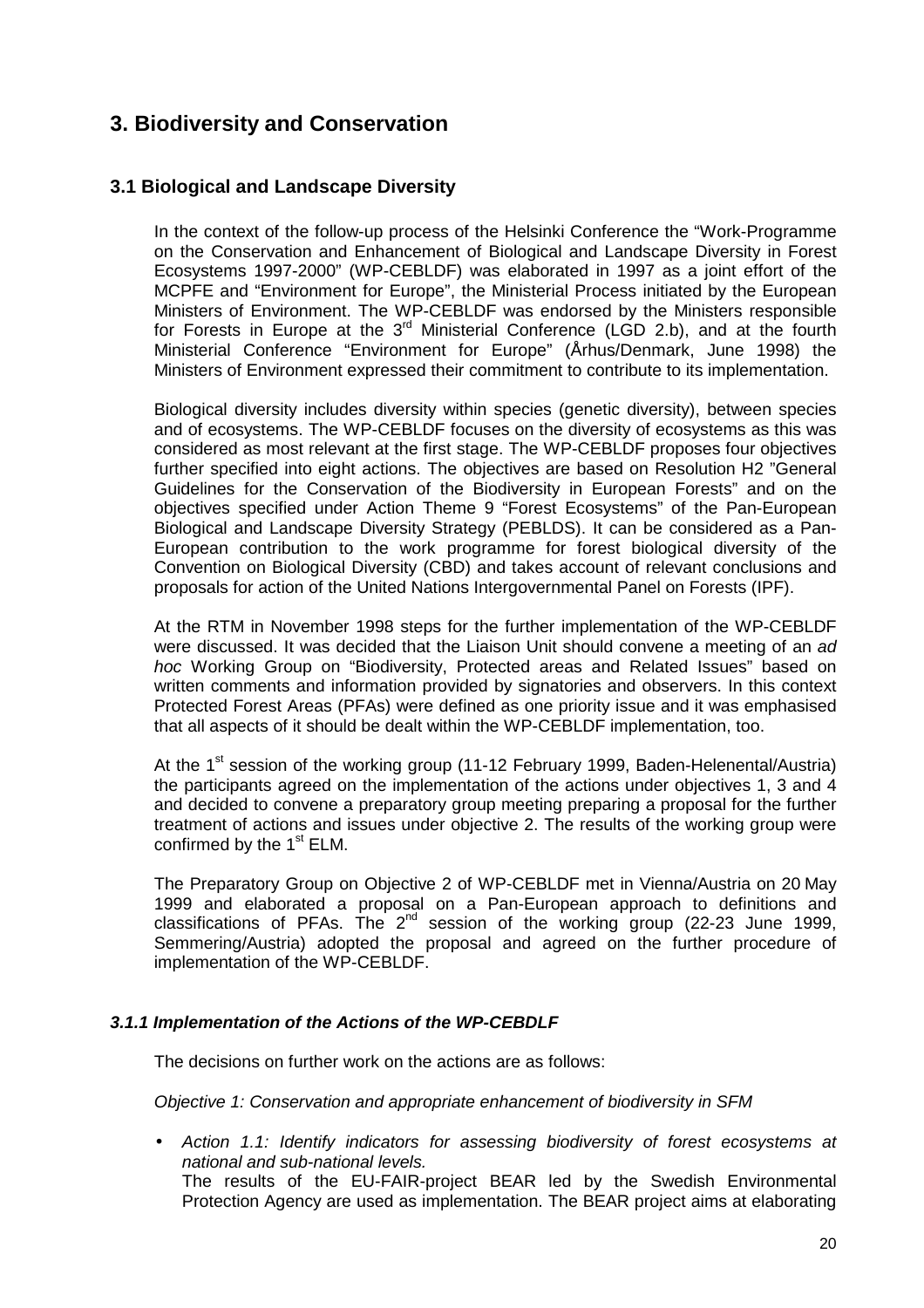biodiversity evaluation tools, i.e. indicators for assessing biodiversity of forests in Europe, by defining biodiversity, identifying key parameters and by developing key indicators for assessing biodiversity. The project will report to the MCPFE in 2000.

- *Action 1.2: Develop knowledge on the impact of different forest management practices on biodiversity. Review the knowledge on how forest management systems/plans can maintain and enhance biological diversity, while ensuring their economic viability.* The action will be implemented at national level. The Liaison Unit provided a frame for reporting of initiatives and will compile the information on activities reported by the participants and observers.
- *Action 1.3: Develop operational level guidelines for sustainable forest management.* The action was implemented through the elaboration of the Pan-European Operational Level Guidelines for Sustainable Forest Management (PEOLG). The PEOLG were adopted in Resolution L2 in Lisbon in 1998.
- *Action 1.4: Assessment of methodologies for valuing biological diversity of forests.* The Liaison Unit will compile existing reports on methodologies for valuing biological diversity of forests and contact the European Forest Institute to discuss research in this field.

#### *Objective 2: Adequate conservation of all types of forests in Europe*

The MCPFE together with UN/ECE decided to conduct a supplementary TBFRA enquiry on PFAs to get the necessary background information and data level for the implementation of the related actions. A clearer picture of the national protection regimes in Europe was considered necessary to come to a common pan-European understanding of definitions and categories of protected forest areas. The questionnaire will be sent out in autumn 1999. The analysis of the enquiry will be carried out in close co-operation with the COST E4 Project "Forest Reserves Research Network" and the Liaison Unit in the first semester of 2000 .

- *Action 2.1: Definition of criteria for setting priorities for forest conservation.*
- Criteria for selection of PFAs were seen as a prerequisite for conducting a gapanalysis according to Action 2.2. It was agreed that the criteria for an overall assessment of existing PFAs described in the documents of IFF on programme element II.d (iii) – i.e. adequacy, connectivity and effectiveness – should be used as basic principles for selection of PFAs. In addition, Portugal (Mr. Francisco Rego) and UNEP (Mr. Sippi Jaakkola) are jointly co-ordinating the elaboration of a background paper on possible criteria for setting priorities for forest conservation. This background paper will be included in the report on the implementation of WP-CEBLDF.
- *Action 2.2: Gap analysis of the efficiency of existing instruments and initiatives for the establishment of a forest ecological network.* Using the outcomes of COST E4 (Forest Reserves Research Network), Natura 2000 and EMERALD networks a gap analysis should be carried out in the context of the next work-programme on Biological and Landscape Diversity. Based on the results of the gap analysis the establishment of a pan-European network as laid down in Helsinki Resolution H2 may be considered.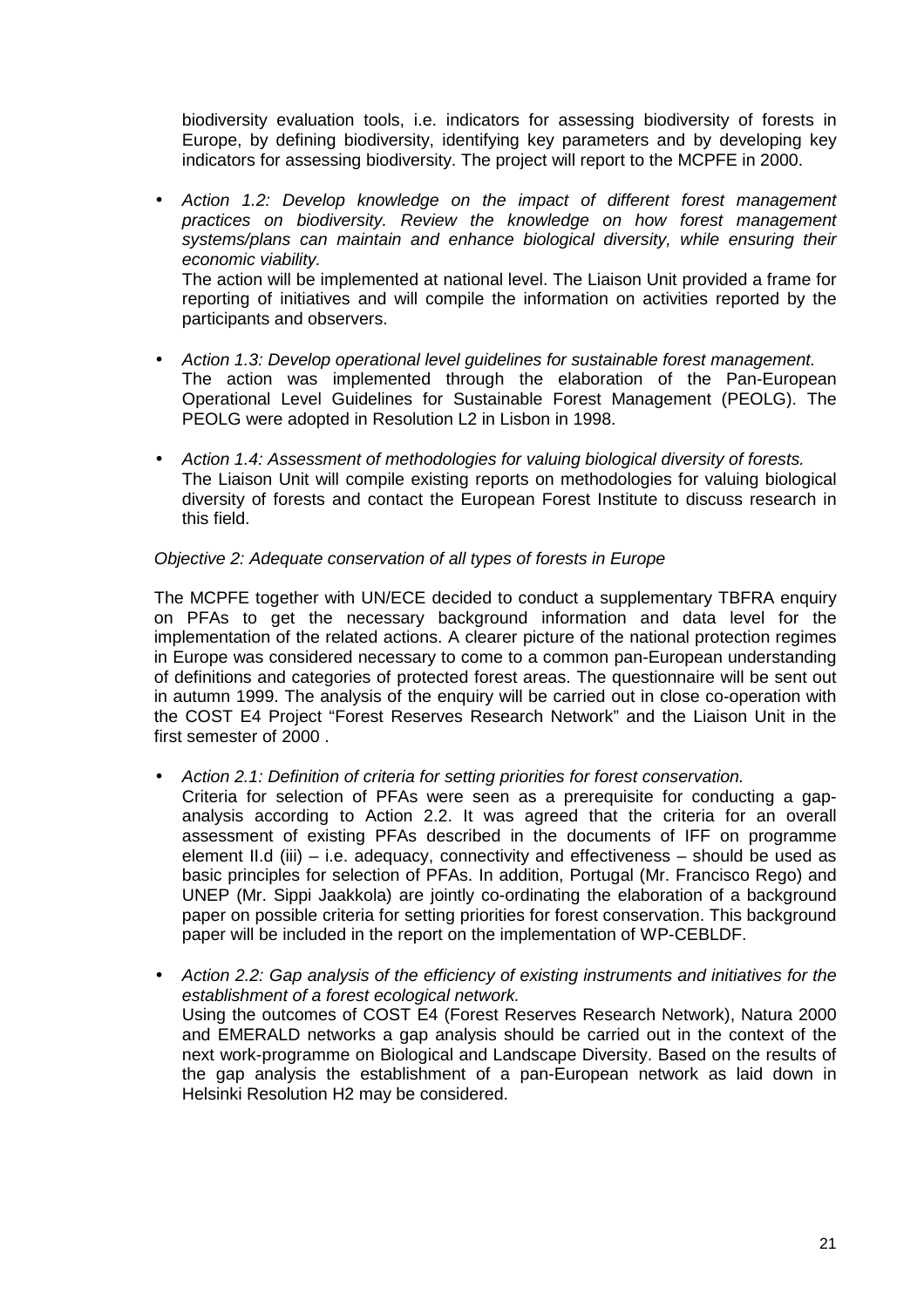*Objective 3: Clarification of the role of forest ecosystems in enhancing landscape diversity* 

• *Action 3.1: Review information on the role of forests in increasing landscape diversity based on current practices, land use patterns and land use regulations.* The action will be implemented at national level. The Liaison Unit provided a frame for reporting of initiatives and will compile the information on activities reported by the signatories and observers.

*Objective 4: Clarification of impacts of activities from other sectors on forest biodiversity* 

• *Action 4.1: Identify major impacts on forest biological diversity arising from the activities of other sectors.*  The action will be implemented at national level. The Liaison Unit provided a frame for reporting of initiatives and will compile the information on activities reported by the signatories and observers.

#### *Work of the MCPFE*

The Liaison Unit is co-ordinating the implementation of the WP-CEBLDF in collaboration with UNEP, as organisation responsible for Action Theme 9 "Forest Ecosystems" of the PEBLDS, and organisations contributing to specific actions.

UN/ECE in co-operation with the Liaison Unit and COST E4 will carry out an enquiry concerning PFAs in Europe as refinement and addition to the TBFRA work. The final version of the questionnaire will be distributed to national TBFRA correspondents and COST E4 members in autumn 1999. The results of the analysis will then be discussed at a meeting which will be convened in mid 2000.

The Liaison Unit is collecting information provided by the signatories and observes on national and regional initiatives related to the actions of the WP-CEBLDF. Based on the outcomes of this survey and the results of the relevant international projects carried out by organisations the Liaison Unit will compile a report on the implementation of the WP-CEBLDF by autumn 2000.

Following the presentation of the report an evaluation of the implementation of the WP-CEBLDF will take place as basis of the further work on biodiversity and conservation. In this context the Liaison Unit will convene a workshop where signatories and observers analyse strengths and weaknesses of the WP-CEBLDF and define the gaps and issues to be addressed in future.

Consequently the elaboration of a  $2^{nd}$  work-programme on Biological and Landscape Diversity is planned by the end of 2000. It will be based on the evaluation of the WP-CEBLDF, a gap analysis of the implementation of commitments and objectives of the MCPFE and priority issues coming up in the future work.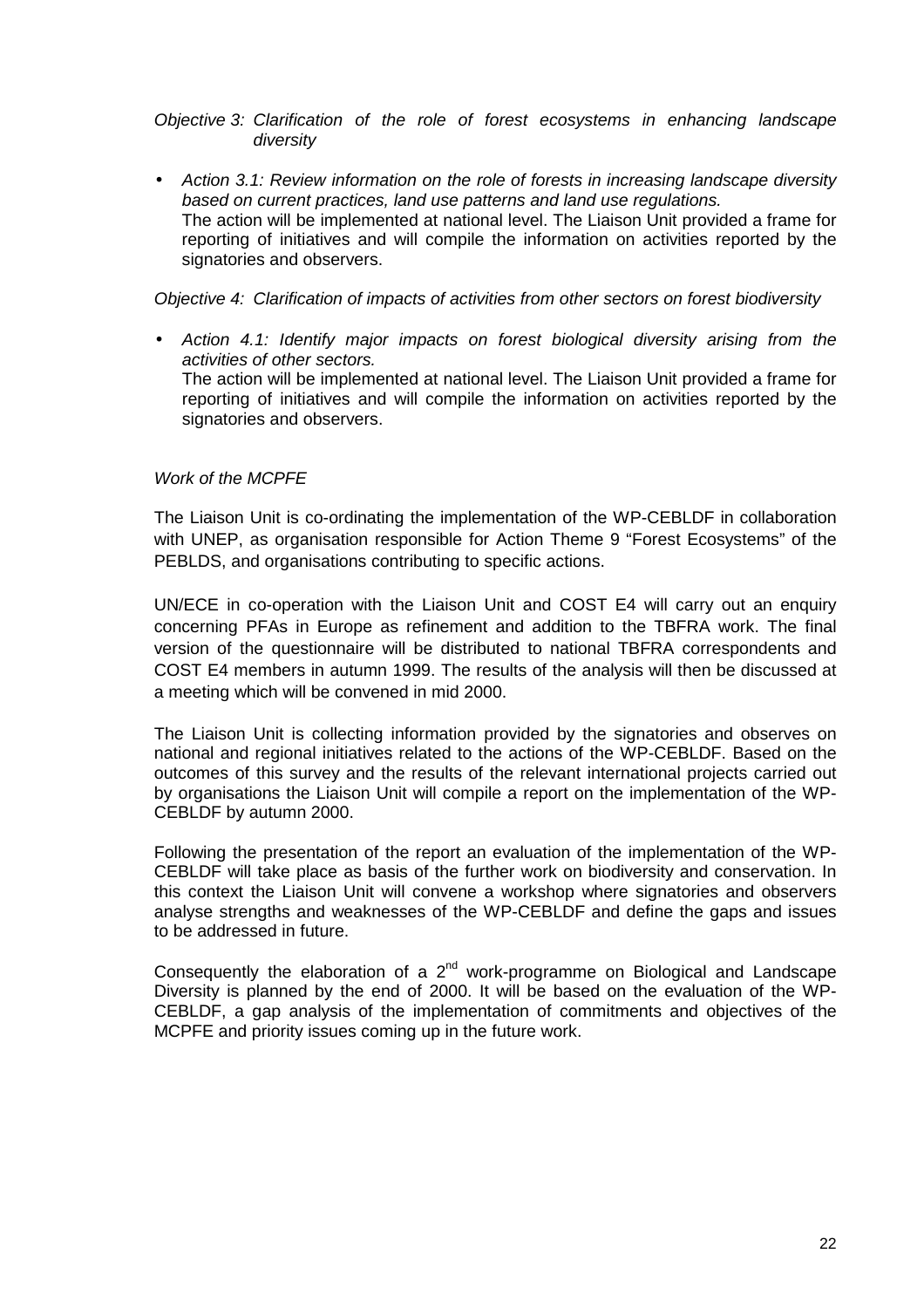|                                                         | <b>Actions</b>                                                                                                                                    | <b>Actors</b>                                                         | <b>Time frame</b>          | <b>Status</b><br>by 10/99 | Reso-<br><b>lutions</b>                                                 |
|---------------------------------------------------------|---------------------------------------------------------------------------------------------------------------------------------------------------|-----------------------------------------------------------------------|----------------------------|---------------------------|-------------------------------------------------------------------------|
| 3.1. Biological<br>and<br>Landscape<br><b>Diversity</b> | Ad hoc working group<br>$\bullet$<br>on Biodiversity,<br>Protected Areas and<br><b>Related Issues</b><br>1 <sup>st</sup> session<br>$2nd$ session | MCPFE;<br>Organisation and<br>co-ordination Liaison<br>Unit Vienna    | 11-12/02/99<br>22-23/06/99 | Completed<br>Completed    | Lisbon<br>General<br>Decla-<br>ration $8$ ,<br>(LGD),<br>H <sub>2</sub> |
|                                                         | Proposal on Protected<br>$\bullet$<br><b>Forest Areas</b><br>Meeting of Preparatory<br>Group                                                      | Co-ordination<br>Liaison Unit Vienna                                  | 20/05/99                   | Completed                 | LGD,<br>H2                                                              |
|                                                         | Enquiry on protected<br>$\bullet$<br>forest areas<br>Questionnaire,<br>analysis, meeting                                                          | UN-ECE in co-<br>operation with COST<br>E4 and Liaison Unit<br>Vienna | 10/99-06/00                | On-going                  | LGD,<br>H <sub>2</sub>                                                  |
|                                                         | Report on<br>$\bullet$<br>implementation of WP-<br><b>CEBLDF</b><br>Collection of<br>information,<br>compilation                                  | MCPFE;<br>Co-ordination<br>Liaison Unit Vienna                        | 06/99-<br>Autumn 2000      | On-going                  | LGD,<br>H <sub>2</sub>                                                  |
|                                                         | Evaluation of WP-<br>$\bullet$<br><b>CEBLDF</b><br>Meeting                                                                                        | MCPFE;<br>Organisation and<br>co-ordination Liaison<br>Unit Vienna    | Autumn 2000                | Planned                   | <b>LGD</b>                                                              |
|                                                         | Elaboration of new<br>$\bullet$<br>Work Programme on<br><b>Biodiversity</b>                                                                       | MCPFE;<br>Co-ordination<br>Liaison Unit Vienna                        |                            | Planned                   | LGD,<br>H <sub>2</sub>                                                  |

*Table 8: Work of the MCPFE on Biological and Landscape Diversity* 

<sup>-&</sup>lt;br>8 Note: The Lisbon General Declaration (LGD) is not a Resolution. Nevertheless, as the LGD explicitly refers to the "Work-Programme on the Conservation and Enhancement of Biological and Landscape Diversity in Forest Ecosystems 1997-2000" (WP-CEBLDF), it has been considered equally important in Table 8.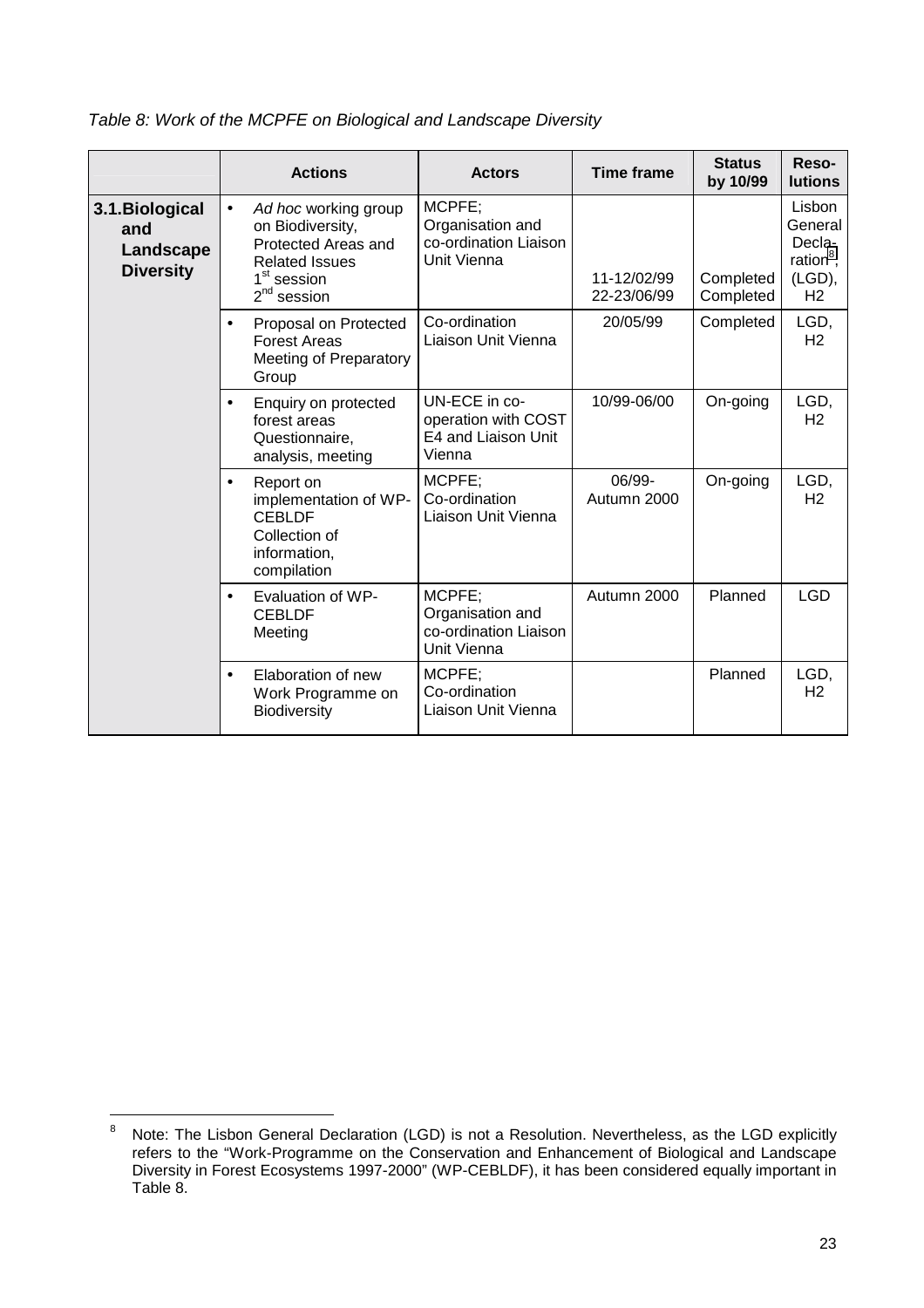#### <span id="page-34-0"></span>**3.2 Forests and Climate Change**

The issue of forests and climate change has been addressed by the Ministers responsible for Forests in Europe since the First Ministerial Conference in Strasbourg in 1990, in particular through Resolution H4: "Strategies for a Process of Long-term Adaptation of Forests in Europe to Climate Change". The ministers committed themselves to support measures for the mitigation of climate change and the limitation of greenhouse gas emissions as provided for in the United Nations Framework Convention on Climate Change (FCCC). Research activities concerning the impact of climate change on forests and their possible adaptation as well as on the mitigation of adverse effects of climate change by forests are advocated. The IUFRO Task Force Environmental Change was given the mandate to co-ordinate the implementation of H4.

In the General Declaration of the Lisbon Conference the ministers share the vision that positive contribution of forests to the global carbon cycle will continue. They – in line with UN-FCCC – committed themselves to promote SFM contributing to the mitigation of the negative effects of climate change by, *inter alia*, evaluating the respective role of forest ecosystems as carbon sinks and reservoirs combined with growing use of long life-cycle wood products.

At the RTM the interrelation between climate change and forests was defined as an issue to be dealt with. The participants of the  $1<sup>st</sup>$  ELM decided to continue working on the future actions as specified in the Resolution itself, and that the related new issues of "Kyoto Protocol" and "function of forests as carbon sinks" should be linked to the Lisbon General Declaration. Policy principles of the MCPFE concerning the theme were discussed. It was agreed that the Liaison Unit should elaborate a statement of the Pan-European Process to be submitted to the FCCC-Secretariat/IPCC before the publication of the Special Report on Land Use, Land Use Change and Forestry.

#### *Work of the MCPFE*

Implementing the decision of the  $1<sup>st</sup>$  ELM, the Liaison Unit worked out expert review comments on the draft IPCC Special Report on Land Use, Land-Use Change, and Forestry $9$  and submitted them to the respective secretariat in July 1999. The MCPFE is also going to comment on the recently published revised draft version of the report.

Furthermore the Liaison Unit is intensifying the exchange of information with the FCCC/IPCC secretariats as decided by the participants of the MCPFE.

 $\overline{a}$ 9 The draft IPCC Special Report on Land Use, Land-Use Change, and Forestry constitutes a comprehensive and detailed report on the scientific and technical implications of carbon sequestration strategies related to land-use, land-use change and forestry.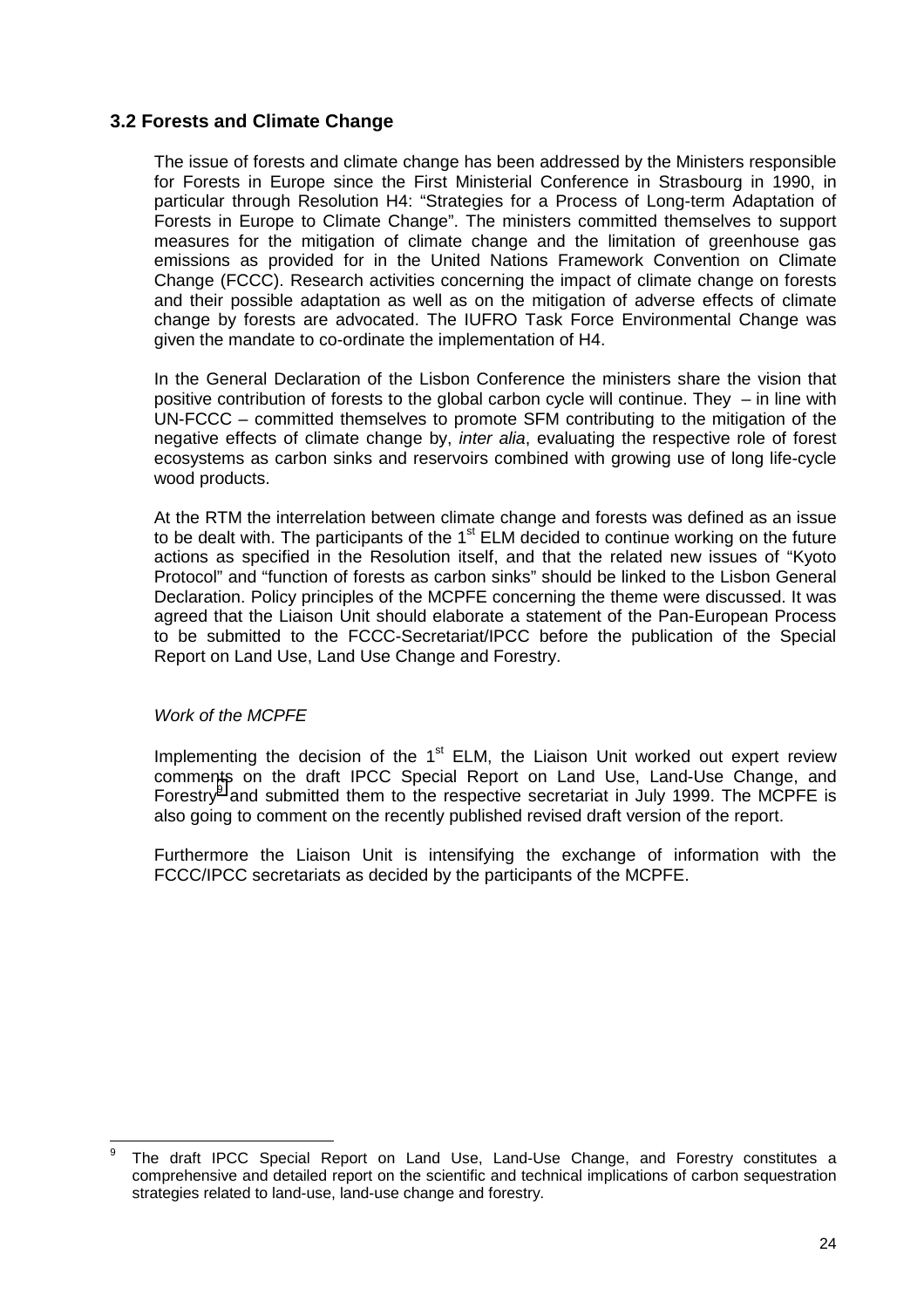*Table 9: Work of the MCPFE on Climate change* 

|                       | <b>Actions</b>                                                                                                                                                          | <b>Actors</b>                                             | Time frame | <b>Status</b><br>by 10/99 | Reso-<br><b>lutions</b> |
|-----------------------|-------------------------------------------------------------------------------------------------------------------------------------------------------------------------|-----------------------------------------------------------|------------|---------------------------|-------------------------|
| 3.2.Climate<br>change | Elaboration of expert<br>$\bullet$<br>review comments on<br>draft IPCC Special<br>Report on Land Use,<br>Land-Use Change,<br>and Forestry                               | Liaison Unit Vienna<br>in co-operation with<br>GCC.       | 07/1999    | Completed                 | LGD,<br>H4              |
|                       | Elaboration of expert<br>$\bullet$<br>review comments on<br>revised version of draft<br><b>IPCC Special Report</b><br>on Land Use, Land-<br>Use Change, and<br>Forestry | Liaison Unit Vienna<br>in co-operation with<br><b>GCC</b> | 11/1999    | Completed                 | LGD,<br>H4              |
|                       | Exchange of<br>٠<br>information: FCCC,<br><b>IPCC-Kyoto Protocol</b>                                                                                                    | MCPFE - Liaison<br>Unit Vienna                            |            | On-going                  | LGD,<br>H4              |

#### **3.3 Management of Mountain Forests**

The work of the MCPFE on "management of mountain forests" was initiated at the 1<sup>st</sup> Ministerial Conference. In view of changed influences on and conditions for mountain forests the ministers acknowledged the need to further strengthen and develop the management of mountain forests in Europe and adopted Resolution S4: "Adapting the management of mountain forests to new environmental conditions".

In 1998, the responsibility for co-ordinating follow-up work on Resolution S4 within the MCPFE was changed and assigned to the European Observatory on Mountain Forests in collaboration with FAO and IUFRO. An overview of the follow-up can be found in Annex 1 of the Work Programme (page 33).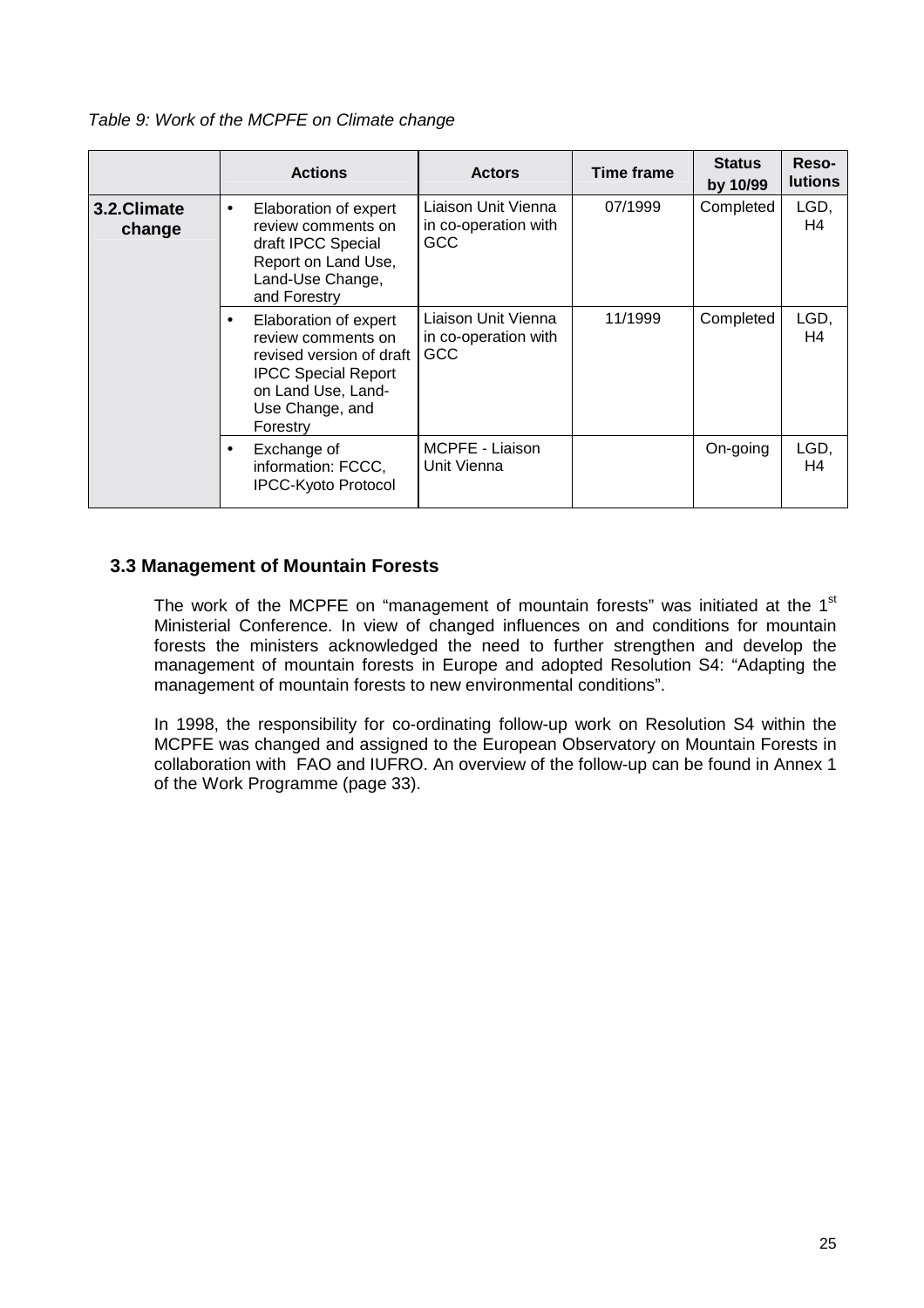# <span id="page-36-0"></span>**4. Planning, Monitoring, Evaluation and Reporting**

#### **4.1 National Forest Programmes**

The topic of National Forest Programmes (NFPs) received considerable attention during the IPF process. At its fourth session IPF adopted a series of elements which could serve as a frame for designing an NFP in each country.

Elements mentioned are:

- appropriate participatory mechanisms involving all interested parties
- decentralisation, where applicable
- empowerment of regional and local government structures consistent with the constitutional and legal frameworks of each country
- recognition and respect for customary and traditional rights and secure land tenure arrangements
- ecosystem approaches that integrate the conservation of biodiversity and the sustainable use of biological resources
- adequate provision and valuation of forest goods and services
- national sovereignty and county leadership

A set of principles for NFPs was developed by FAO. They were noted at IPF 3 and formed the basis for the discussion on IPF elements for NFPs. Furthermore FAO conducted a world wide survey on NFPs including the European countries.

In addition to the global work on defining elements for NFPs by forest policy fora also the scientific community in Europe started to discuss the possible contribution of science to NFPs in two seminars. As a consequence a COST project on NFPs was initiated which will start at the second half of 1999.

As a result of the attention given to the topic of NFPs on a global scale the MCPFE discussed – following the principle of flexibility regarding new political issues – the topic of NFPs at its 1<sup>st</sup> ELM. The participants of the meeting gave the mandate to the Liaison Unit to convene a workshop on NFPs in order to clarify the importance and possible role of NFPs in the pan-European context

The Workshop on the Role of NFPs in the Pan-European Context was convened in Tulln/Austria on 13-14 September 1999. As main result the participants agreed that the approach and the IPF principles regarding NFPs are relevant for Europe. However, differences in importance might appear especially on the sub-national level. The meeting was considered to be a starting point for further necessary discussions and clarifications on NFPs at the pan-European level, emphasising that NFPs would always remain an issue of national sovereignty.

The aim of this pan-European efforts concerning NFPs is to give a definition and guiding principles of NFPs for European countries which can be applied for designing a NFP on a voluntary basis, also indicating the European Concept of NFPs within the global discussion.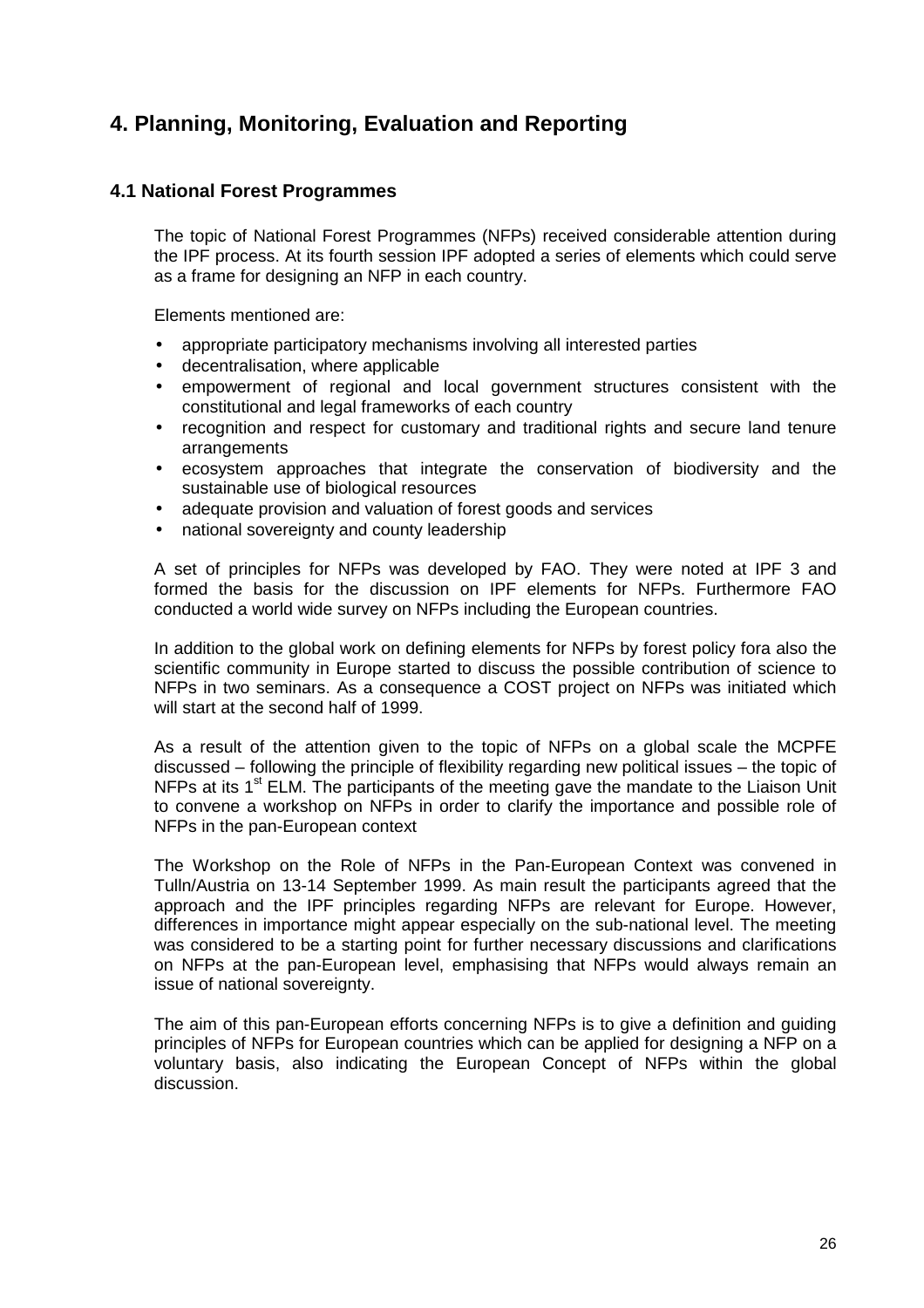<span id="page-37-0"></span>*Work of the MCPFE* 

The results of the Workshop on the Role of NFPs in the Pan-European Context will be published by the Liaison Unit.

Follow-up actions to be considered:

- Elaboration of a concept paper in collaboration with scientific and technical bodies and the Liaison Unit;
- Further work on IPF elements in the pan-European context, according to the prioritisation indicated in the working groups. Results of the work done within COST Action E19 as well as results of the Team of Specialists on Participation and Partnership in Forestry, established under the Joint FAO/ECE/ILO Committee on Forest Technology, Management and Training and experiences of FAO could be an important input for discussion.

|  | Table 10: Work of the MCPFE on National Forest Programmes |  |
|--|-----------------------------------------------------------|--|
|  |                                                           |  |

|                                                     | <b>Actions</b>                                                                                                                                                   | <b>Actors</b>                                                                     | <b>Time</b><br>frame | <b>Status</b><br>by 10/99 | Reso-<br><b>Iution</b>                        |
|-----------------------------------------------------|------------------------------------------------------------------------------------------------------------------------------------------------------------------|-----------------------------------------------------------------------------------|----------------------|---------------------------|-----------------------------------------------|
| 4.1. National<br><b>Forest</b><br><b>Programmes</b> | Determination of<br>$\bullet$<br>common objectives<br>and actions $-$<br>Workshop on the role<br>of National Forest<br>Programmes in the<br>Pan-European Context | MCPFE;<br>Liaison Unit Vienna<br>(Organiser)                                      | 14-15<br>/09/99      | Completed                 | L <sub>2</sub> , L <sub>G</sub> D<br>(H1, H2) |
|                                                     | Elaboration of a<br>concept paper for<br>discussion at 3 <sup>rd</sup> ELM                                                                                       | Liaison Unit Vienna in<br>co-operation with<br>scientific and<br>technical bodies | $10/99 -$<br>09/00   | Planned                   | L <sub>2</sub> , L <sub>G</sub> D<br>(H1, H2) |
|                                                     | Further clarification of<br>meanings and<br>dimensions of<br>principles and<br>elements                                                                          | MCPFE;<br>Liaison Unit Vienna,<br>Scientific and<br>technical bodies              | $10/2000 -$          | Planned                   | L1, LGD<br>(H1, H2)                           |

#### **4.2 Criteria & Indicators for SFM**

The Pan-European Criteria and Indicators (C&I) were developed as a common policy instrument for evaluating process towards SFM. The 6 criteria represent the consensus achieved by the European countries on the most important aspects of SFM on a conceptual level. The fulfilment of the criteria is evaluated through 27 most suitable quantitative indicators, showing the fulfilment of the respective criterion and changes over time, and 101 example descriptive indicators, providing information on the existence and effective implementation of a related policy framework.

In Resolution L2 the Ministers responsible for Forests formally adopted the six criteria for SFM from the "Pan-European Criteria and Indicators for Sustainable Forest Management" and endorsed the associated indicators as a basis for international reporting and for development of national indicators. They also committed themselves to "proceed to implement, continuously review and further improve the associated indicators." This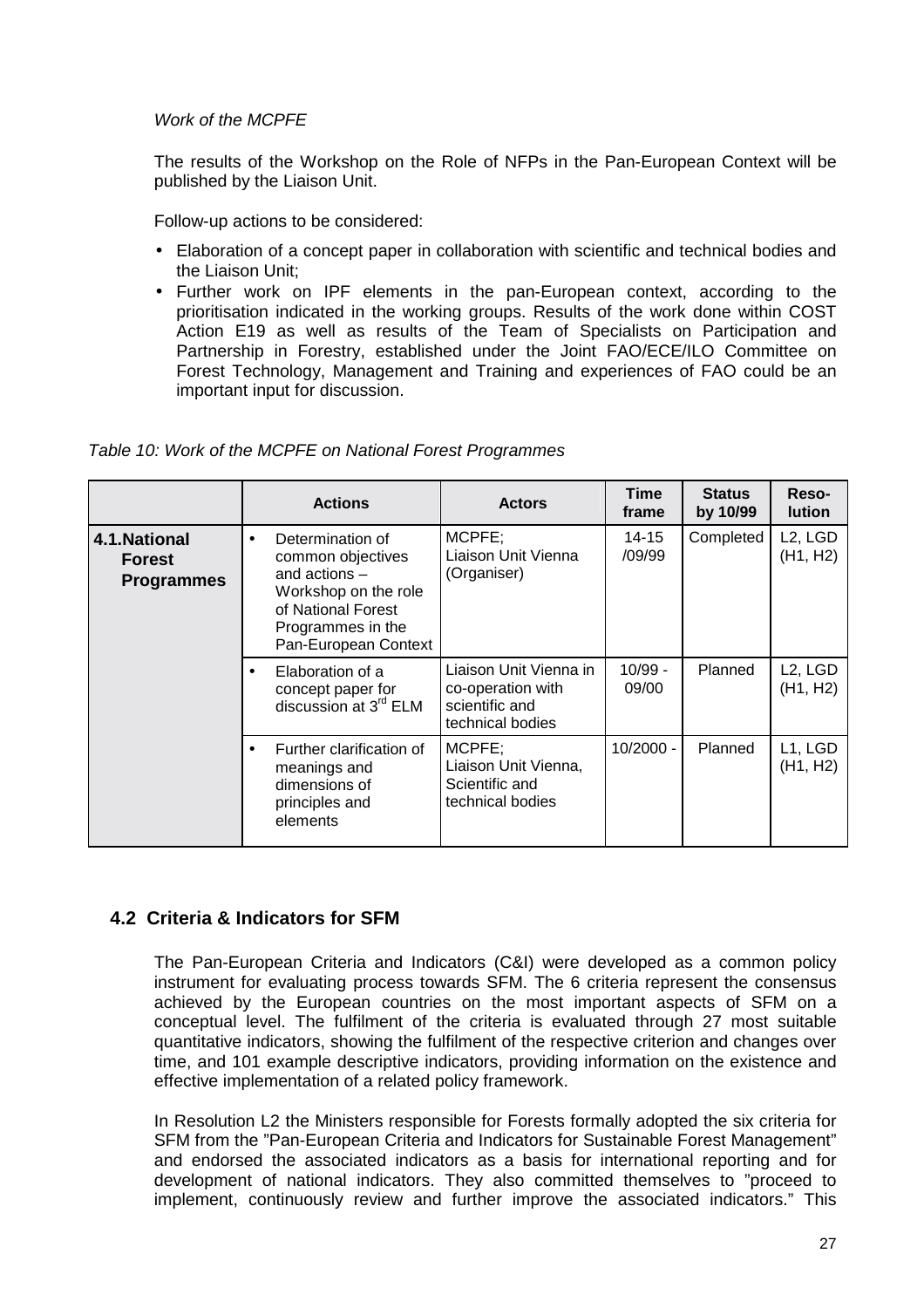commitment was re-emphasised by the delegates of the  $1<sup>st</sup>$  ELM. The participants recognised the need to consider the indicators under all criteria with regard to possible improvements and to further work towards harmonising international data collection and reporting systems.

In order to clarify views and expectations of the signatories and observers of the MCPFE and to give political-level orientation for further work on C&I, a questionnaire on the "Improvement of Pan-European Indicators for Sustainable Forest Management, Data Collection and Reporting" was elaborated by the Liaison Unit and sent to the signatories and observers of the MCPFE in July 1999.

The results of the questionnaire reflect the commitment of the signatories and observers to continuously review and carefully improve the existing indicators associated to the criteria for SFM, and to further work towards harmonising data collection and reporting systems.

The comments submitted give rather concrete indications on weaknesses and suggestions for possible improvements of existing indicators. Furthermore, they underline the usefulness of exploring possibilities of aggregation of data as well as of enhancing comparability and compatibility of the Pan-European C&I with other sets of C&I for SFM. As regards possible procedures for further work on indicators, there was consensus that the MCPFE should lead the process, making best use of existing expertise and knowledge.

A clear majority of commentators also underlined the usefulness to explore possibilities to improve and/or facilitate data collection on the situation of European forests and supported the idea to collect data on the Pan-European C&I for SFM also for the next Ministerial Conference, given that new data will be available.

A detailed description of the results of the questionnaire can be found in Annex 3.

#### *Work of the MCPFE*

Further work of the Pan-European Forest Process on C&I will be based on the results of the questionnaire as well as on decisions taken at previous meetings. It will notably focus on three main areas:

Improvement of existing indicators associated to the six criteria for SFM:

In the questionnaires, the signatories and observers of the MCPFE clearly outlined most relevant principles for the improvement of existing indicators. It was stated that future work on indicators should take into account the long-term nature of the concept of C&I for SFM. It should build upon experiences made and know-how of signatory states, technical and scientific bodies, and it should reflect information needs of today's society and the forest sector, where appropriate. In line with these principles, work on the improvement of the pan-European indicators will best be carried out in two steps:

- In a first step, an evaluation of existing indicators under all criteria will be conducted in co-operation with relevant scientific and technical bodies, notably UN-ECE/FAO, in order to identify most relevant weaknesses and needs for improvement.
- In a second step, a draft set of carefully revised indicators will be elaborated based on the outcomes of the evaluation. In order to make best use of existing knowledge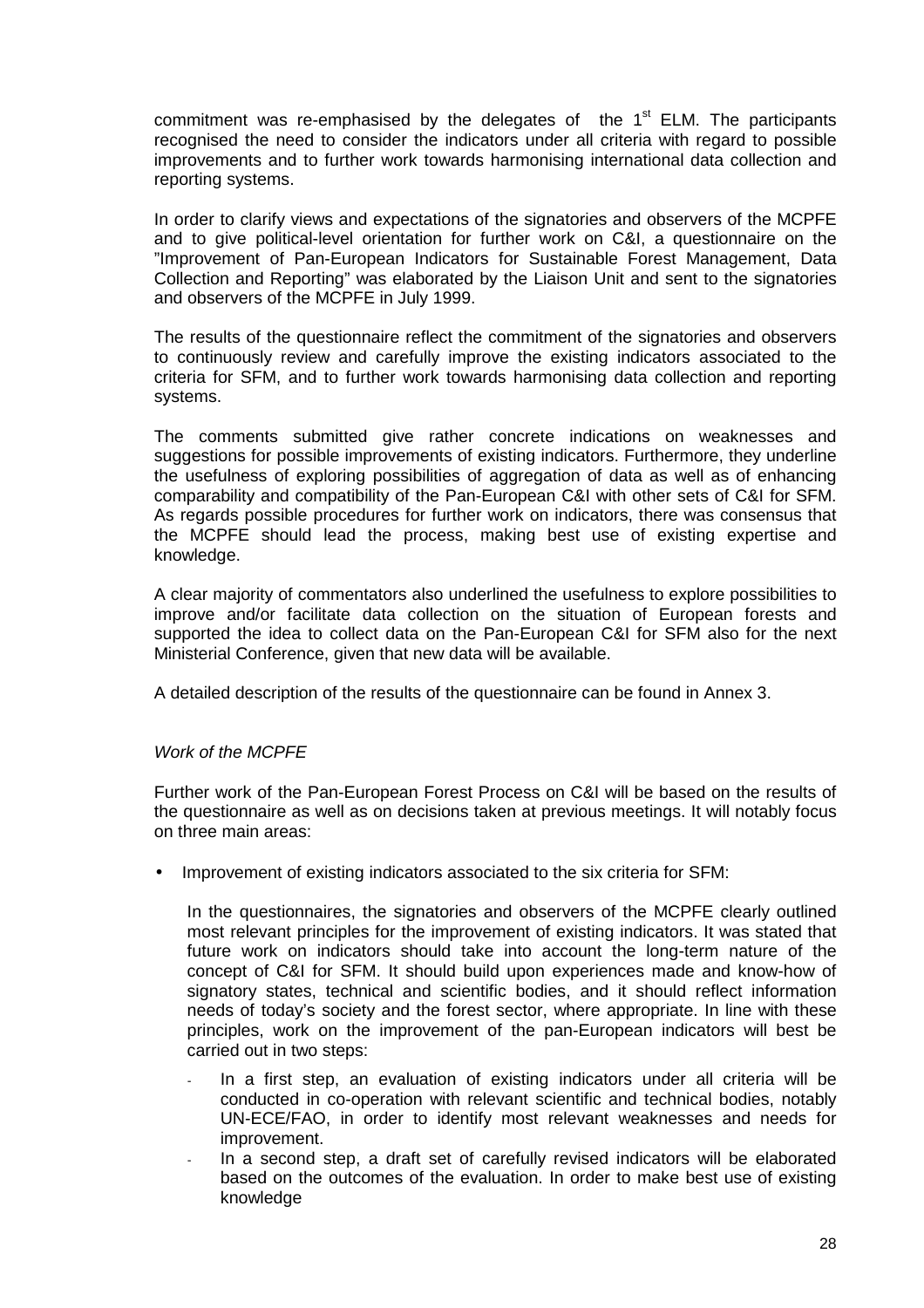In the questionnaires, different scenarios regarding sequence and degree of the involvement of technical and scientific bodies in further work have been presented.

• Exploration of possibilities to harmonise forest related data collection and reporting systems in Europe through questionnaires and expert interviews

The comments submitted by signatories and observers underline the usefulness of enhancing efforts and exploring possibilities to harmonise forest related data collection and reporting systems in Europe, as envisioned by the ministers in Resolution L2.

• Elaboration of common reporting format for national reports

The results of the questionnaire indicate a need for better guidance and support in the preparation of national reports through a common pan-European reporting format. It was pointed out that guidance is especially needed with regard to reporting on descriptive indicators.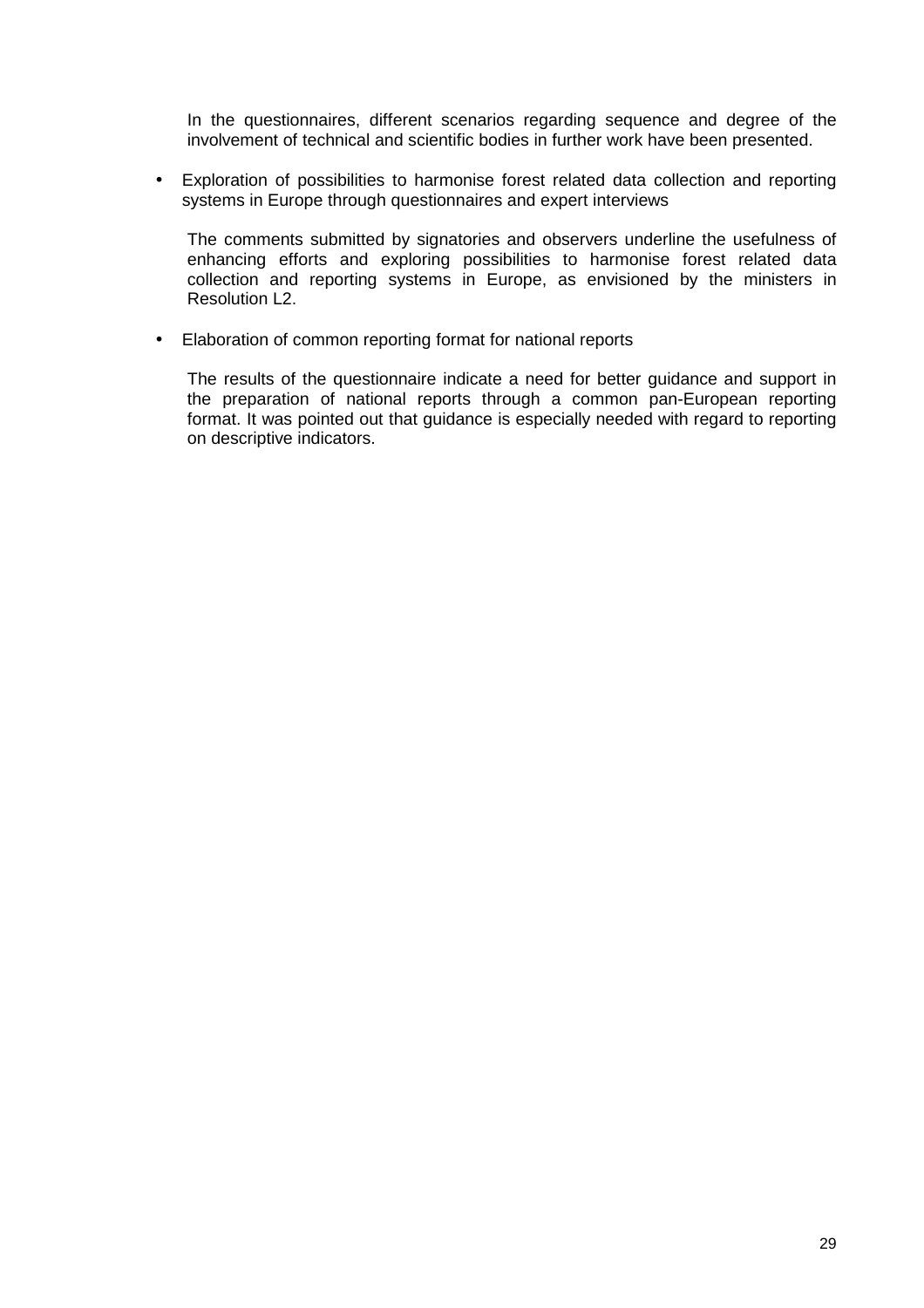|  |  |  | Table 11: Work of the MCPFE on Criteria and Indicators for SFM |
|--|--|--|----------------------------------------------------------------|
|--|--|--|----------------------------------------------------------------|

|                                                                                                             | <b>Actions</b>                                                                                                                                                                          | <b>Actors</b>                                                                                                                 | <b>Time</b><br>frame | <b>Status</b><br>by 10/99 | Reso-<br><b>lution</b>           |
|-------------------------------------------------------------------------------------------------------------|-----------------------------------------------------------------------------------------------------------------------------------------------------------------------------------------|-------------------------------------------------------------------------------------------------------------------------------|----------------------|---------------------------|----------------------------------|
| 4.2. Criteria and<br><b>Indicators for</b><br><b>SFM</b>                                                    |                                                                                                                                                                                         |                                                                                                                               |                      |                           |                                  |
| 4.2.1.<br><i><b>Improvement</b></i><br>of Pan-<br><b>European</b><br><b>Indicators for</b><br><b>SFM</b>    | Determination of<br>$\bullet$<br>common objectives<br>and actions -<br>Comments through<br>questionnaires                                                                               | MCPFE;<br>Liaison Unit Vienna in<br>consultation with GCC                                                                     | $04/99 -$<br>09/99   | Completed                 | L2<br>(H1, H2)                   |
|                                                                                                             | Evaluation of existing<br>$\bullet$<br>indicators under all<br>pan-European criteria                                                                                                    | Liaison Unit Vienna in<br>co-operation with<br>scientific and<br>technical bodies,<br>notably UN-ECE/FAO                      | 11/1999 -            | Planned                   | L2<br>(H1, H2,<br>S1, S2,<br>S4) |
|                                                                                                             | Development of<br>$\bullet$<br>improved indicators                                                                                                                                      | To be determined                                                                                                              |                      | Planned                   | L2<br>(H1, H2,<br>S1, S2,<br>S4) |
| 4.2.2.<br><b>Towards</b><br><b>Harmonising</b><br><b>Data Collection</b><br>and Reporting<br><b>Systems</b> | Exploration of<br>$\bullet$<br>possibilities to<br>harmonise forest<br>related data collection<br>and reporting systems<br>in Europe through<br>questionnaires and<br>expert interviews | Liaison Unit Vienna<br>with consultation of<br>and in collaboration<br>with scientific and<br>technical bodies                | 10/1999.-            | Planned                   | L2<br>(H1, H2)                   |
| 4.2.3.<br>Pan-European<br><b>Reporting on</b><br><b>SFM</b>                                                 | Elaboration of<br>$\bullet$<br>common reporting<br>format for national<br>reports                                                                                                       | Liaison Unit Vienna in<br>consultation with GCC<br>and ELM and in<br>collaboration with<br>scientific and<br>technical bodies | $10/2000 -$          | Planned                   | L2<br>(H1, H2)                   |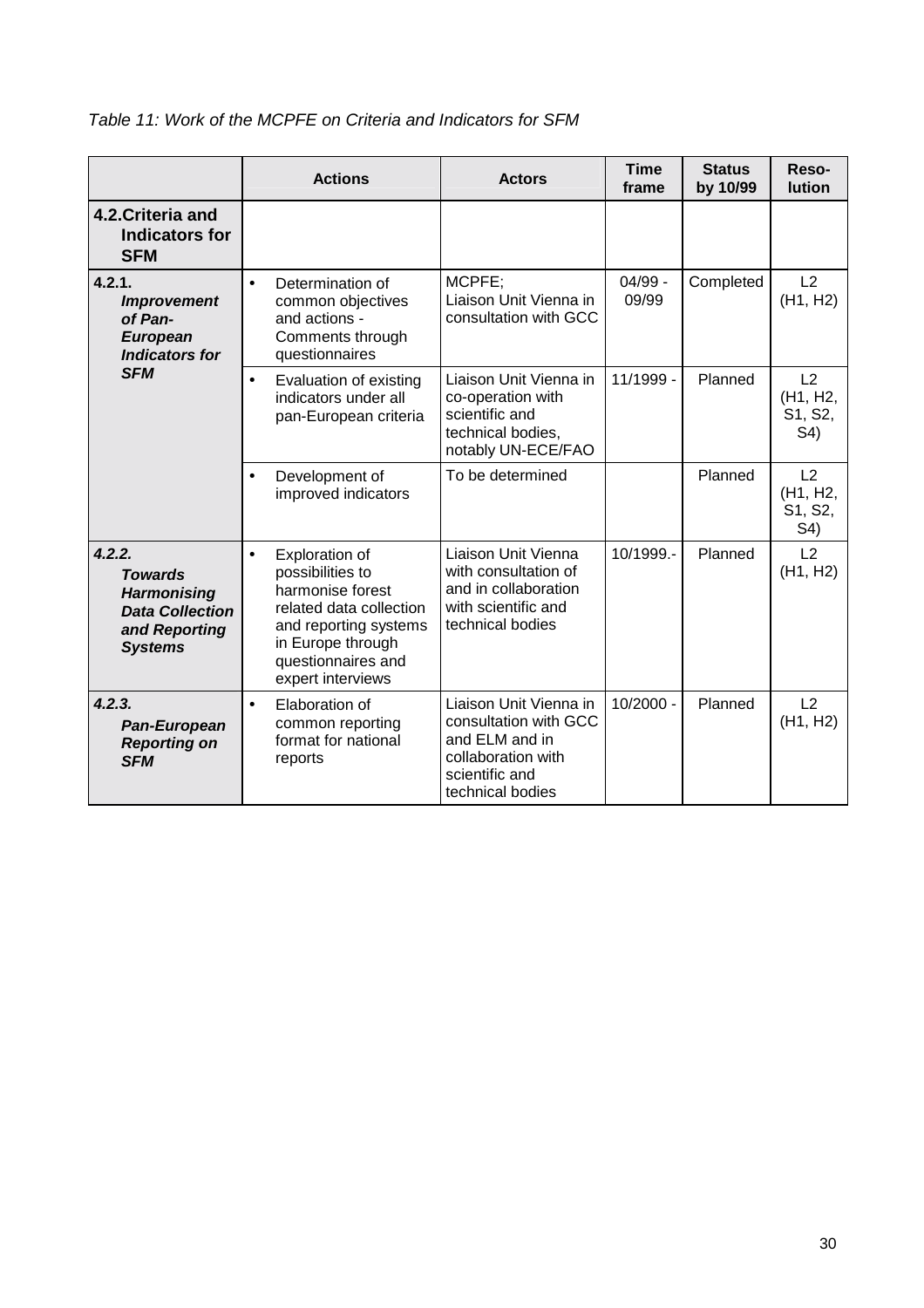# <span id="page-41-0"></span>**Annex 1: Review of the Follow-up of Strasbourg and Helsinki Resolutions**

#### *Strasbourg Resolutions*

| <b>Resolution</b>                                                                                                                              | Coun-<br>tries                                           | <b>Programmes and</b><br><b>Projects</b>                                                                                                                                                                                                                                                                                                                                                                                                                                                                    | <b>Co-ordinating</b><br>Institution(s)                                                                                                                                                                                                                                  | Implementation                                                                                                                                                                                                                                                                                                                                                                                                                                                                                                                                                                                                                                                                                                                                                                                                 | <b>Linkages</b>                                                                                                                                                                                                            |
|------------------------------------------------------------------------------------------------------------------------------------------------|----------------------------------------------------------|-------------------------------------------------------------------------------------------------------------------------------------------------------------------------------------------------------------------------------------------------------------------------------------------------------------------------------------------------------------------------------------------------------------------------------------------------------------------------------------------------------------|-------------------------------------------------------------------------------------------------------------------------------------------------------------------------------------------------------------------------------------------------------------------------|----------------------------------------------------------------------------------------------------------------------------------------------------------------------------------------------------------------------------------------------------------------------------------------------------------------------------------------------------------------------------------------------------------------------------------------------------------------------------------------------------------------------------------------------------------------------------------------------------------------------------------------------------------------------------------------------------------------------------------------------------------------------------------------------------------------|----------------------------------------------------------------------------------------------------------------------------------------------------------------------------------------------------------------------------|
| S <sub>1</sub><br><b>European</b><br>Network of<br><b>Permanent</b><br><b>Sample Plots</b><br>for Monitoring<br>of Forest<br><b>Ecosystems</b> | $34 +$<br>$EC^{10}$ +<br>$USA +$<br>Canada <sup>11</sup> | Close co-operation<br>between:<br>International Co-<br>operative Programme<br>on the Assessment<br>and Monitoring of Air<br><b>Pollution Effects on</b><br>Forests (ICP Forests)<br>established by<br><b>UN/ECE under its</b><br>Convention on Long-<br>range Transboundary<br>Air Pollution<br>(CLRTAP);<br>European Union<br>Scheme on the<br><b>Protection of Forests</b><br>against Atmospheric<br>Pollution (Council<br>Regulation (EEC) No.<br>3528/86), extended by<br>Regulation (EC) No.<br>307/97 | Federal Ministry of<br>Food, Agriculture<br>and Forestry,<br>Germany<br>Programme Co-<br>ordinating Center<br>(PCCC) of ICP<br>Forests c/o<br><b>Bundesforschungs</b><br>-anstalt für Forst-<br>und Holzwirtschaft,<br>PCC of ICP<br>Forests:<br>European<br>Commission | Establishment of two monitoring<br>levels:<br>Level I: ca. 20.000 plots; annual<br>assessment of tree crown<br>condition; once in 1994/95<br>assessment of soil condition<br>and nutritional status of forests;<br>Level II: ca. 800 selected<br>$\mathbf{r}$<br>intensive monitoring plots; since<br>1994 assessment of crown<br>condition, soil and soil solution<br>analyses, analyses of chemical<br>contents of needles and leaves.<br>etc.; first results of in-depth<br>analysis of the data obtained<br>from Level II-plots available in<br>1999 (management and<br>interpretation of data carried out<br>by FIMCI - Forests Intensive<br>Monitoring Co-ordinating<br>Institute).<br>Additional research carried out in the<br>framework of other international<br>programmes (e.g. EXMANN,<br>NITREX) | $Co-$<br>operation<br>with H4<br>Some key<br>parameters<br>of ICP<br>Forests/EU<br>serve as<br>criteria<br>following H1<br>Regular<br>contacts<br>with inter-<br>national co-<br>ordinators<br>of S6 and<br>H <sub>2</sub> |

<sup>&</sup>lt;sup>10</sup> European Commission<br><sup>11</sup> Number of countries participating in the common monitoring activities (Source: Follow-up Reports on the Ministerial Conferences on the Protection of Forests in Europe, Volume I, Lisbon, June 1998)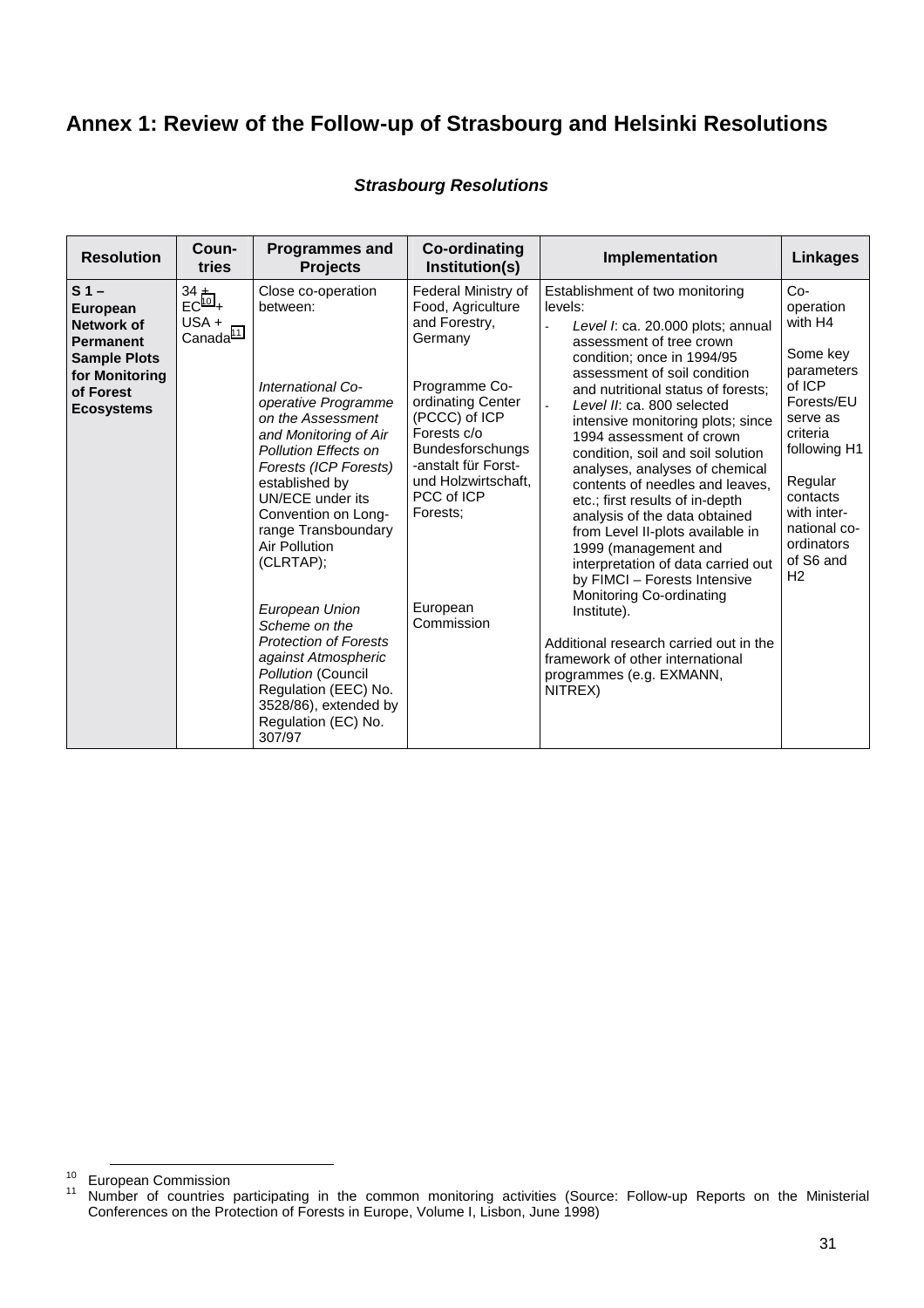| <b>Resolution</b>                                                                                | Coun-<br>tries     | <b>Programmes and</b><br><b>Projects</b>                                                                                          | <b>Co-ordinating</b><br>Institution(s)                                                                                                                                                                                                                                                                                                   | Implementation                                                                                                                                                                                                                                                                                                                                                                                                                                                                                                                                                                                                                                                                                                                                                                                                                                    | <b>Linkages</b>                                                                                                                     |
|--------------------------------------------------------------------------------------------------|--------------------|-----------------------------------------------------------------------------------------------------------------------------------|------------------------------------------------------------------------------------------------------------------------------------------------------------------------------------------------------------------------------------------------------------------------------------------------------------------------------------------|---------------------------------------------------------------------------------------------------------------------------------------------------------------------------------------------------------------------------------------------------------------------------------------------------------------------------------------------------------------------------------------------------------------------------------------------------------------------------------------------------------------------------------------------------------------------------------------------------------------------------------------------------------------------------------------------------------------------------------------------------------------------------------------------------------------------------------------------------|-------------------------------------------------------------------------------------------------------------------------------------|
| S <sub>2</sub><br><b>Conservation</b><br>of Forest<br><b>Genetic</b><br><b>Resources</b>         | 34 + EC            | European Forest<br>Genetic Resources<br>Programme<br>(EUFORGEN)                                                                   | <b>International Plant</b><br><b>Genetic Resources</b><br>Institute (IPGRI) in<br>close collaboration<br>with FAO                                                                                                                                                                                                                        | Through five species-oriented<br>networks (Conifers, European<br>Poplars, Mediterranean Oaks, Noble<br>Hardwoods, Social Broadleaves).<br>Collaborative activities of the<br>networks include:<br>$\overline{a}$<br>Regular exchange of data and<br>info:<br>Development of conservation<br>$\overline{a}$<br>strategies;<br>Development of technical<br>guidelines, common descriptors<br>and databases:<br>Preparation of joint project<br>$\overline{a}$<br>proposals;<br>Exchange of genetic materials;<br>Literature overviews;<br>$\ddot{\phantom{a}}$<br>Public awareness activities;<br>Collaboration with other regional<br>programmes (Central Asia,<br>Africa).<br>The Programme is governed by a<br>Steering Committee of National Co-<br>ordinators.<br>Internet web page established and<br>20 publications produced since<br>1995. | S4, S6,<br>$H1-H4-$<br>collabo-<br>rative links<br>in the area<br>of forest<br>biodiversity<br>Contribution<br>to PEBLDS<br>and CBD |
| $S_3 -$<br><b>Decentralized</b><br><b>European Data</b><br><b>Bank on</b><br><b>Forest Fires</b> | $35^{12}$<br>$+EC$ | Establishment of a<br>decentralised database<br>in the internet (creating<br>links between different<br>"forest fires" web sites) | <b>General Direction</b><br>of Forests,<br>Portugal<br>(International Co-<br>ordinator);<br>European<br>Commission;<br><b>Forest Fires</b><br>Network of the<br>Committee on<br>Mediterranean<br><b>Forestry Questions</b><br>(Silva<br>Mediterranea),<br>Joint FAO/ECE<br>Working Party on<br><b>Forest Economics</b><br>and Statistics | <b>Collection of Forest Fire Statistics</b><br>1994-1996 and 1995-1997<br>(published in Timber Bulletin and in<br>the internet<br>http://www.unece.org/trade/timber/ff-<br>stats.html)<br>European Union Scheme on the<br>protection of forests in the<br>Community against fire (Council<br>Regulation No. 2158/92)<br>Training and information measures<br>(e.g. organisation of two workshops<br>and a specialised course by<br>CIHEAM, Siva Mediterranea, FAO)                                                                                                                                                                                                                                                                                                                                                                                |                                                                                                                                     |

<sup>12</sup> Number of countries which replied to the enquiry on forest fire statistics carried out in 1998 by the Joint FAO/ECE Working Party on Forest Economics and Statistics (Source: Timber Bulletin , Vol. LI, ECE/TIM/BULL/51/4) with approval of the UN-ECE Timber Committee and the FAO European Forestry Commission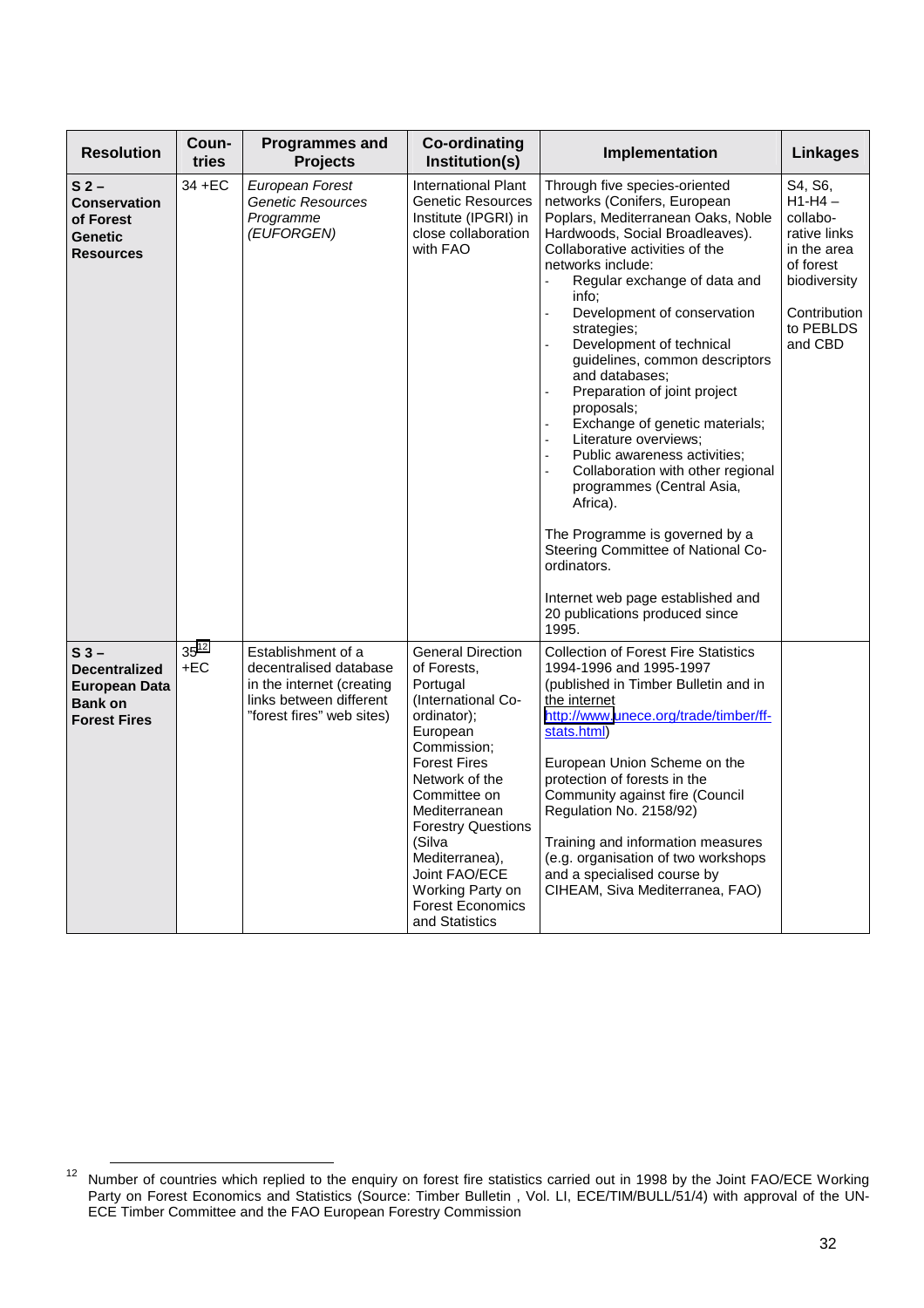| <b>Resolution</b>                                                                                                                                  | Coun-<br>tries   | <b>Programmes and</b><br><b>Projects</b>                  | <b>Co-ordinating</b><br>Institution(s)                                                                                                                                                                                                                                                                        | Implementation                                                                                                                                                                                                                                                                                                                                                                                                                                                                                                                                                                                                                                                                                                                                                                                                                                                                                                                                                                                                                                                                                                                                                                                                                                                                                                                                                        | <b>Linkages</b>                                                              |
|----------------------------------------------------------------------------------------------------------------------------------------------------|------------------|-----------------------------------------------------------|---------------------------------------------------------------------------------------------------------------------------------------------------------------------------------------------------------------------------------------------------------------------------------------------------------------|-----------------------------------------------------------------------------------------------------------------------------------------------------------------------------------------------------------------------------------------------------------------------------------------------------------------------------------------------------------------------------------------------------------------------------------------------------------------------------------------------------------------------------------------------------------------------------------------------------------------------------------------------------------------------------------------------------------------------------------------------------------------------------------------------------------------------------------------------------------------------------------------------------------------------------------------------------------------------------------------------------------------------------------------------------------------------------------------------------------------------------------------------------------------------------------------------------------------------------------------------------------------------------------------------------------------------------------------------------------------------|------------------------------------------------------------------------------|
| $S_4$ –<br><b>Adapting the</b><br><b>Management</b><br>of Mountain<br><b>Forests to</b><br><b>New</b><br><b>Environmental</b><br><b>Conditions</b> | $24^{13}$<br>+EC | European Mountain<br><b>Forest Action Plan</b><br>(EMFAP) | The European<br>Observatory of<br><b>Mountain Forests</b><br>(International Co-<br>ordinator);<br>The Working Party<br><b>European Forestry</b><br>Commission/FAO<br>on the<br>Management of<br>Mountain<br>Watersheds:<br><b>IUFRO Task Force</b><br>on Forests in<br>Sustainable<br>Mountain<br>Development | Establishment of three<br>homogeneous working groups<br>concerning three areas<br>(Mediterranean countries, Alpine<br>countries, Eastern and Baltic<br>countries):<br>Involvement and commitment of<br>a large group of institutions and<br>agencies;<br>Preparation of periodical<br>progress reports requested by<br>the follow-up group;<br>Participation in international<br>meetings and workshops.<br>European Mountain Forest Action<br>Plan including five actions <sup>14</sup> :<br>Assessment of environmental<br>1.<br>and socio-economic situation of<br>mountain forests (starting from a<br>first White Book on Mountain<br>Forests in Europe; up-dating<br>through International<br>Workshop);<br>2.<br>Development of a communi-<br>cation network (starting from a<br>regular written information note<br>disseminated to forest-<br>interested people, groups and<br>institutions);<br>3.<br>Identification of national pilot-<br>sites for monitoring of C&I and<br>stability indices, exchange of<br>experience;<br>4.<br>Establishment of a<br>decentralised referential<br>framework of available<br>environmental and socio-<br>economic data, including the<br>outcomes of action 3;<br>5.<br>Organisation of training<br>activities on specific themes<br>aimed at different stake-holders,<br>leading to sustainable forest<br>management. | Targeted<br>links will be<br>established<br>with all<br>other<br>resolutions |

<sup>13</sup> Number of countries that adopted principles of Resolution S4 at the Strasbourg Conference (Source: Follow-up Reports on the Ministerial Conferences on the Protection of Forests in Europe, Volume I, Lisbon, June 1998; European Observatory of

Mountain Forest - EOMF)<br><sup>14</sup> Guidelines and questionnaires on the implementation of the five actions will be provided by the International Co-ordinator.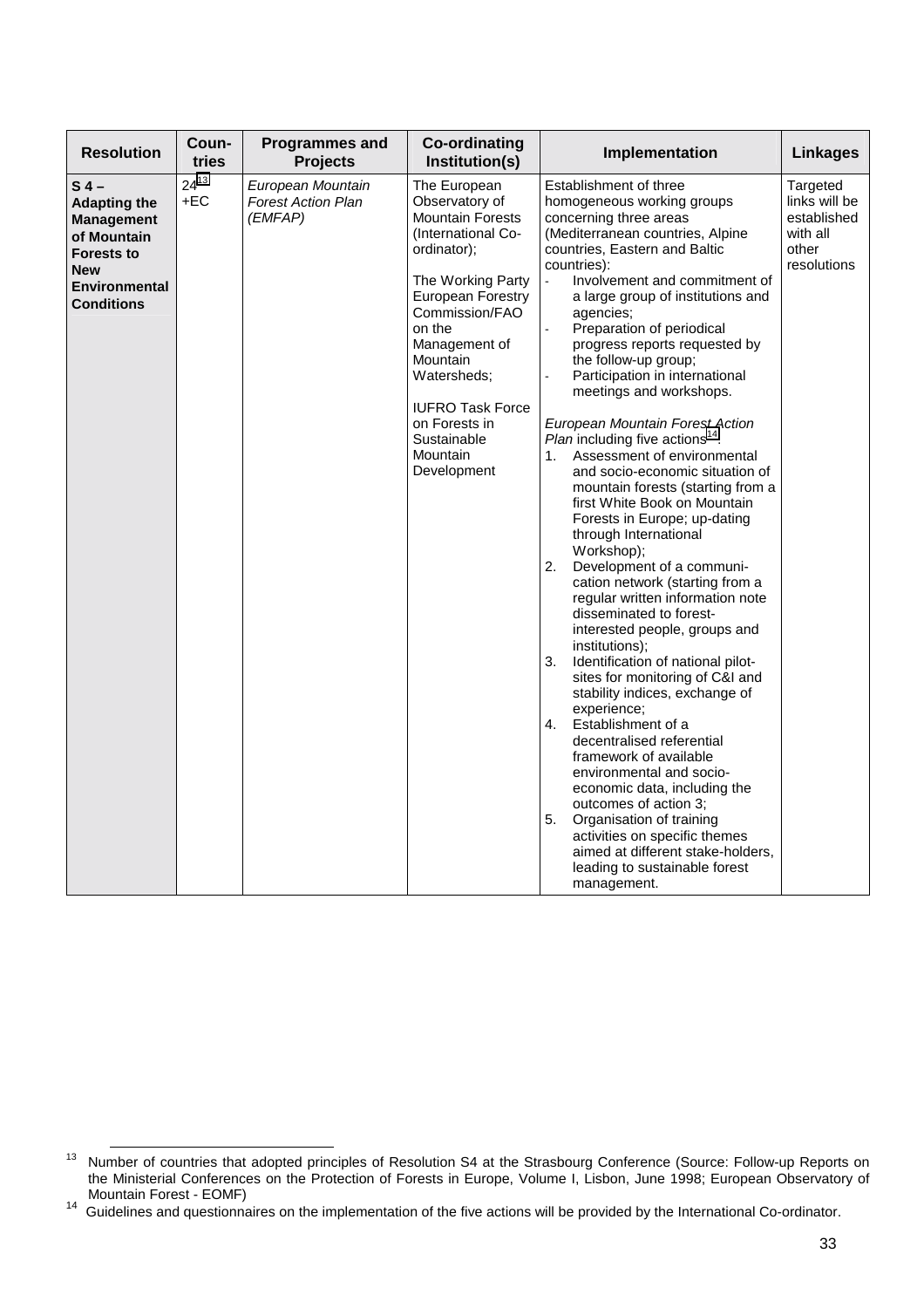| <b>Resolution</b>                                                                                                                        | Coun-<br>tries     | <b>Programmes and</b><br><b>Projects</b>                                                | <b>Co-ordinating</b><br>Institution(s)                                       | Implementation                                                                                                                                                                                                                                                                                                                                                                                                                                                                                                                                                                                                                                                                                                                                                                                                                                                                                                                                      | <b>Linkages</b>                                                                                                                                              |
|------------------------------------------------------------------------------------------------------------------------------------------|--------------------|-----------------------------------------------------------------------------------------|------------------------------------------------------------------------------|-----------------------------------------------------------------------------------------------------------------------------------------------------------------------------------------------------------------------------------------------------------------------------------------------------------------------------------------------------------------------------------------------------------------------------------------------------------------------------------------------------------------------------------------------------------------------------------------------------------------------------------------------------------------------------------------------------------------------------------------------------------------------------------------------------------------------------------------------------------------------------------------------------------------------------------------------------|--------------------------------------------------------------------------------------------------------------------------------------------------------------|
| S <sub>5</sub><br><b>Expansion of</b><br>the<br><b>EUROSILVA</b><br><b>Network of</b><br>Research on<br><b>Tree</b><br><b>Physiology</b> | $20^{15}$<br>$+EC$ | <b>EUROSILVA Network</b><br>(COST Action<br>E 6 EUROSILVA: Tree<br>physiology research) | University of Oulu,<br>Finland                                               | EUROSILVA Network consisting of<br>over 440 projects, research groups<br>and scientists working in 3 different<br>working groups (Growth and<br>Development, Tree Nutrition and<br>Water Relations, Biotic and Abiotic<br>Interactions)<br>Regular exchange of ideas and<br>promotion of research concepts<br>through annual workshops (since<br>1996)                                                                                                                                                                                                                                                                                                                                                                                                                                                                                                                                                                                              |                                                                                                                                                              |
| $S6-$<br>European<br><b>Network for</b><br><b>Research into</b><br><b>Forest Eco-</b><br>systems                                         | $35^{16}$<br>$+EC$ | EFERN (European<br><b>Network for Research</b><br>into Forest Ecosystems)               | <b>International Union</b><br>of Forest Research<br>Organisations<br>(IUFRO) | Major achievements:<br>Establishment of a database<br>(containing 1198 institutions,<br>scientists and projects) and of<br>an internet based<br>communication system<br>(http://efern.boku.ac.at);<br>Review of concepts and<br>problems for sustainable forest<br>management on a European<br>level (results to be published in<br>a special issue of the journal<br>"Forest Ecology and<br>Management");<br>Identification of a number of<br>$\overline{a}$<br>research areas of high priority;<br>Development of a concept<br>"Ecosystem and Landscape<br>Forestry - ELF";<br>Establishment of a research<br>consortium for application to the<br>EU 5 <sup>th</sup> Framework Programme<br>on a concerted action for<br>"Ecosystem and Landscape<br>Forestry" with participation of 30<br>European countries;<br>Elaboration of a proposal for a<br>COST-activity "European Net for<br>Forest Ecosystem and<br>Landscape Research -<br>ENFORS". | Co-<br>operation<br>with H4<br>concerning<br>the joint use<br>of EFERN<br>database;<br>Involvement<br>in EURO-<br>SILVA;<br>Contact to<br><b>ICP Forests</b> |

<sup>15</sup> Number of countries joining the EUROSILVA Network (Source: Follow-up Reports on the Ministerial Conferences on the

Protection of Forests in Europe, Volume I, Lisbon, June 1998)<br><sup>16</sup> Number of countries represented in the EFERN database (state: December 1998)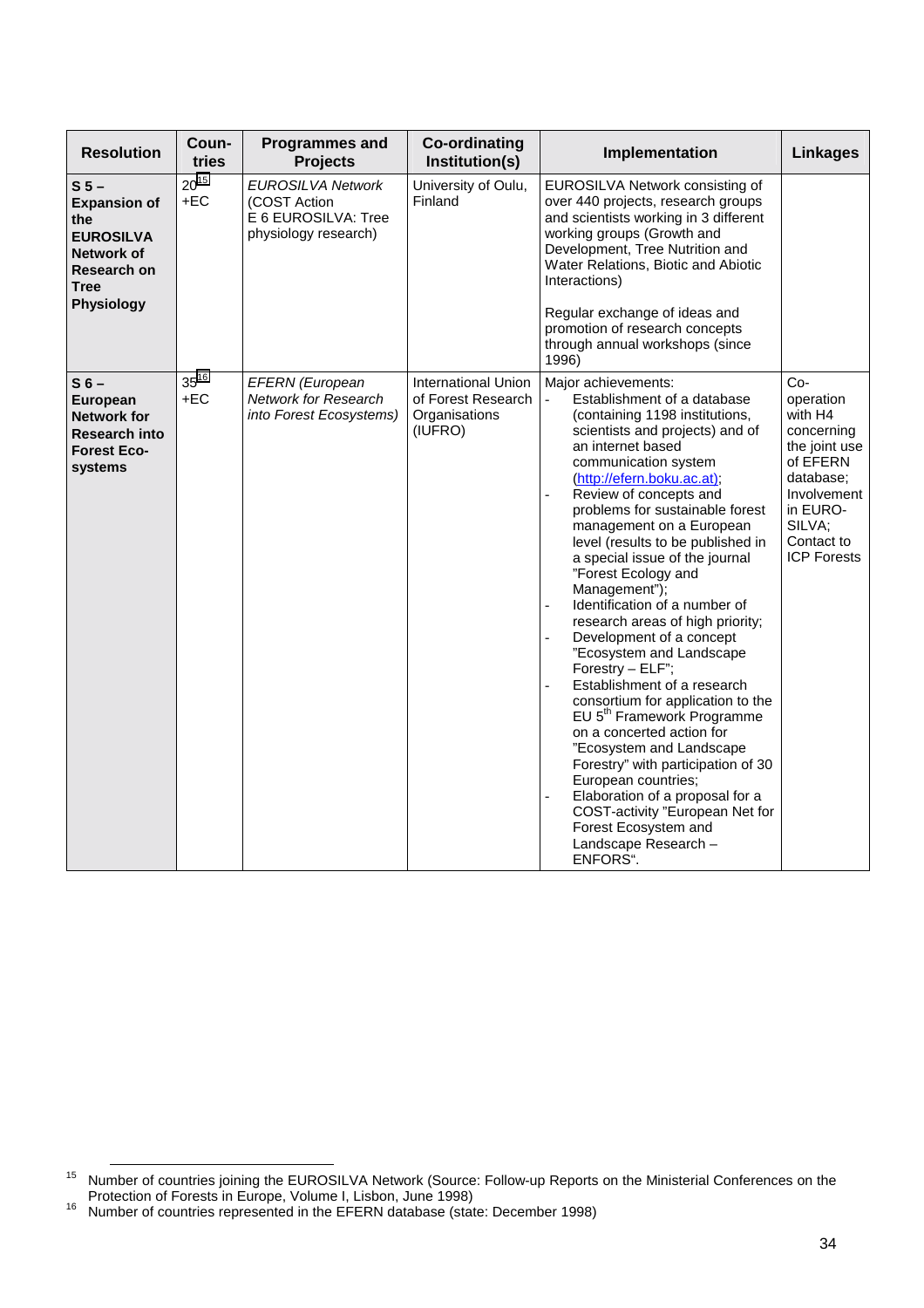#### *Helsinki Resolutions*

| <b>Resolution</b>                                                                                                                  | Coun-<br>tries | <b>Programmes and</b><br><b>Projects</b>                                                                                                                                                                                                                                                                                                                                                                              | <b>Co-ordinating</b><br>Institution(s)                                                                                                    | Implementation                                                                                                                                                                                                                            | <b>Linkages</b> |
|------------------------------------------------------------------------------------------------------------------------------------|----------------|-----------------------------------------------------------------------------------------------------------------------------------------------------------------------------------------------------------------------------------------------------------------------------------------------------------------------------------------------------------------------------------------------------------------------|-------------------------------------------------------------------------------------------------------------------------------------------|-------------------------------------------------------------------------------------------------------------------------------------------------------------------------------------------------------------------------------------------|-----------------|
| $H1 -$<br>General<br><b>Guidelines for</b><br>the<br><b>Sustainable</b><br><b>Management</b><br>of Forests in<br><b>Europe</b>     | 36 + EC        | Pan-European<br>Activities:<br>Pan-European<br>$\overline{a}$<br>Criteria and<br>Indicators for<br>Sustainable<br>Forest<br>Management<br>Pan-European<br><b>Operational Level</b><br>Guidelines for<br>Sustainable<br>Forest<br>Management<br>(PEOLG)                                                                                                                                                                | Liaison Unit Vienna:<br>Collaboration with<br>UN-ECE/FAO                                                                                  | Quantitative information on most of<br>the indicators for sustainable forest<br>management was collected<br>through the<br>Temperate and Boreal Forest<br>Resource Assessment 2000<br>(TBFRA-2000)<br>National activities as laid down in | L1, L2          |
|                                                                                                                                    |                | <b>National activities</b>                                                                                                                                                                                                                                                                                                                                                                                            |                                                                                                                                           | national reports                                                                                                                                                                                                                          |                 |
| $H2 -$<br>General<br><b>Guidelines for</b><br>the Conser-<br>vation of the<br><b>Biodiversity of</b><br>European<br><b>Forests</b> | $36 + EC$      | Pan-European<br>Activities:<br>Pan-European<br>$\overline{a}$<br>Criteria and<br>Indicators for<br>Sustainable<br>Forest<br>Management<br>Pan-European<br><b>Operational Level</b><br>Guidelines for<br>Sustainable<br>Forest<br>Management<br>(PEOLG)<br>Work-Programme<br>on the Conser-<br>vation and<br>Enhancement of<br><b>Biological and</b><br>Landscape<br>Diversity in Forest<br>Ecosystems 1997<br>$-2000$ | Liaison Unit Vienna<br>Collaboration with<br>UN-ECE/FAO<br>Co-operation with<br><b>Ministerial Process</b><br>"Environment for<br>Europe" | Quantitative information on most of<br>the indicators for sustainable forest<br>management was collected<br>through the<br>Temperate and Boreal Forest<br>Resource Assessment 2000<br>(TBFRA-2000)<br>National activities as laid down in | L1, L2          |
|                                                                                                                                    |                | <b>National activities</b>                                                                                                                                                                                                                                                                                                                                                                                            |                                                                                                                                           | national reports                                                                                                                                                                                                                          |                 |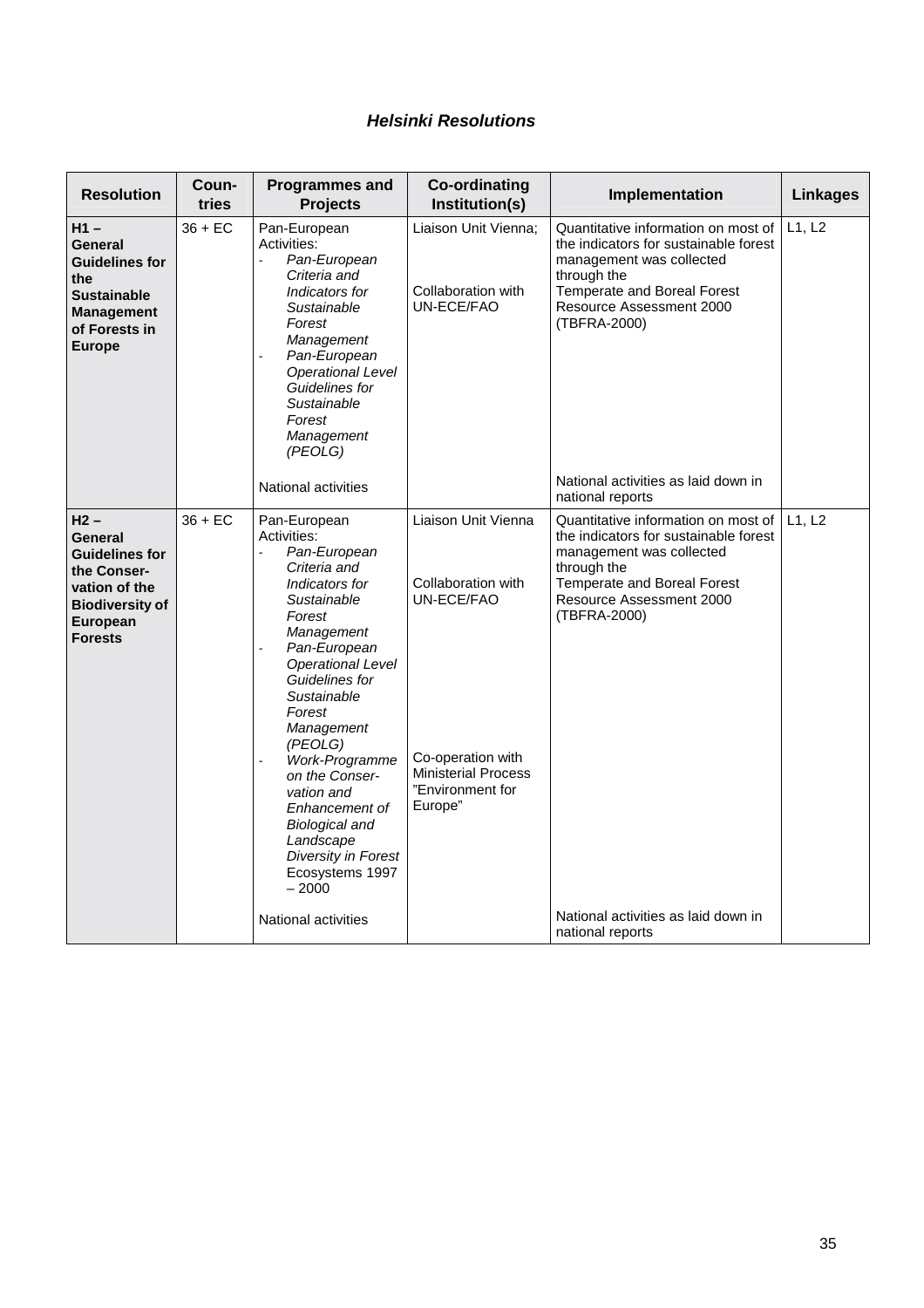| <b>Resolution</b>                                                                                                                               | Coun-<br>tries          | <b>Programmes and</b><br>projects                                                                                                                                                                                                                                                                                                                                                                                                                                                                                                                                                                                     | <b>Co-ordinating</b><br>Institution(s)                                                      | Implementation                                                                                                                                                                                                                                                                                                                               | <b>Linkages</b>                                                       |
|-------------------------------------------------------------------------------------------------------------------------------------------------|-------------------------|-----------------------------------------------------------------------------------------------------------------------------------------------------------------------------------------------------------------------------------------------------------------------------------------------------------------------------------------------------------------------------------------------------------------------------------------------------------------------------------------------------------------------------------------------------------------------------------------------------------------------|---------------------------------------------------------------------------------------------|----------------------------------------------------------------------------------------------------------------------------------------------------------------------------------------------------------------------------------------------------------------------------------------------------------------------------------------------|-----------------------------------------------------------------------|
| $H3 -$<br><b>Forestry Co-</b><br>operation with<br><b>Countries with</b><br><b>Economies in</b><br><b>Transition</b><br>$H4 -$                  | $24^{17}$<br>23/27/2018 | H3-Database<br>Several reports are in                                                                                                                                                                                                                                                                                                                                                                                                                                                                                                                                                                                 | UN-ECE/FAO<br><b>International Union</b>                                                    | Survey of user needs (1995)<br>Construction of a database<br>containing detailed information on<br>more than 430 projects regarding<br>forestry assistance to CITs<br>Seven areas for research as cited                                                                                                                                      | Linkages to                                                           |
| <b>Strategies for</b><br>a Process of<br>Long-term<br><b>Adaptation of</b><br><b>Forests in</b><br><b>Europe to</b><br><b>Climate</b><br>Change |                         | preparation, with a<br>view to publication in<br>1999 or 2000. They<br>include reports on:<br>Impacts of<br>greenhouse<br>gases on forests<br>(ed. Karnosky,<br>Ceulemans,<br>Scarascia-<br>Mugnozza and<br>Innes)<br>Interactions<br>between forests<br>and natural<br>hazards under<br>conditions of<br>climate change<br>(ed. Sidle,<br>Chigira)<br>Impacts of climate<br>change on forest<br>processes (ed.<br>Kräuchi,<br>Bugmann)<br>Implications of<br>climate change for<br>forest<br>management (ed.<br>Mohren,<br>Landsberg, Innes)<br>All reports to be<br>published as books by<br>CAB International (UK) | of Forest Research<br>Organisations<br>(IUFRO),<br>Task Force on<br>Environmental<br>Change | in Resolution H4 (Part I: Areas for<br>Research; Part II, Point 8)<br>Monitoring of the implementation of<br>the Resolution through:<br>Questionnaires addressed to<br>$\overline{a}$<br>the national contact persons<br>and experts;<br>Organisation of Expert<br>Meetings.<br>Inquiry on utilisation of wood as<br>renewable energy source | <b>Resolutions</b><br>S1, S2. S6<br>Active links<br>with H1 and<br>H2 |

<sup>17</sup> Number of countries which responded to the second survey of user needs carried out by UN-ECE/FAO in 1995 (Source: Interim Report on the Implementation of Resolution H3 of the Helsinki Ministerial Conference on the Protection of Forests in Europe; UN-ECE Timber Section, Geneva, 1997)<br><sup>18</sup> Number of responses to the first / second / third questionnaire to national correspondents (December 1994 /

September 1996 / November 1997; Source: Follow-up Reports on the Ministerial Conferences on the Protection of Forests in Europe, Volume I, Lisbon, June 1998)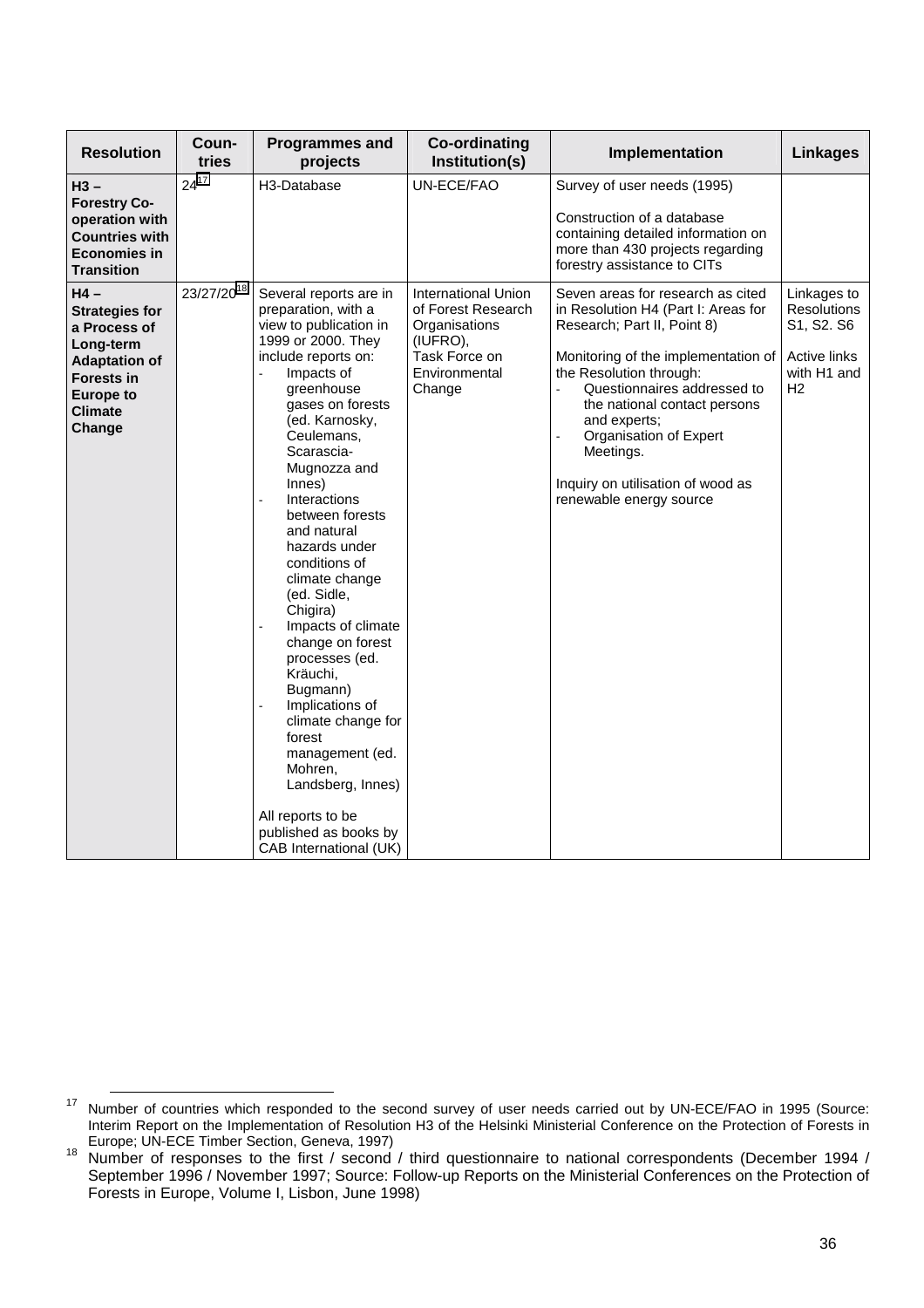### <span id="page-47-0"></span>**Annex 2: Rural Development – Results of the Questionnaire**

As decided at the 1<sup>st</sup> ELM, a questionnaire on "Rural Development in the Work of the Ministerial Conference on the Protection of Forests in Europe" was sent out in July 1999.

By 20 September 1999 a total of 21 filled in questionnaires were returned (20 countries and 1 observer sending collected comments of member organisations). 20 questionnaires were further analysed.

All responding participants were of the opinion that rural development (RD) is a viable approach to current and future forest policy. In almost all countries RD is an issue in national forest policy, however, at a different degree, and with different aspects discussed. The main field of discussion are socio-economic issues and the relations between forest policy and rural development.

The most commonly agreed relevant aspects of RD in the context of forest policy in the pan-European region were identified as being the environment, employment, rural tourism, small and medium sized enterprises, and education (in this order). Local products, rural services, infrastructure, cultural and gender aspects followed. Several commentators additionally pointed out the issue of maintaining lands and landscapes.

Concerning the role of the MCPFE two areas were mostly mentioned. These were the clarification of concepts, methodologies and priorities, and, considerably more important, communication, such as highlighting the presence, roles and importance of the forest sector within rural development and communication of the concept of RD, e.g. through the elaboration of information tools.

Both aspects were subsequently seen as useful tasks for further work on RD within the Pan-European Forest Process. Two thirds of respondents supported work on the clarification of the actual contribution of forestry to RD in Europe (e.g. through RD  $-$ Forestry Criteria and Indicators). Regarding clarification of the concept, some noted that this is a necessary precondition for clarifying the contribution of forestry and for elaborating information tools, be it criteria and indicators, guidelines or other. One participant noted that it would be helpful to set common guiding principles for RD policies.

It was also expressed that fora for exchanging information, such as meetings, workshops, or seminars and closer contacts with experts in the field were needed and a scientific advisory group was suggested by one participant as possible body for work.

Concerning the relation of Rural Development and National Forest Programmes (NFPs), it was a widely held view that NFPs constitute the overall frame within which RD should be addressed. Most participants also highlighted the significant and multiple relations of work on RD and work on other aspects of Resolution L1.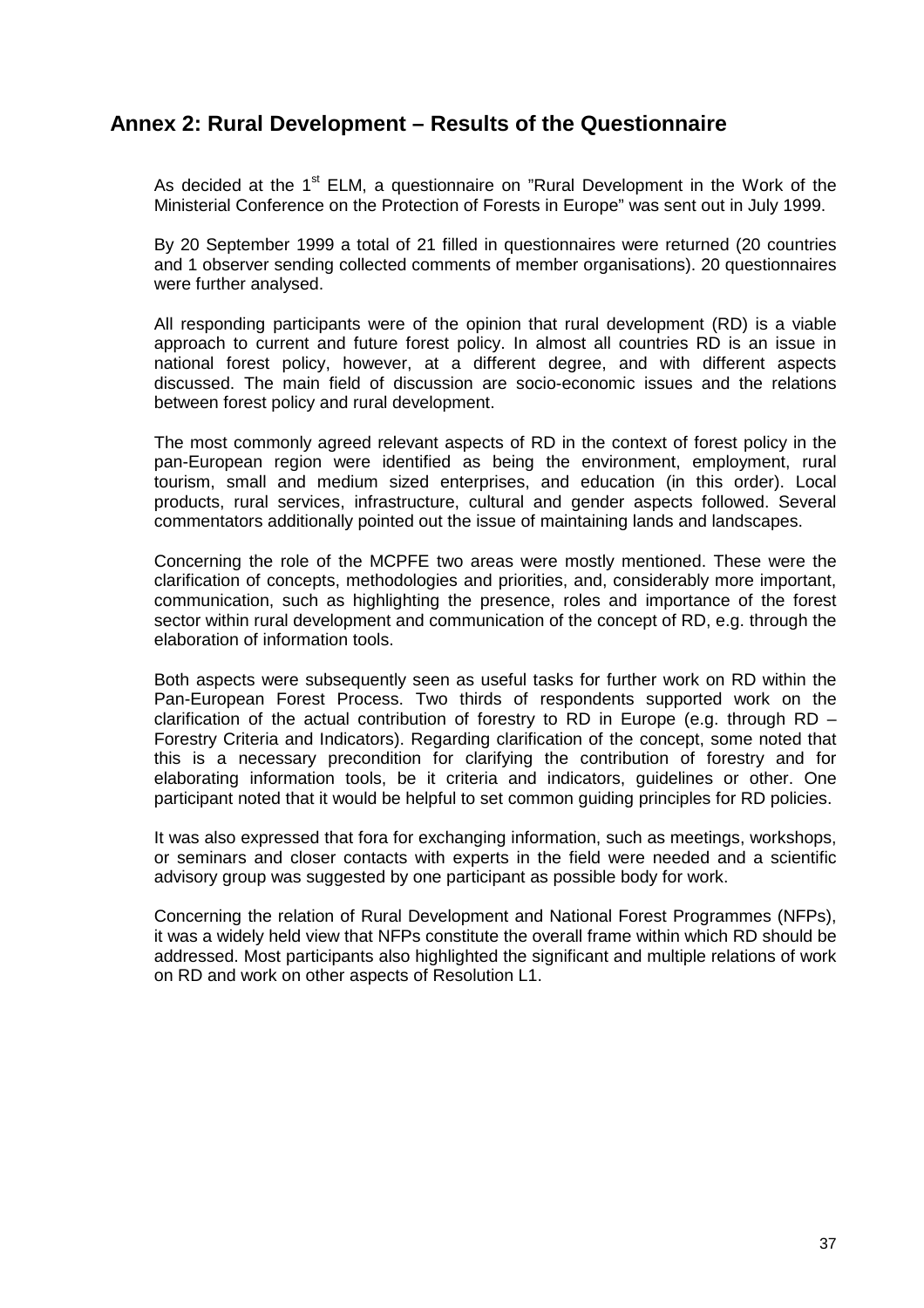### <span id="page-48-0"></span>**Annex 3: Criteria and Indicators – Results of the Questionnaire**

Following the decisions of the  $1<sup>st</sup>$  ELM, the Liaison Unit elaborated a questionnaire on the "Improvement of Pan-European Indicators for Sustainable Forest Management, Data Collection and Reporting" in order to clarify views and expectations of the signatories and observers of the MCPFE and to give political-level orientation for further work. The questionnaire was sent to all participants of the MCPFE in July 1999. By 20 September 1999 the Liaison Unit received a total number of 21 completed questionnaires submitted from 20 signatory states and 1 observer organisation.

The results of the questionnaire reflect the commitment of the signatories and observers of the MCPFE

- to continuously review and carefully improve the existing indicators associated to the criteria for SFM, and
- to further work towards harmonising data collection and reporting systems.

The majority of the replying countries consider the existing structure of the Pan-European Criteria and Indicators for SFM adequate, as it would reflect the ongoing long-term process of monitoring and evaluating SFM.

Rather concrete indications and suggestions were given by the signatories and observers on existing weaknesses and possible improvements of existing quantitative indicators. Weaknesses indicated and suggestions made for possible improvements relate to

- the coverage of individual criteria through existing indicators in general
- areas within individual criteria not adequately covered by existing indicators,
- the interpretation of terms and/or formulations and underlying definitions,

Concerning the coverage of individual criteria through existing indicators in general, the answers received indicate that at present notably Criteria 4 ("Biological Diversity") , 5 ("Protective Functions") and 6 ("Other Socio-Economic Functions and Conditions") are not adequately covered by existing indicators.

A number of sometimes very detailed proposals were made regarding possible improvements of individual indicators. The answers received relate to areas to be covered through additional indicators as well as to modifications of existing indicators. Areas most frequently indicated by commentators include "carbon balance" (Criterion 1), "forest management" (Criterion 3), "biodiversity" (Criterion 4), "protective functions" (Criterion 5) as well as on "other socio-economic functions" of forests and forestry. It was also stated that in some cases, though the indicators themselves are considered appropriate, it is difficult to collect data at national level.

Several commentators stressed the need for further clarification and improvement of terms and definitions. It was pointed out that in some cases terms and/or formulations are vague or ambiguous, bearing the risk of divergent interpretations or misinterpretations. Examples for such terms and formulations were presented in the questionnaires. In this context, the necessity of further guidance regarding the interpretation of indicators, e.g. by means of an interpretation manual, was emphasised.

The majority of commentators also underlined the usefulness of exploring possibilities of further aggregation of data, notably for better communication to decision makers and the public, as well as of enhancing comparability and compatibility of the Pan-European C&I with existing sets of C&I for SFM of other international and regional initiatives, notably with the Montreal Process.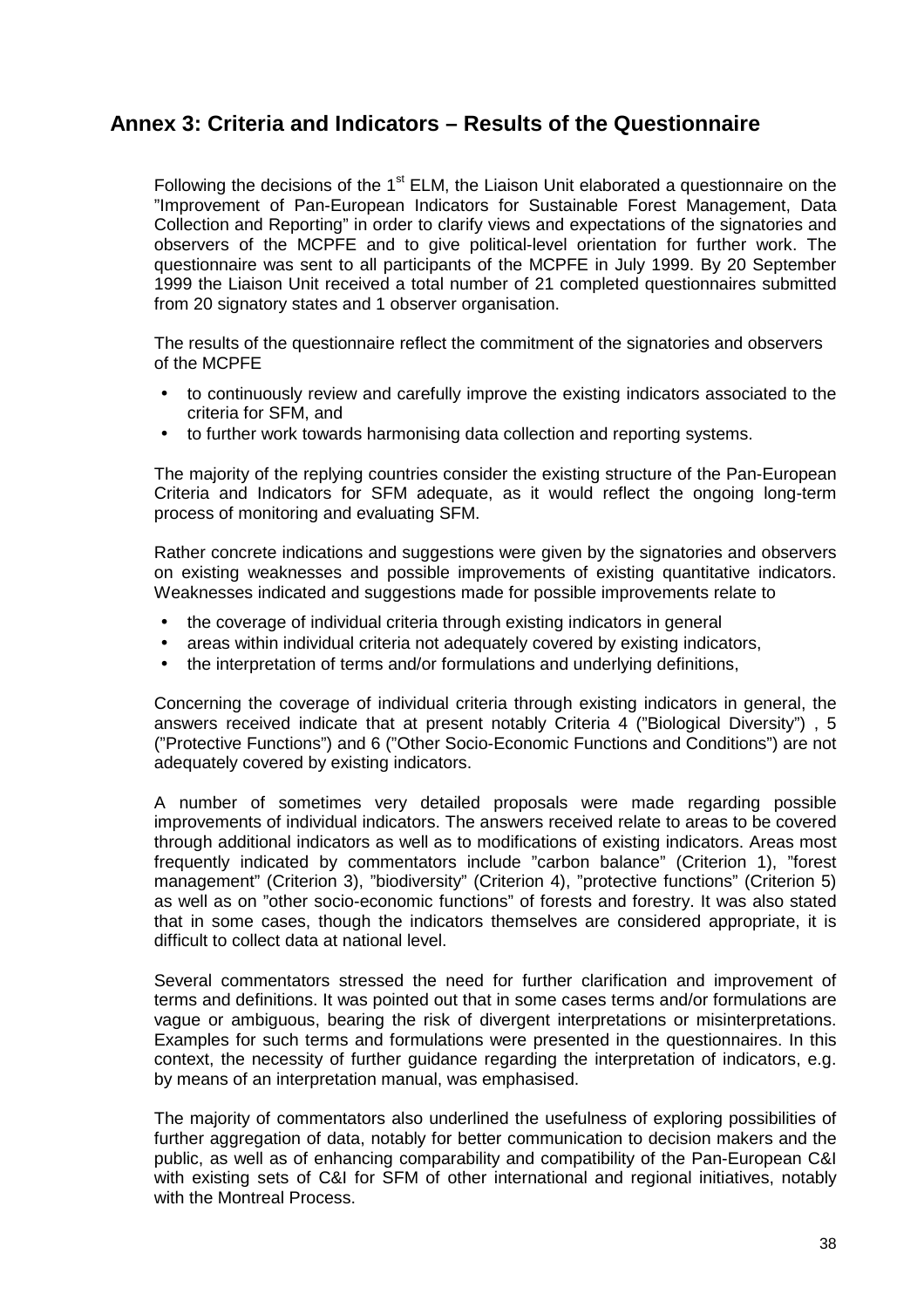As concerns further improvement of descriptive indicators rather heterogeneous answers were submitted by the commentators. While some countries underline the adequacy and usefulness of existing descriptive indicators, others see a need for improvement. Examples for possible improvements include to explore possibilities to structure descriptive indicators separate from quantitative indicators or even separate from criteria, to improve definitions and to do methodological work on how to organise their presentation.

A broad range of proposal was made by the commentators concerning possible procedures for further work on indicators. While there was consensus that the signatories and observers of the MCPFE should lead the process, the proposals presented by the commentators include a broad range of scenarios regarding the involvement of technical and scientific bodies at different stages and in different ways.

A clear majority of commentators underlined the usefulness to explore possibilities to improve and/or facilitate data collection on the situation of European forests and supported the idea to collect data on the Pan-European C&I for SFM also for the next Ministerial Conference, given that new data will be available.

Concerning reporting on C&I, it was especially pointed out by a number of commentators that there is a strong need for better guidance on the elaboration of national reports, including the option to develop a common pan-European reporting format.